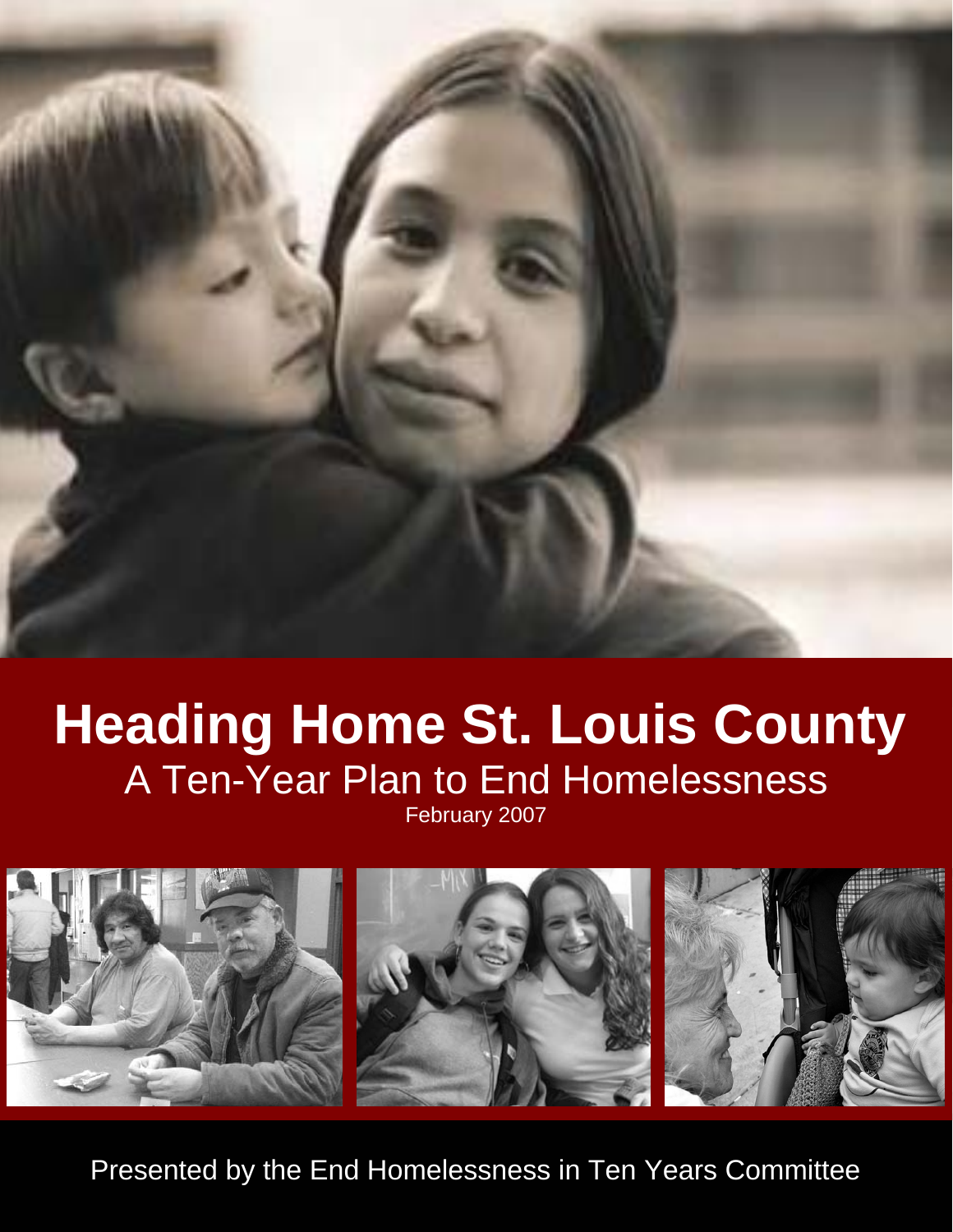## **Introduction**

St. Louis County and the city of Duluth initiated a planning process in 2005 to end homelessness. A diverse group was assembled to create the End Homelessness in Ten Committee (EHIT). Members of EHIT represented urban and rural areas, private and public sectors and a wide range of disciplines, including mental health, chemical dependency, human services, youth programs, anti-poverty agencies, domestic violence, employment and training, housing developers, school corrections, homeless shelters and services, and the faith community. Eight members of the committee experienced homelessness first-hand or have been part of the safety net for relatives and friends who have become homeless.

"Heading Home St. Louis County – A Ten-Year Plan to End Homelessness" is the result of this extensive planning effort. The plan was adopted by St. Louis County on XXXXXXX and the city of Duluth on XXXXX

## **We Create Home**

We create home A place we live Where we Center our lives

Our dreams for ourselves and those around us Find fertile ground Safe walls, strong floors, warmth And this idea of a good life unfolds here Has the space to grow

And maybe from alone and without We become connected Find the love of ourselves And the love of others

Build this vision of home Together In the very center of our being In the one place we carry with us We create home

- LeAnn Littlewolf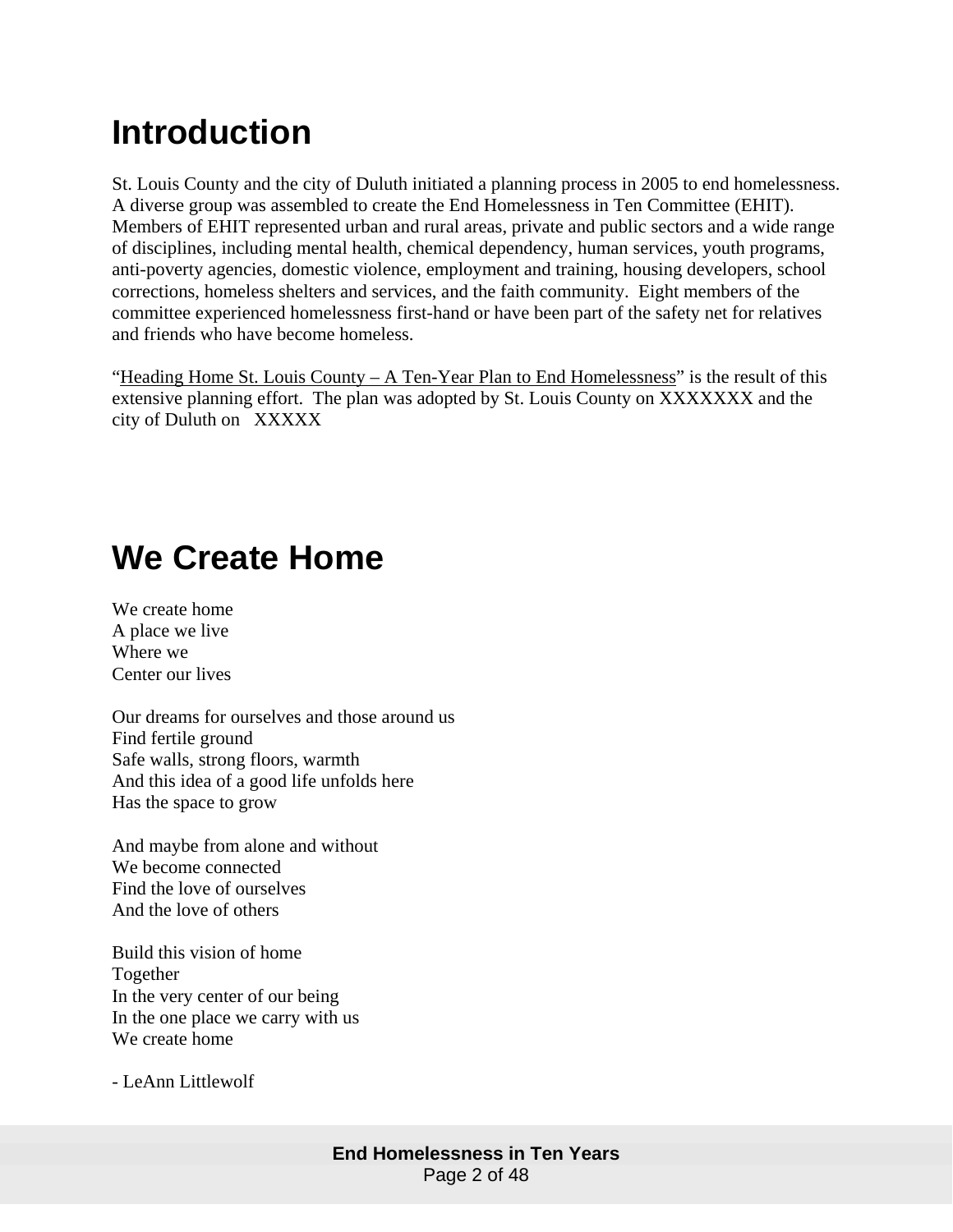**End Homelessness in Ten Years**  Page 3 of 48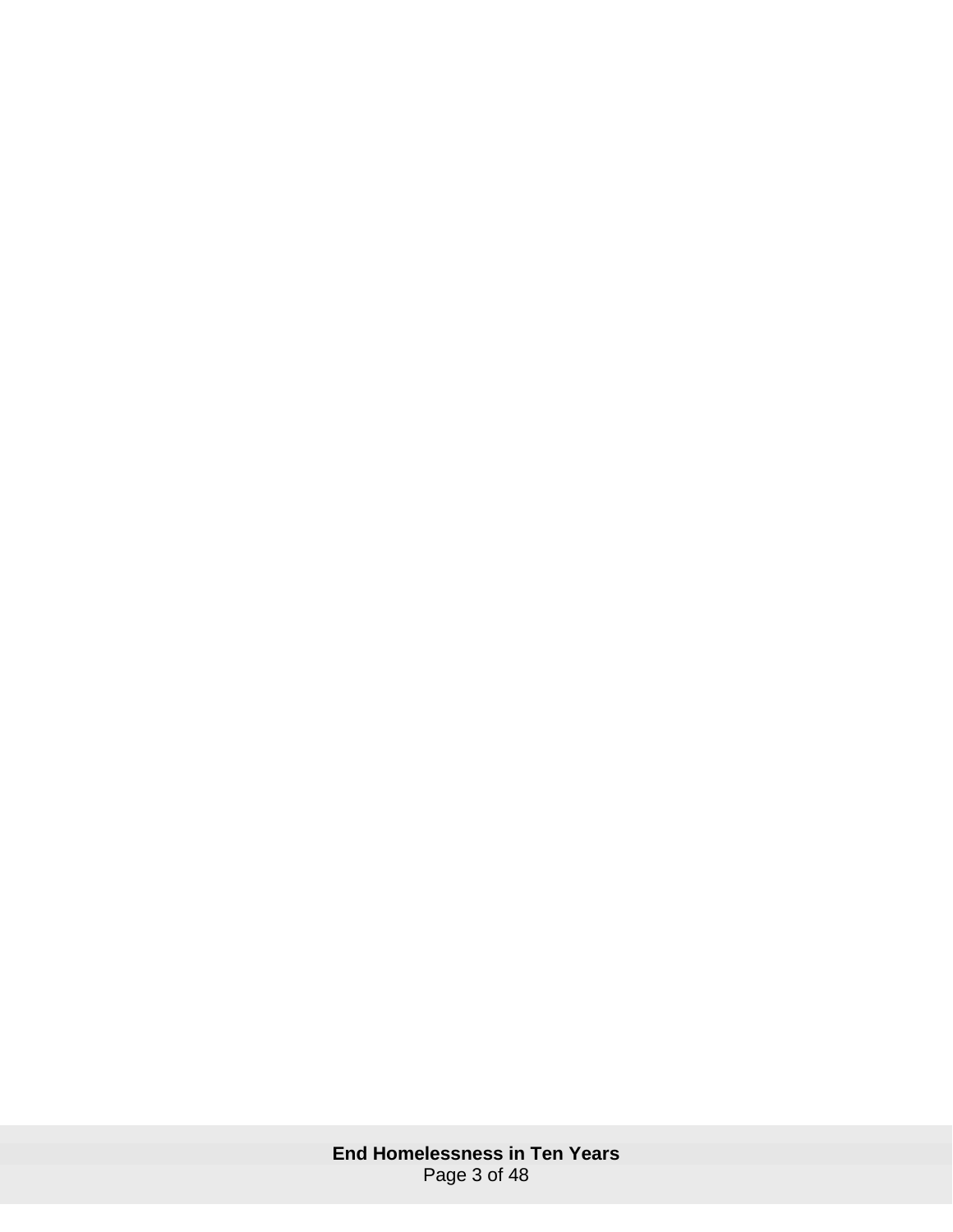# **TABLE OF CONTENTS**

| $\mathbf{I}$ .  |                                                    |
|-----------------|----------------------------------------------------|
| $\mathbf{II}$ . |                                                    |
| Ш.              | <b>Background</b><br>$1_{-}$<br>2.                 |
| IV.             | Understanding Homelessness in St. Louis County  13 |
| V.              |                                                    |
| VI.             | 1.<br>2.<br>3.                                     |
| VII.            |                                                    |
|                 |                                                    |
| IX.             |                                                    |
| X.              | Appendices:<br>(Full Committee List)               |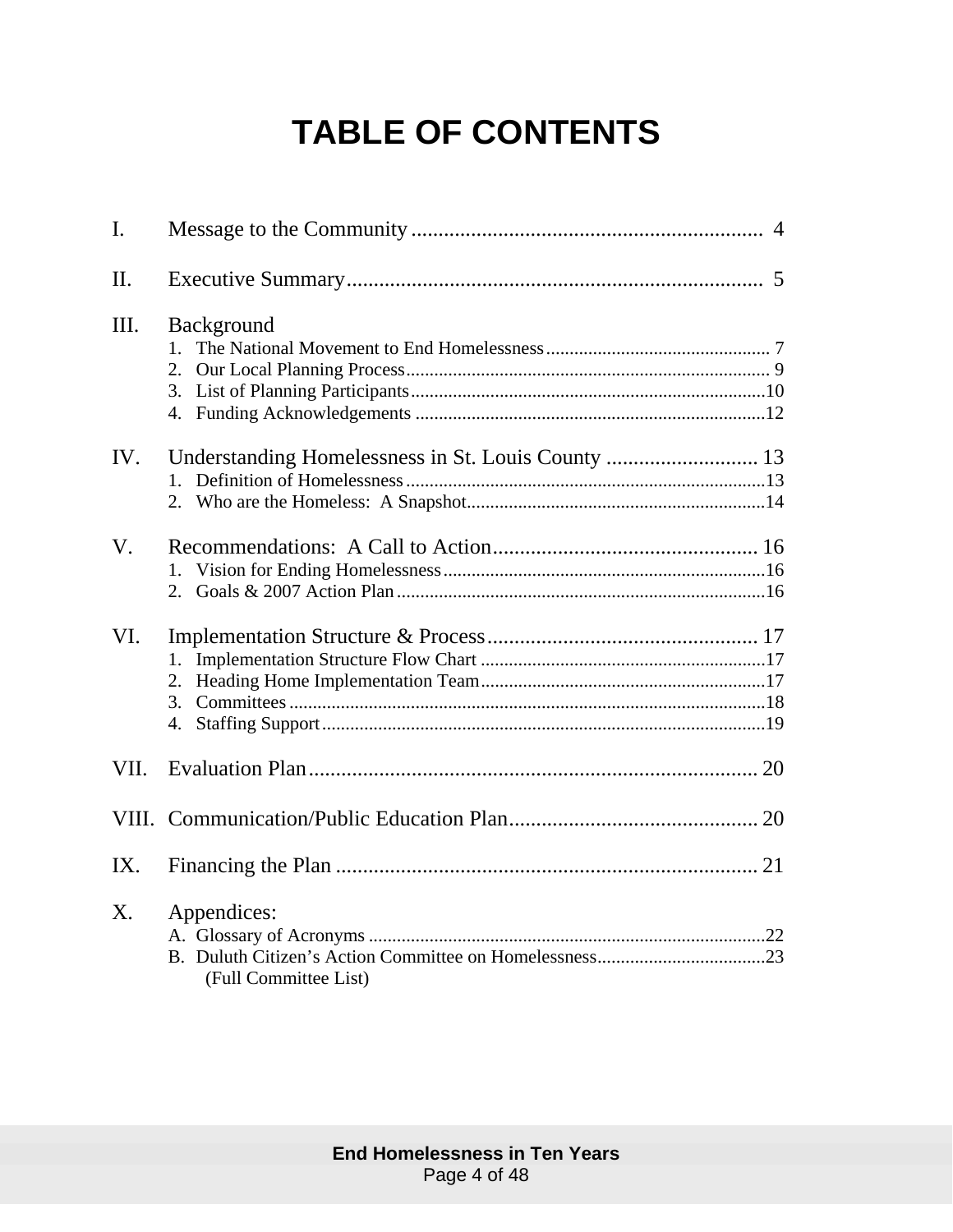## **I. Message to the Community**

 **(***Joint City/County letter – to be inserted after final Plan approval***)**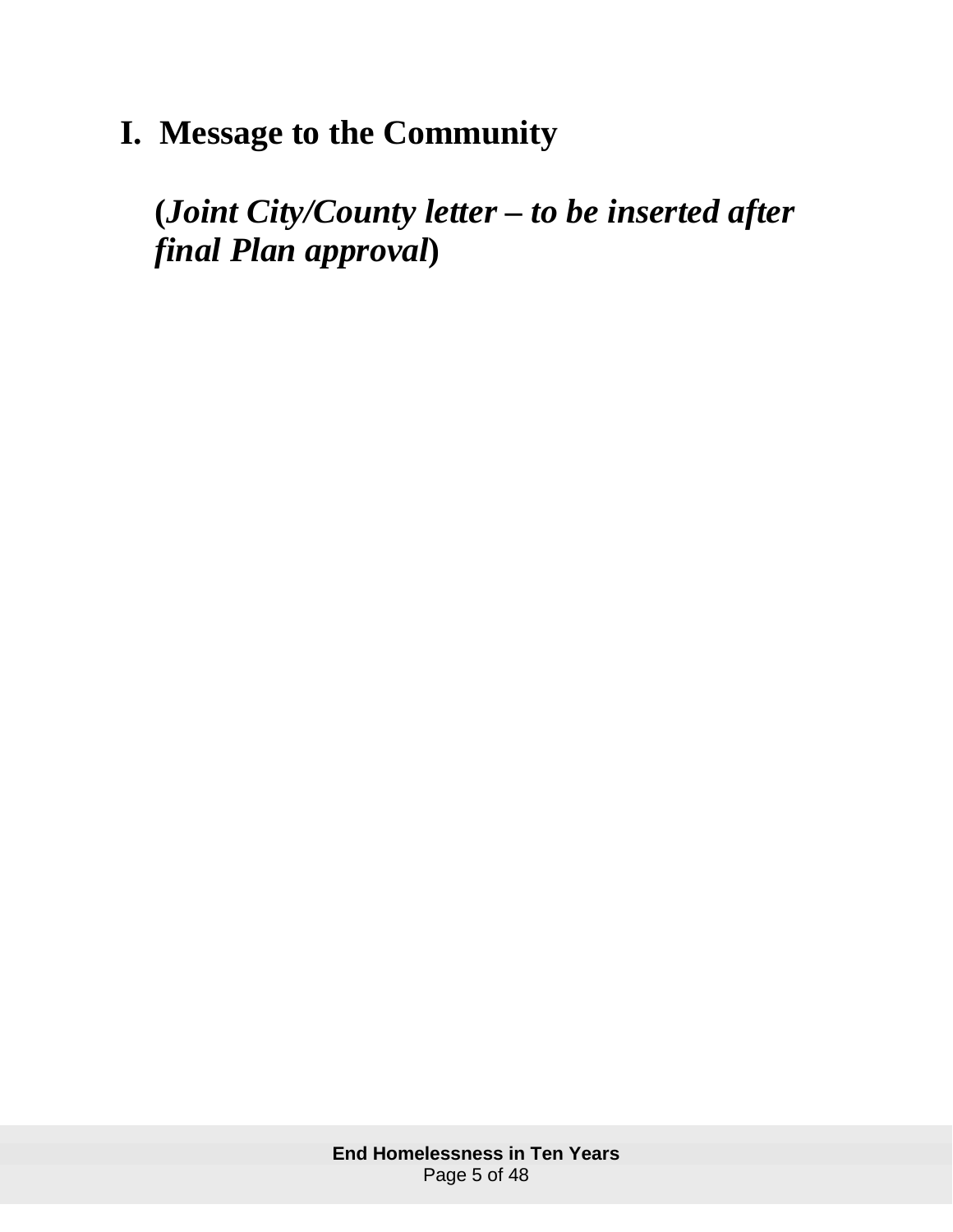## **II. Executive Summary**

Located in northeastern Minnesota, St. Louis County is geographically the largest county east of the Mississippi. It is known for its natural beauty, featuring a national forest, national and state parks (including a majority of the Boundary Waters Canoe Wilderness Area), and 500 lakes. The County's latitude also means its winters are frigid, with below-zero temperatures a common occurrence.

St. Louis County has a total population of 200,500. A majority of residents live in small mining towns and rural townships dispersed throughout the county's vast northern area. The remaining 43% reside in the City of Duluth, located at the southern tip of the county on Lake Superior. Duluth, the largest city, is an international seaport and also the county seat. The county's major industries are iron mining, wood and paper products, shipping and transportation, health care and tourism.

Our region has had its share of economic challenges and social problems in recent years, and has Greater Minnesota's largest homeless population. Given the county's urban-rural mix, homelessness runs the gamut from downtown 'panhandling' to tent communities in the northern woods.

The face of homelessness has changed significantly during the past decade. The number of homeless children has more than tripled since 1991, now making up 40% of the county's homeless persons. In addition, the high occurrence of childhood trauma among homeless adults signals the need for heightened prevention efforts. Veterans and people of color are also disproportionately represented among the homeless.

Our homeless population has also become more distressed. It is increasingly common to be both working and homeless, or to have been recently discharged from a public facility. St. Louis County has a higher percentage of homeless women fleeing violence than in the state overall. Half of our homeless adults have a serious and persistent mental illness, and more than one in five has a dual diagnosis of both mental health and chemical abuse disorders. A decreasing proportion of the county's homeless population, currently only 14%, would be able to sustain stable housing without additional services.

Local efforts first emerged to meet the crisis needs of the homeless through shelters. To these were added case management, transitional and permanent supportive housing, and a multitude of services that address the needs of specific groups within the homeless population. Some successful prevention models have also been implemented. But despite these efforts, we have been unable to stop the cycle of homelessness.

While we are ending homelessness for some, we are only managing it for others. Although there are many excellent individual programs, the homeless 'system' still lacks sufficient coordination, is hampered by a public-private rift, has a shortage of the right types of housing to match client needs, and is compromised in service effectiveness due to overburdening of limited staff. There are gaps to fill and new models to try, but we have experience with many of the elements needed to solve the problem of homelessness.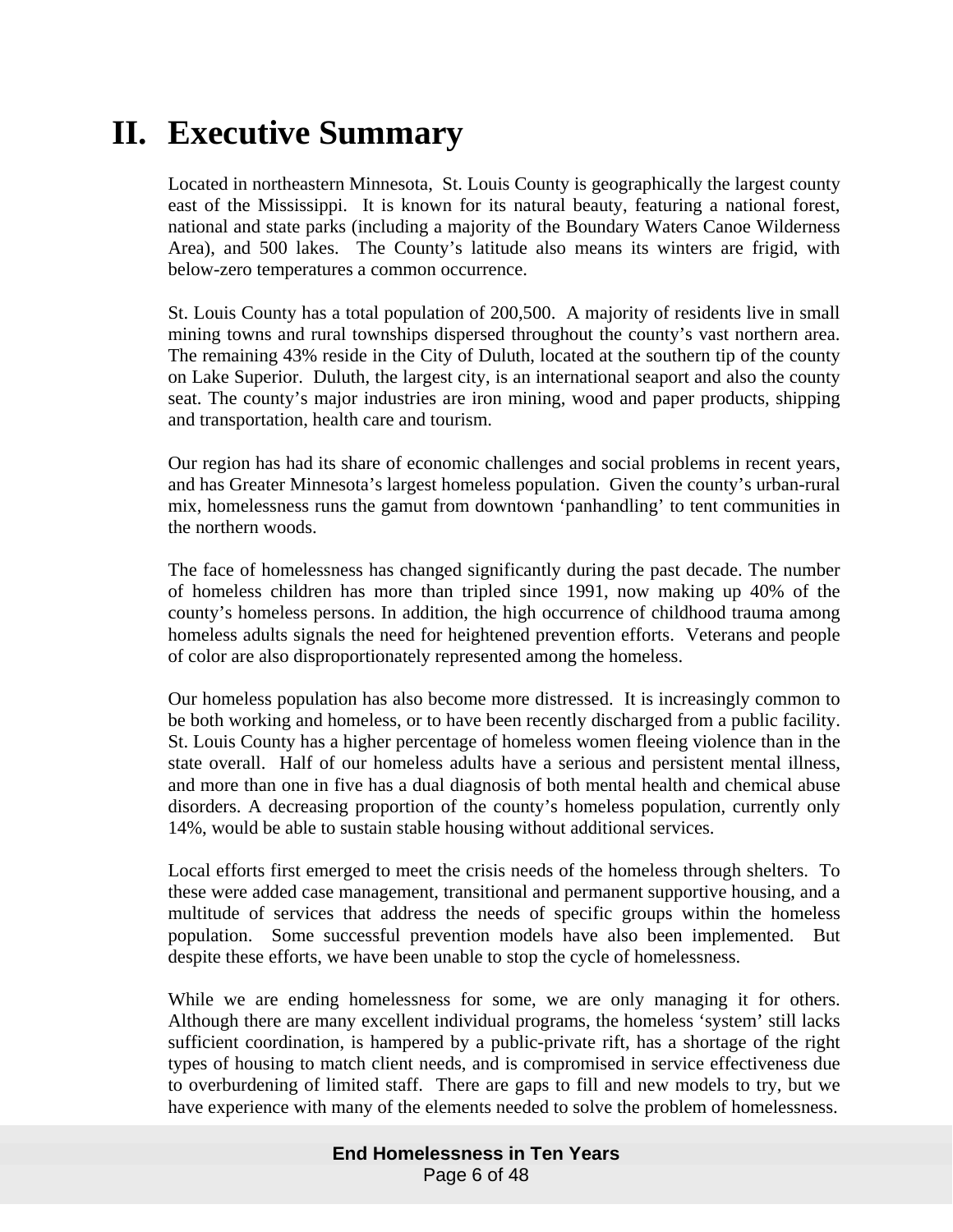In recent years there has been national movement toward community-wide, strategic approaches to ending homelessness. The driving force behind these efforts is new costbenefit evidence showing that greater results can be had by investing public dollars in different ways. In fact, it turns out that ending homelessness is significantly less expensive than ignoring it.

The Heading Home St. Louis County Plan is the result of a community level strategic planning effort to end homelessness within ten years. Although we join over 200 other cities and 150 counties that have pursued such planning efforts, ours is the first Ten-Year Plan to be developed in Greater Minnesota.

A diverse End Homelessness In Ten planning team engaged in a comprehensive process that was informed by data, best practices, and community input – including what homeless people themselves say they need. It began by setting a vision around which the Plan would be built. Key messages such as a focus on prevention, increased publicprivate collaboration, and a client-centered approach; were carried through and reflected throughout the Plan.

The Heading Home Plan embraces the shift from managing homelessness to ending it. According to recent research, successful Ten-Year Plans require both 'closing the front door' by preventing future homelessness, and 'opening the back door' by offering new housing options that accept the homeless as they are. Four broad goals have been established toward this end:

- **Goal 1: Prevent New Occurrences of Homelessness.**
- **Goal 2: Shorten Length of Homelessness and Rapidly Re-house in the Most Permanent Arrangement.**
- **Goal 3: Expand Access Points to Housing and Services.**
- **Goal 4: Increase Supports Needed to Maintain Housing.**

The Heading Home Plan was developed on the premise that current resources will continue to be available. The Plan outlines how to *build upon* those resources, in addition to pursuing new ways to work more effectively together across organizations. The 12 strategies selected to achieve these goals, along with detailed action steps for 2007, can be found beginning on page 27.

It also complements Minnesota's State Business Plan for Ending Long-Term Homelessness. Common elements include the emphasis on development of additional permanent supportive housing, providing options that meet the needs of specific subpopulations (e.g. youths, families, chronically homeless, veterans), inclusion of lowdemand housing where acceptance of services is not required, and strengthening discharge planning processes.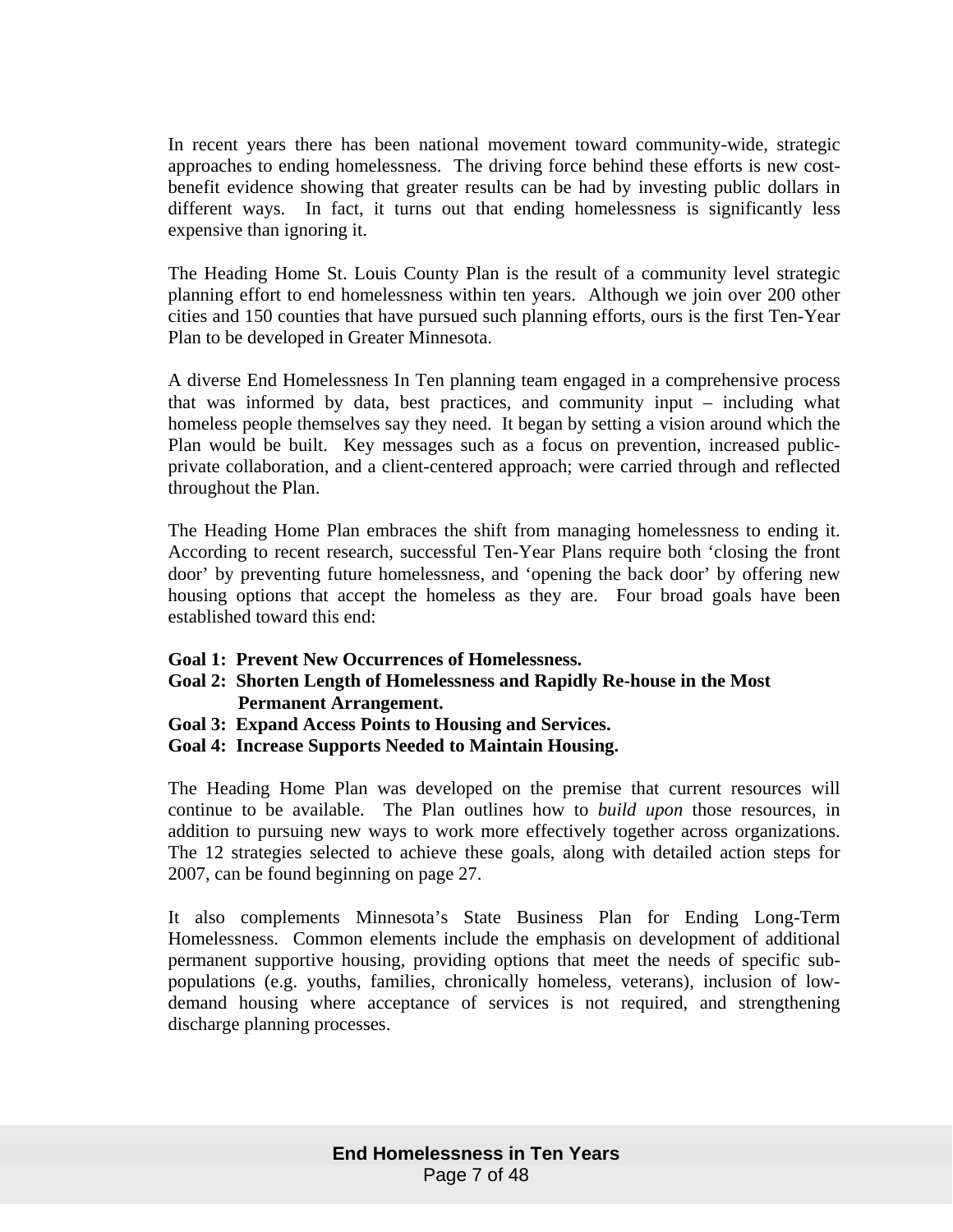Finally, a plan is only as good as its implementation. The proposed implementation structure is designed around greater community participation than in the past. Embracing this opportunity is key to turning the vision to end homelessness into reality.

## **III. Background**

#### 1. The National Movement To End Homelessness

While the seeds of homelessness were planted in the 1960s and 1970s with deinstitutionalization of mentally ill people and loss of affordable housing stock, widespread homelessness did not emerge until the 1980s. Several factors have affected its growth over the last two decades. Housing has become scarcer for those with little money. Earnings from employment and benefits have not kept pace with the cost of housing for low income and poor people. And services that families need for support and stability have become more difficult for very poor people to access.

In addition to these systemic causes, social changes have exacerbated the personal problems of many poor Americans, leading them to be more vulnerable to homelessness. These social trends have included new kinds of illegal drugs, more single parent and teen-headed households with low earning power, and thinning social support networks.

In response, a homeless service system emerged to offer services such as shelters which primarily *manage the symptoms* of homelessness. Unfortunately, this approach has not stemmed the tide. Although most people enter and exit homelessness relatively quickly, more keep coming. In addition, there is a smaller group of people who spend significantly more time homeless and consume extraordinary resources. This group, most of whom are chronically homeless and chronically ill, virtually lives in the shelter system and heavily uses other expensive public systems such as hospitals and jails.

Ironically, the vast majority of people who become homeless are already clients of public systems of care and assistance. These include the mental health, public health, welfare, veterans, criminal justice, and child protective service systems. Rather than working together to end the homelessness of common clients, mainstream and homeless services have not been well coordinated. This has resulted in an inefficient shifting of the burden from one system to another without really solving the problem.

In July 2000, the National Alliance to End Homelessness rolled out a plan to end homelessness in ten years. The federal government quickly acknowledged its support, and in 2003 declared that the sub-goal of ending *chronic* homelessness would be a priority for the coming decade. The Interagency Council on Homelessness was designated to coordinate these efforts at the federal level. The U.S. Conference of Mayors also adopted this goal, and over 200 cities, 150 counties, and several states (including Minnesota) have or are currently developing Ten-Year Plans to end homelessness.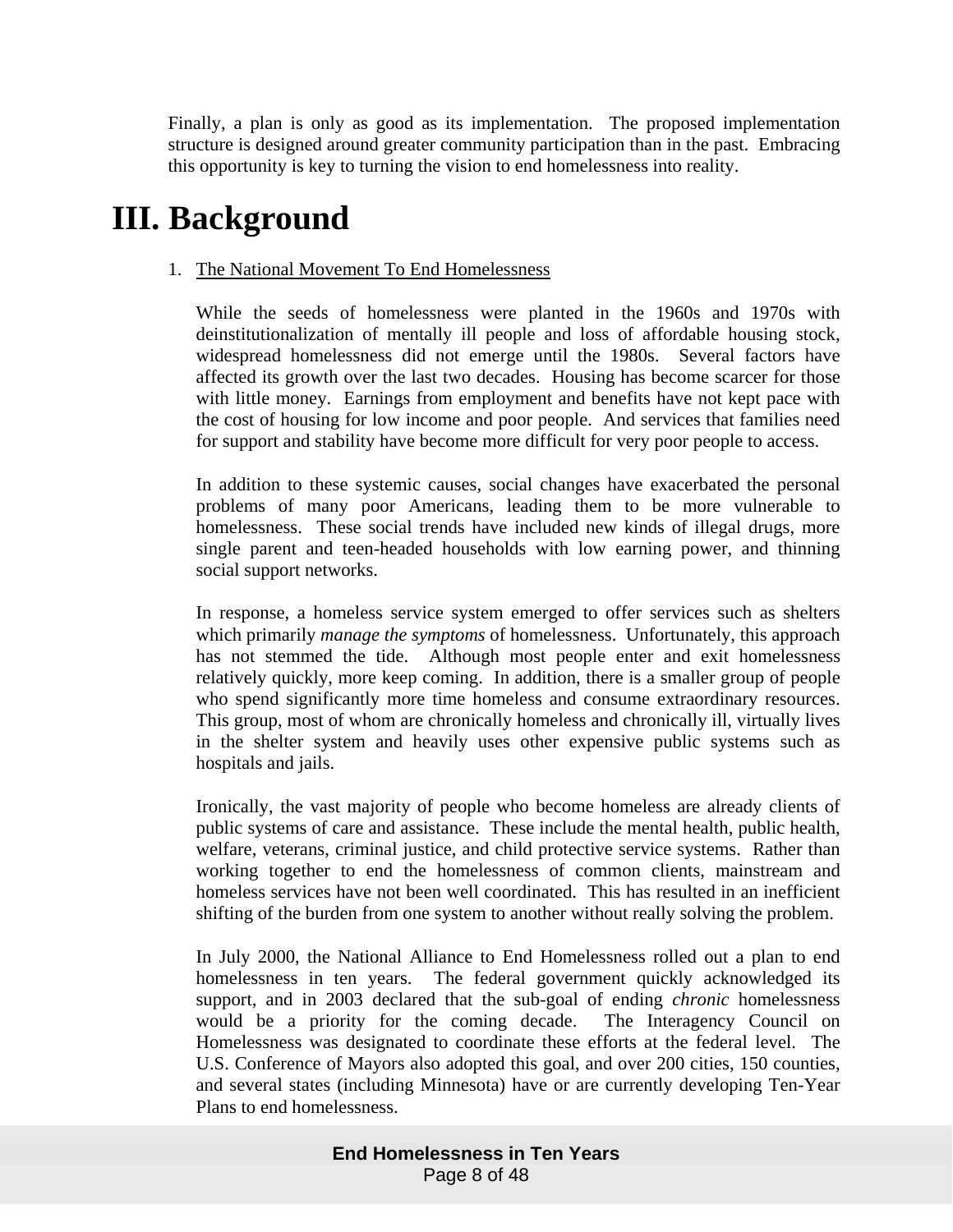The driving force behind these efforts is a new analysis of the homeless problem, and cost-benefit evidence showing that greater results can be had by investing public dollars in different ways. **This paradigm shift involves moving communities from managing homelessness to ending it**. National studies have determined that the average cost to provide housing and services for the most difficult cases, the chronically homeless, ranges from \$13,000 - \$25,000 per year. In contrast, the cost to public systems each year a homeless individual is on the street comes to \$40,000 -  $$100,000<sup>1</sup>$ . Not only is the outcome more humane, it is actually less expensive to end homelessness than to manage it.

This shift requires adoption of solution-oriented approaches targeted more directly to the needs of the various sub-populations among the homeless. Overall we have learned that housing with services is more effective than housing alone. Successful strategies identified in a 2004 Urban Institute study include the housing first approach, permanent supportive housing, improving case management capacity, and models to house the most difficult cases without strings attached<sup>2</sup>. The latter options, called "low-demand" or "harm reduction" housing, have not been available in our community previously.

Many chronically homeless will not use programs that require sobriety to enter, as they will not stop using drugs and alcohol, at least at first. Existing programs have not produced results for this population. There is evidence now that low-demand housing approaches are very successful at attracting the chronically homeless. Research has confirmed that these programs can bring difficult to recruit individuals into permanent supportive housing. People *will* come in, they *do* use services even though not required to, they *do* reduce their substance use, and mostly they *do not* return to the streets. These findings suggest that stable housing contributes to a person's well being; possibly as much as medications and other traditional treatments.

According to The Urban Institute's report, keys to success in communities implementing Ten-Year Plans that have begun to document reductions in homelessness include:

- $\checkmark$  Achievement of a paradigm shift, recognizing that the current approach is not solving the problem.
- $\checkmark$  Setting a clear goal of ending homelessness.
- $\checkmark$  Committing to a community-wide level of planning and implementation.
- $\checkmark$  Having leadership and an effective implementation structure.
- $\checkmark$  Contributing significant resources from mainstream public agencies well beyond homeless-specific funding sources.
- $\checkmark$  Involvement of the private sector.

 $\overline{a}$ 

 $\checkmark$  Commitment and support from mayors, city and county councils, and other local elected officials.

<sup>&</sup>lt;sup>1</sup> Philip Mangano, Executive Director; United States Interagency Council on Homelessness.<br><sup>2</sup> Strategies for Boducing Chronic Street Homelessness: The Urban Institute (January 2004).

<sup>&</sup>lt;sup>2</sup> Strategies for Reducing Chronic Street Homelessness; The Urban Institute (January 2004).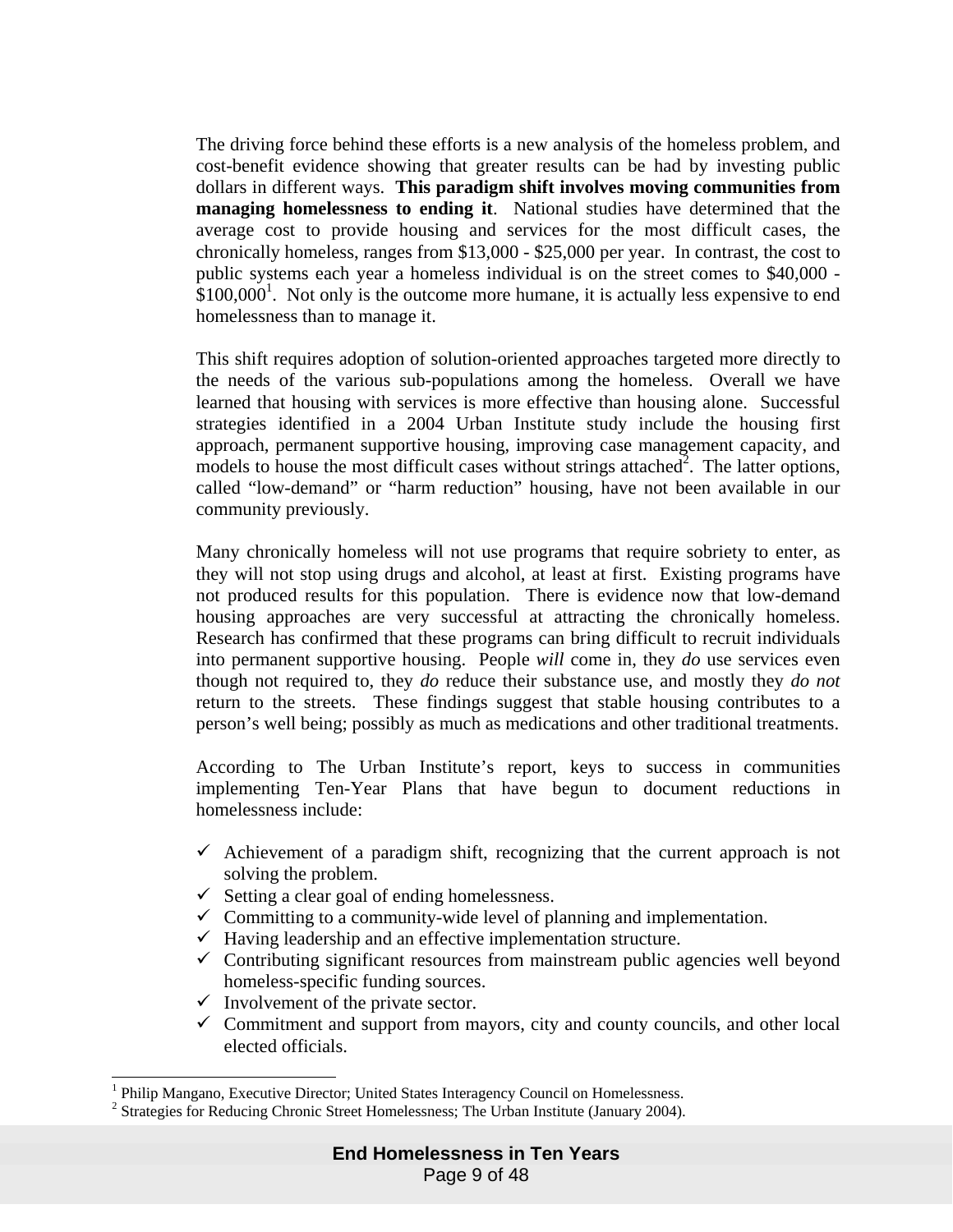- $\checkmark$  Having a mechanism to track progress, provide feedback, and support improvements.
- $\checkmark$  Willingness to try new approaches to services.

Most successful Ten-Year Plans are based on a thoughtful, analytical process of reviewing needs and options, and include strategies both to "open the back door" (interventions to help people leave homelessness), and "close the front door" (preventing people from becoming homeless). This does not mean abandonment of services such as shelters and transitional housing which appropriately address an emergency need within the housing continuum; but rather changing the mix to include options which are needed but have not been available in the past. Serious commitment to ending homelessness does require this paradigm shift, part of which involves the willingness of a community and its homeless assistance providers to consider approaches that have been proven to work even though they may represent a significant departure from traditional programs. It also requires that the mainstream and homeless systems work side-by-side in creating solutions.

St. Louis County now joins Hennepin and Ramsey counties and the State of Minnesota which are already implementing Ten-Year Plans. Activating the Plan will allow our community to access additional funding to end homelessness through the federal Interagency Council on Homelessness, and affords us higher points with other funding sources such as the Department of Housing & Urban Development and the Veterans Administration.

#### 2. Our Local Planning Process

The Heading Home St. Louis County Plan is the result of a merger between two processes. In 2005, Mayor Herb Bergson initiated a planning group to address homelessness in the City of Duluth. St. Louis County also saw the need for a more planful approach, and took steps to begin a process that covered the entire county. Although there are some unique aspects to the homeless problem in urban and rural areas, both groups discovered there are more commonalities than differences. In a move that ensured efficiency and a consistent approach where countywide systems are involved, the two efforts were successfully merged into a single process. The result is a fully integrated Plan that addresses homelessness countywide. Ours is the first Ten-Year Plan to be developed in Greater Minnesota.

A diverse group was assembled to create the End Homelessness In Ten Committee (EHIT), following nationally determined best practices. Members of this planning team represented urban and rural areas, private and public sectors, and a wide range of disciplines including: mental health, chemical dependency, human services, youth programs, anti-poverty agencies, domestic violence, employment & training, housing developers, schools, corrections, homeless shelter & services, and the faith community. Of special note, eight members of the EHIT Committee have experienced homelessness firsthand and/or have been part of the safety net for relatives or friends who have become homeless.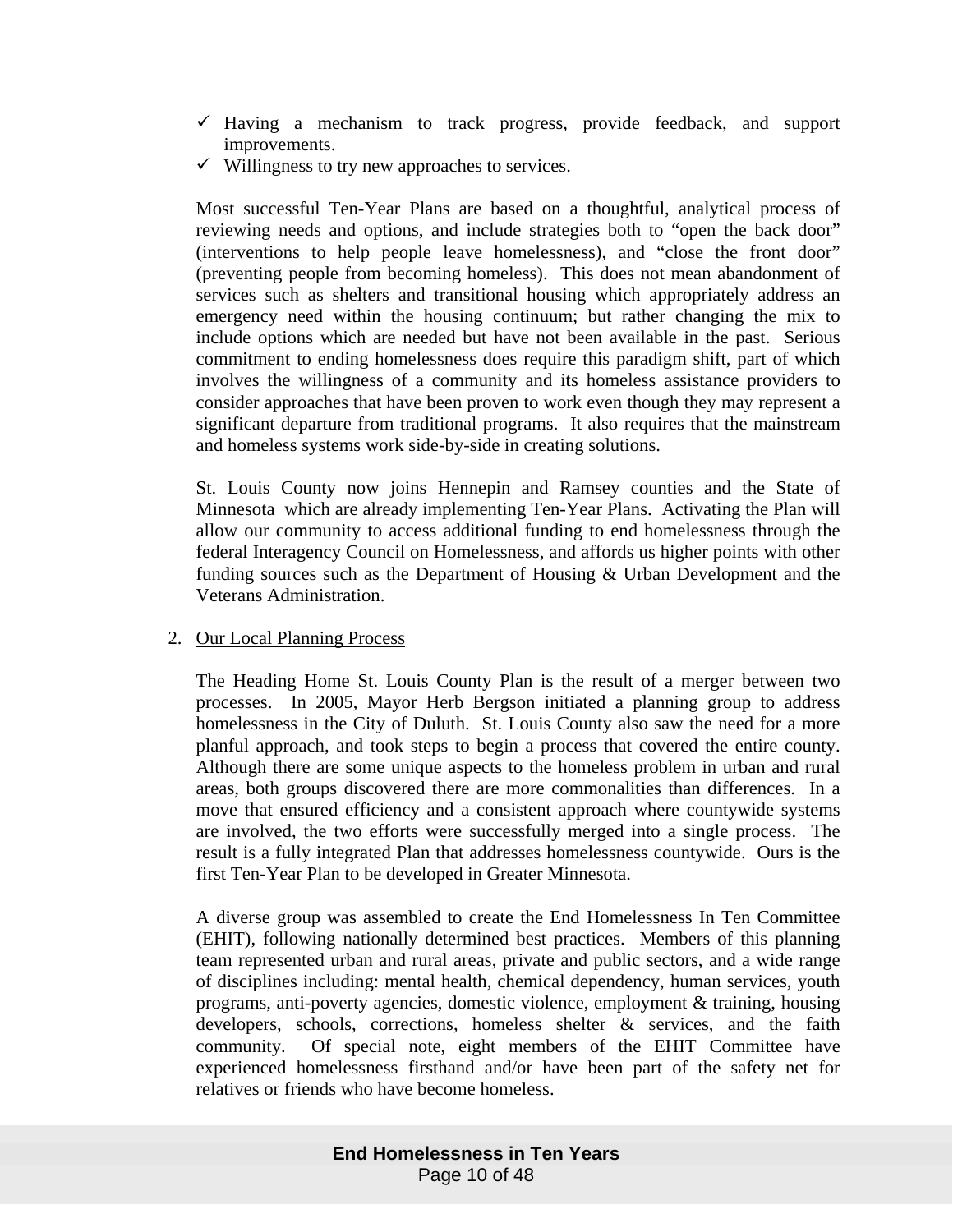The EHIT team engaged in a comprehensive, data-driven process; dedicating over 80 hours to these planning activities during a nine month period. This work was designed and facilitated by an independent planning Consultant who kept the process on track and moving forward. The process began by articulating a vision of what success would look like for our community. With this direction in place, the planning team dove into an examination of data about who is homeless in our community and why. Other key steps that followed included inventorying existing resources, identifying gaps, establishing county-wide goals, researching best practices<sup>3</sup>, and developing strategies to address the goals. The final outcome of this work is a detailed set of action plans for the first year of implementation.

The planning process was also informed by community input. Perspectives were gathered from a variety of stakeholders through a series of 11 focus groups held throughout the county. Participants included law enforcement personnel, homeless persons (youths, single adults, and families), Housing and Redevelopment Authority (HRA) directors, representatives of the business community, school superintendents, ministers, and veterans. A direct dialogue was also established with a broader group of service providers who work in the trenches every day on homelessness. These providers make up the Rural Housing Coalition and Affordable Housing Coalition; groups the EHIT committee reached out to for feedback during development of the action plans. Connection was also maintained with the Committee to End Homelessness (CEH), which is currently responsible for the county's SuperNOFA and FHPAP processes, through a common committee member and distribution of summaries from each planning session.

#### 3. List of Planning Participants<sup>4</sup>

#### **End Homelessness In Ten (EHIT) Committee Members:**

Steve O'Neil (Co-Chair) St. Louis County Commissioner

Harlan Tardy (Co-Chair) Arrowhead Economic Opportunity Agency

 $\overline{a}$ 

Edie Carr St. Louis County Family Services Collaborative / Schools Nancy Cashman The Salvation Army

Rev. Frank Davis Hope Community Presbyterian Church

Pat Grahek Arrowhead Center

<sup>&</sup>lt;sup>3</sup> EHIT wishes to acknowledge the contributions of Beth Holger, DHS; Liz Kuoppola, MN Coalition for the Homeless; and Zoe LeBeau, Corporation for Supportive Housing, in providing information about successful models.

<sup>&</sup>lt;sup>4</sup> The EHIT Committee extends its appreciation to Planning Consultant, Whitney Crettol; and to interns Emily Belluzzo and Elizabeth Oas for assisting with this process.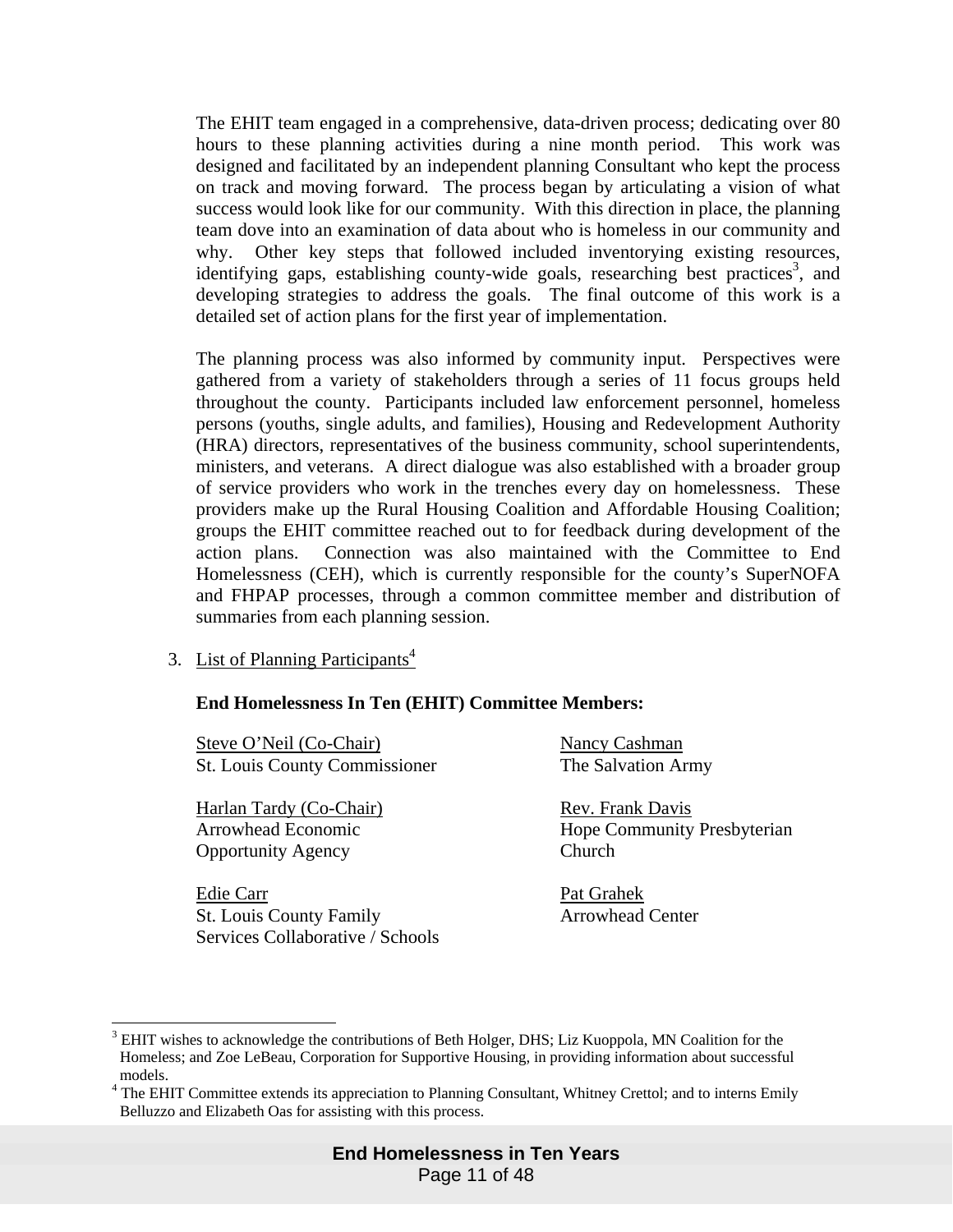Bunny Husten St. Louis County Public Health & Human Services

Sally Jirik Formerly Homeless Person

LeAnn Littlewolf / Rachel Kincade LifeHouse

Kris Lofgren Range Mental Health Center

Dave Nyquist Arrowhead Regional Corrections

Sherry Sanchez-Tibbets / Myrna Raisanen American Indian Community Housing Organization

Rachel Schneider Women's Community Development

Peg Sweeney St. Louis County Commissioner

Ron Tague Minnesota Workforce Center – **Veterans** 

Erik Torch Damiano Center

Susan Utech Safe Haven for Battered Women

Shelley Valentini United Way of Northeast Minnesota

#### **Duluth Citizen's Action Committee on Homelessness – Planning Committee Members:**

Joyce Kramer (Co-Chair) University of Minnesota - Retired

Steve O'Neil (Co-Chair) St. Louis County Commissioner

Nancy Cashman The Salvation Army

Ron Franzen St. Luke's Hospital

Ann Frey Citizen

Deborah Josephson St. Louis County Public Health & Human Services

Durbin Keeney MACV-Duluth

Pam Kramer Local Initiatives Support Corporation (LISC)

Paul Ranelli UMD School of Pharmacy

Paula Reed United Way

Erik Torch Damiano Center

Deb Wagner Duluth Public Schools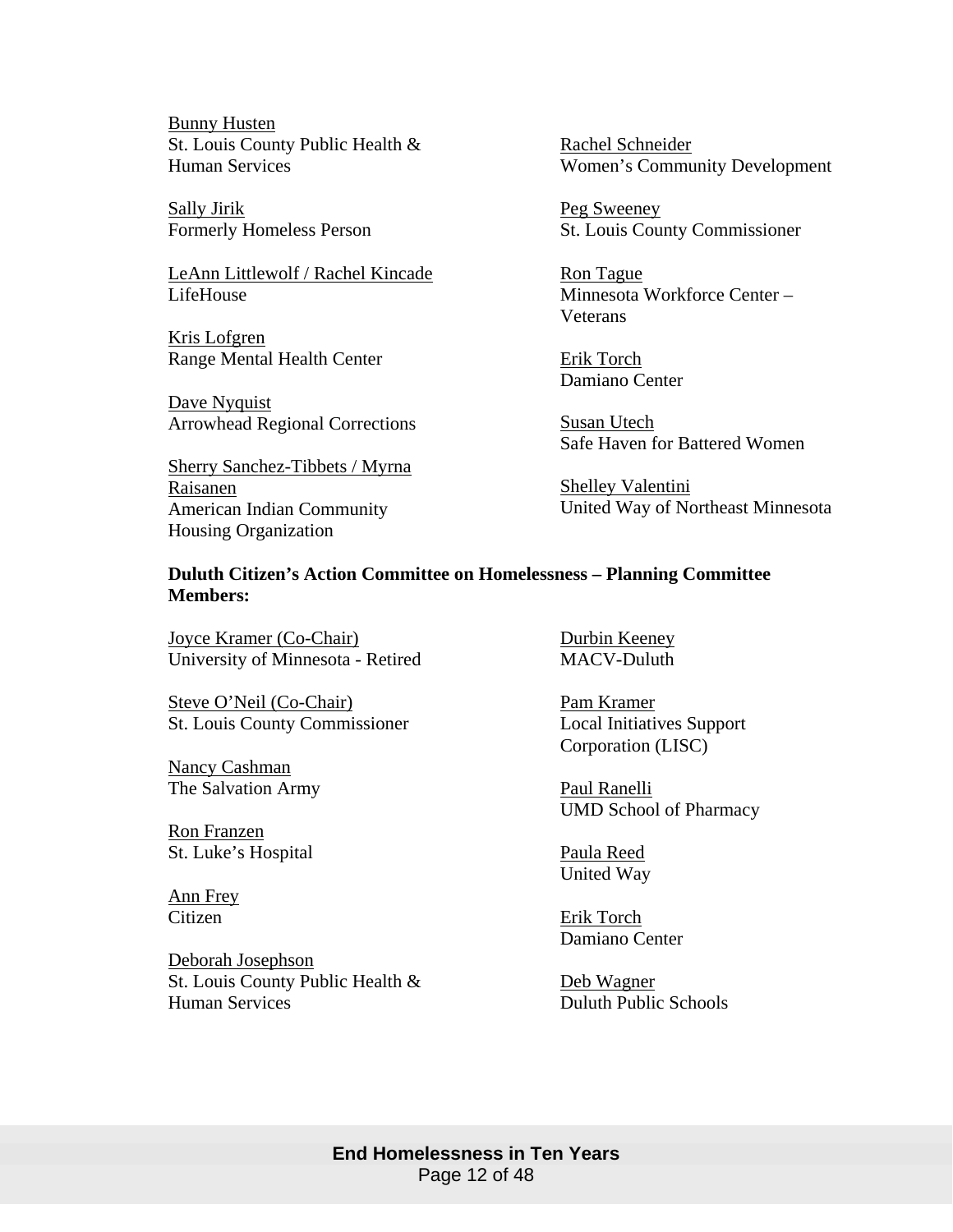### 4. Funding Acknowledgements

This planning initiative was made possible through financial and in-kind support provided by the following organizations:

Northland Foundation Minnesota Housing Partnership St. Louis County City of Duluth Corporation for Supportive Housing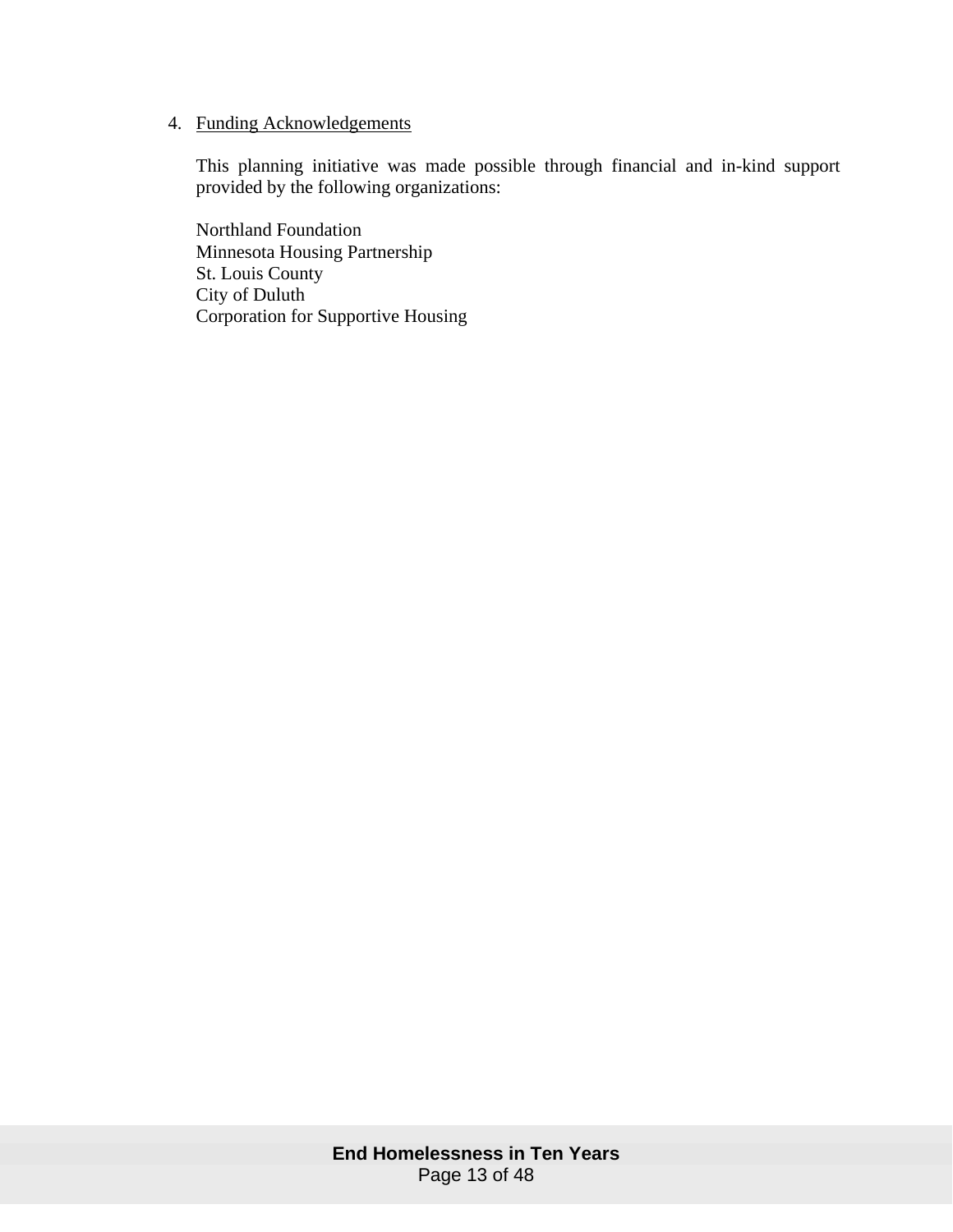## **IV. Understanding Homelessness in St. Louis County**

#### 1. Definition of Homelessness

There is much attention currently to the chronically homeless<sup>5</sup>, especially at the federal level. Although a significant portion of the Heading Home Plan targets this group, the EHIT Committee felt it important to develop a plan that addresses homelessness more comprehensively. After considering the merits and limitations of existing definitions of homelessness, the following local definition was adopted.

| <b>Homelessness Defined:</b>                                                                                                                                                                                                                                                                                                                                                                                                                                                                   |  |  |  |  |
|------------------------------------------------------------------------------------------------------------------------------------------------------------------------------------------------------------------------------------------------------------------------------------------------------------------------------------------------------------------------------------------------------------------------------------------------------------------------------------------------|--|--|--|--|
| Anyone who does not have a permanent residence of his or her own.                                                                                                                                                                                                                                                                                                                                                                                                                              |  |  |  |  |
| Homelessness can occur for a number of reasons, including financial crisis, lack of affordable<br>housing, or family or personal crisis. Other issues such as mental and physical illness or<br>disability, domestic abuse, chemical dependency, and racism have a direct impact on people's<br>ability to secure housing and their ability to stay in that housing. Children, people of color, and<br>our veterans are disproportionately represented among the homeless in St. Louis County. |  |  |  |  |
| A homeless person is anyone who:                                                                                                                                                                                                                                                                                                                                                                                                                                                               |  |  |  |  |
| Has temporary living accommodations, including emergency shelters, transitional<br>٠<br>housing, and battered women's shelters.<br>٠                                                                                                                                                                                                                                                                                                                                                           |  |  |  |  |
| Is living in any place not meant for human habitation, such as under bridges, in cars,<br>٠<br>parks, sidewalks and abandoned buildings.<br>٠                                                                                                                                                                                                                                                                                                                                                  |  |  |  |  |
| Is facing eviction within seven days with no subsequent residence identified and lacks<br>п<br>resources to obtain housing on their own.<br>٠                                                                                                                                                                                                                                                                                                                                                  |  |  |  |  |
| Is leaving incarceration, hospitalization, or other institution without permanent<br>housing identified.<br>٠                                                                                                                                                                                                                                                                                                                                                                                  |  |  |  |  |
| Is a youth up to age 21 who currently has no parental, substitute, foster or institutional<br>home to which they can safely go. They are unaccompanied by an adult and have                                                                                                                                                                                                                                                                                                                    |  |  |  |  |

spent at least one night either in a formal emergency shelter, improvised shelter,

doubled-up, or on the street.

 $\overline{a}$ <sup>5</sup> Chronically homeless is defined as an unaccompanied homeless individual with a disabling condition who has either been continuously homeless for a year or more, or has had at least four episodes of homelessness in the past three years. A disabling condition is defined as a "diagnosable substance use disorder, serious mental illness, developmental disability, or chronic physical illness or disability, including the co-occurrence of two or more of these conditions". A disabling condition limits an individual's ability to work or perform one or more activities of daily living.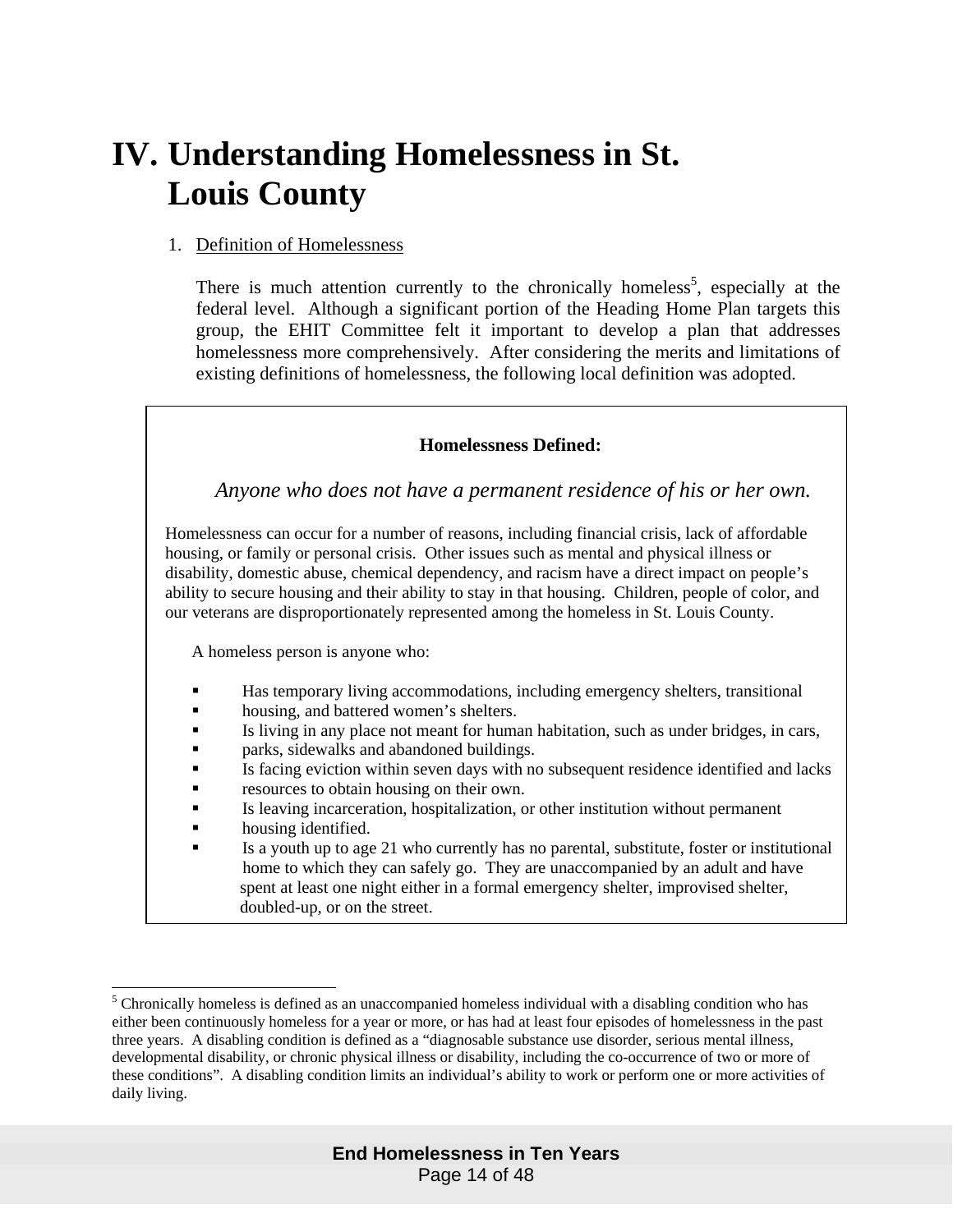#### 2. Who are the Homeless: A Snapshot

Every three years, Wilder Research Center conducts a point-in-time survey of the homeless population in Minnesota. This survey sample generates a large amount of information (more than 217 data points) about who is homeless, the causes of their homelessness, and their needs. The most recent survey data available was collected on October 23, 2003.<sup>6</sup> On that night, 320 sheltered and unsheltered homeless adults were interviewed in St. Louis County. Combined with their accompanying children, the total number of homeless persons counted was 533.

This sample is not a comprehensive count, however, and underestimates the actual number of homeless persons. Based on other evidence, Wilder indicates that the true number may be twice as high<sup>7</sup>. In addition, this is a point-in-time count which does not reveal the total number of persons who experience homelessness over a span of time, such as a calendar year. Wilder estimates that the actual number of Minnesotans experiencing homelessness at some time during 2003 was 58,000. Although not a perfect method, applying these proportions to the St. Louis County survey count would result in an estimate of 4,100 homeless persons during that year. **Our region has the state's largest homeless population outside of the Twin Cities.** 

#### *St. Louis County Significant Findings:*

- $\checkmark$  40% of homeless persons are children, with an average age of 7 years.
- $\checkmark$  71% of the homeless adults interviewed had been discharged from a correctional or human service facility<sup>8</sup> within the past year.
- 9 27% of homeless adults meet the definition of chronically homeless (*compared to 5-10% national estimates*).
- $\checkmark$  38% of homeless women are fleeing abuse.

 $\overline{a}$ 

- $\checkmark$  80% of homeless adults report a serious or chronic disability that limits work or daily living skills.
- $\checkmark$  The vast majority (80%) of homeless adults have been Minnesota residents for three or more years, with nearly 40% having lived in the state longer than 20 years.
- $\checkmark$  Veterans and people of color are disproportionately represented among the homeless.
- $\checkmark$  In the six months preceding the survey, homeless individuals had 339 visits to hospital emergency rooms in St. Louis County.

 $6$  It is anticipated that data from the October 2006 survey will be available beginning spring 2007.

<sup>&</sup>lt;sup>7</sup> St. Louis County Continuum of Care Regional Data Tables on Homelessness, Wilder Research Center (May 2004).

<sup>&</sup>lt;sup>8</sup> Human service facilities include emergency shelter, battered women's shelter, halfway house, drug/alcohol treatment facility, transitional housing, mental health facility, permanent supportive housing, foster care, nursing homes, and residences for people with physical disabilities.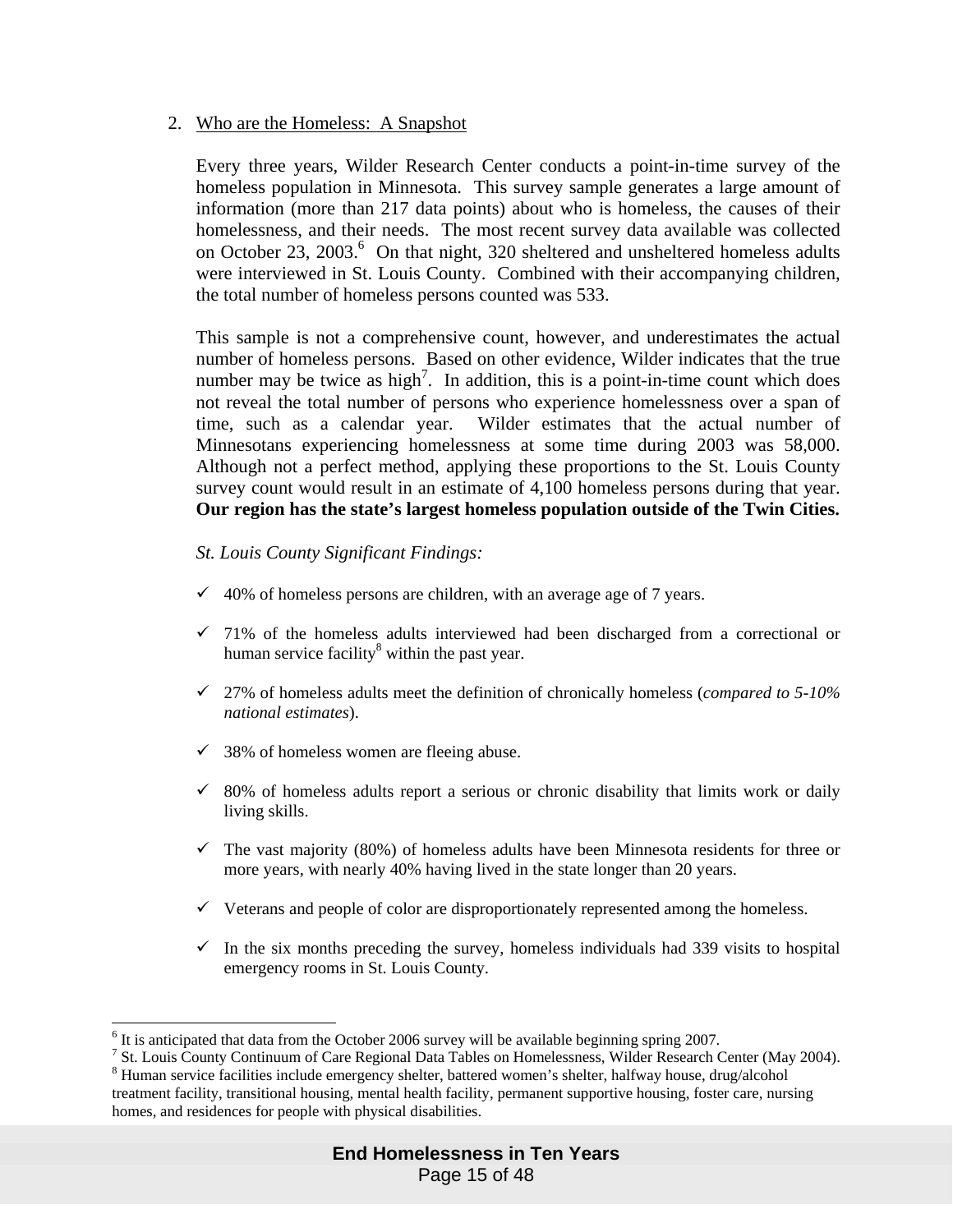The face of homelessness has changed significantly during the past decade. Across the state, homeless women and children outnumber homeless men. The number of homeless children has more than tripled since 1991, making them the fastest growing group of homeless persons. This is a tremendous shift since the first Wilder homeless survey in 1984 when children were almost nonexistent among the homeless population. In addition, the high occurrence (70%) of childhood trauma among homeless adults cries out for additional prevention efforts.

But not only the demographics have changed. The distress of homelessness is becoming a more concentrated and volatile mixture, especially in the wake of economic decline of the early 2000s. It is increasingly common to be both working and homeless. The proportion of homeless adults with serious and persistent mental illness continues to increase steeply; now at 50% in St. Louis County. More than one in five adults surveyed had a dual diagnosis of both mental health and chemical abuse disorders. And, St. Louis County has a higher percentage of women fleeing violence than was found in the state overall.

Of homeless veterans in St. Louis County, 94% received an honorable discharge, but 70% are not receiving any veterans benefits, and 40% have had no contact with a County Veterans Services Officer (CVSO) in the previous year. This homeless subgroup is also the most likely to include people of color<sup>9</sup>. The U.S. Department of Veterans Affairs estimates that one in every four veterans returning from the current Middle East conflict will become homeless within a year<sup>10</sup>. Applying this formula to current deployment levels, the number of homeless veterans in St. Louis County could more than double by 2008. In addition, traumatic brain injury is anticipated to be an issue among this population.

The current picture of homelessness shows that the supply of housing affordable to those with low-wage jobs continues to lag far behind the need. But the study also shows that the majority of this population will need some support, not just housing, in order to make a transition to more stable and productive circumstances. Wilder concludes that a decreasing proportion of the homeless population, currently only 14%, would be able to sustain stable housing without additional services.

 $\overline{a}$ 

<sup>9</sup>

 $^{9}$  Homeless Veterans in Minnesota, Wilder Research Center (December 2004).<br><sup>10</sup> Dr. Craig Burnette, National Coordinator CHALENG for Veterans; U.S. Department of Veterans Affairs.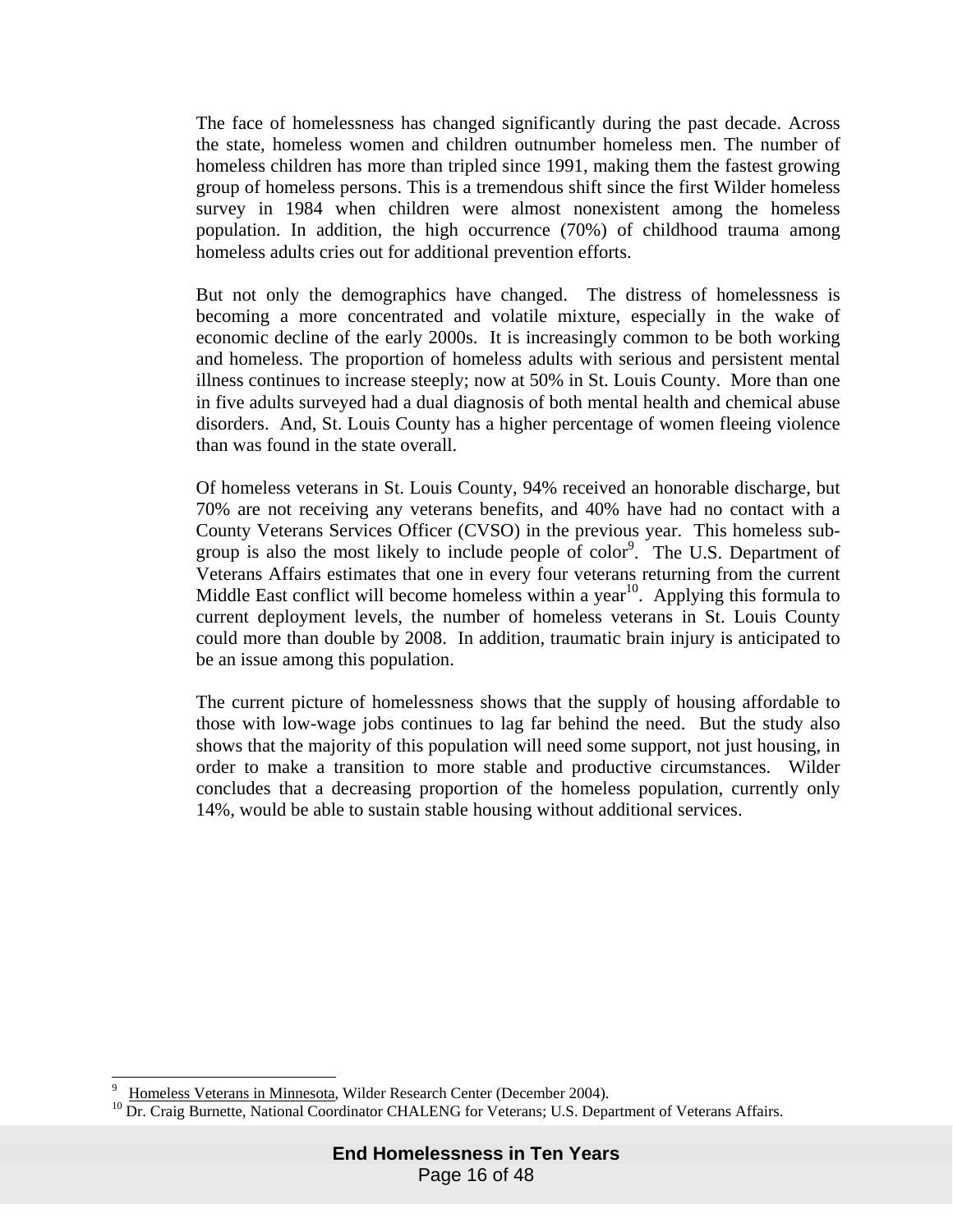## **V. Recommendations: A Call to Action**

#### 1. Vision for Ending Homelessness

The planning process began by setting a direction around which the Plan would be built. Establishing a vision requires looking ahead to describe what a successful outcome will look like for the community. Key messages such as a focus on prevention, increased public-private collaboration, and a client-centered approach; are carried through and reflected throughout the Plan.

#### *St. Louis County Vision for Ending Homelessness*

In 2017, the community values every individual's right to decent housing. Ensuring that all county residents are adequately housed is an investment with returns both financial and in terms of human potential. Priority is placed on providing safe, affordable, permanent housing for those in a cycle of homelessness.

Resources are dedicated to addressing the underlying causes of homelessness. These prevention efforts are built upon increased collaboration between the public and private sectors. The process of accessing services is streamlined into a user-friendly system. Services are delivered in a flexible, creative manner that best meet the needs of homeless persons.

The dignity and value of each person is recognized by providing opportunities and access to job training and education, employment, and health care. Stable housing is considered a necessary foundation to meet basic needs and allow individuals to achieve higher goals and aspirations.

#### 2. Goals & 2007 Action Plan

The Heading Home Plan embraces a shift from managing homelessness to ending it. According to the National Alliance to End Homelessness, successful Ten-Year Plans require both 'closing the front door' by preventing future homelessness, and 'opening the back door' by offering new housing options that accept the homeless as they are. Four broad goals have been established toward this end:

#### **Goal 1: Prevent New Occurrences of Homelessness.**

- **Goal 2: Shorten Length of Homelessness and Rapidly Re-house in the Most Permanent Arrangement.**
- **Goal 3: Expand Access Points to Housing and Services.**
- **Goal 4: Increase Supports Needed to Maintain Housing.**

The Heading Home Plan was developed on the premise that current resources will continue to be available. The Plan outlines how to *build upon* those resources, in addition to pursuing new ways to work more effectively together across organizations. The 12 strategies selected to achieve these goals, along with detailed action steps for 2007, can be found beginning on page 22.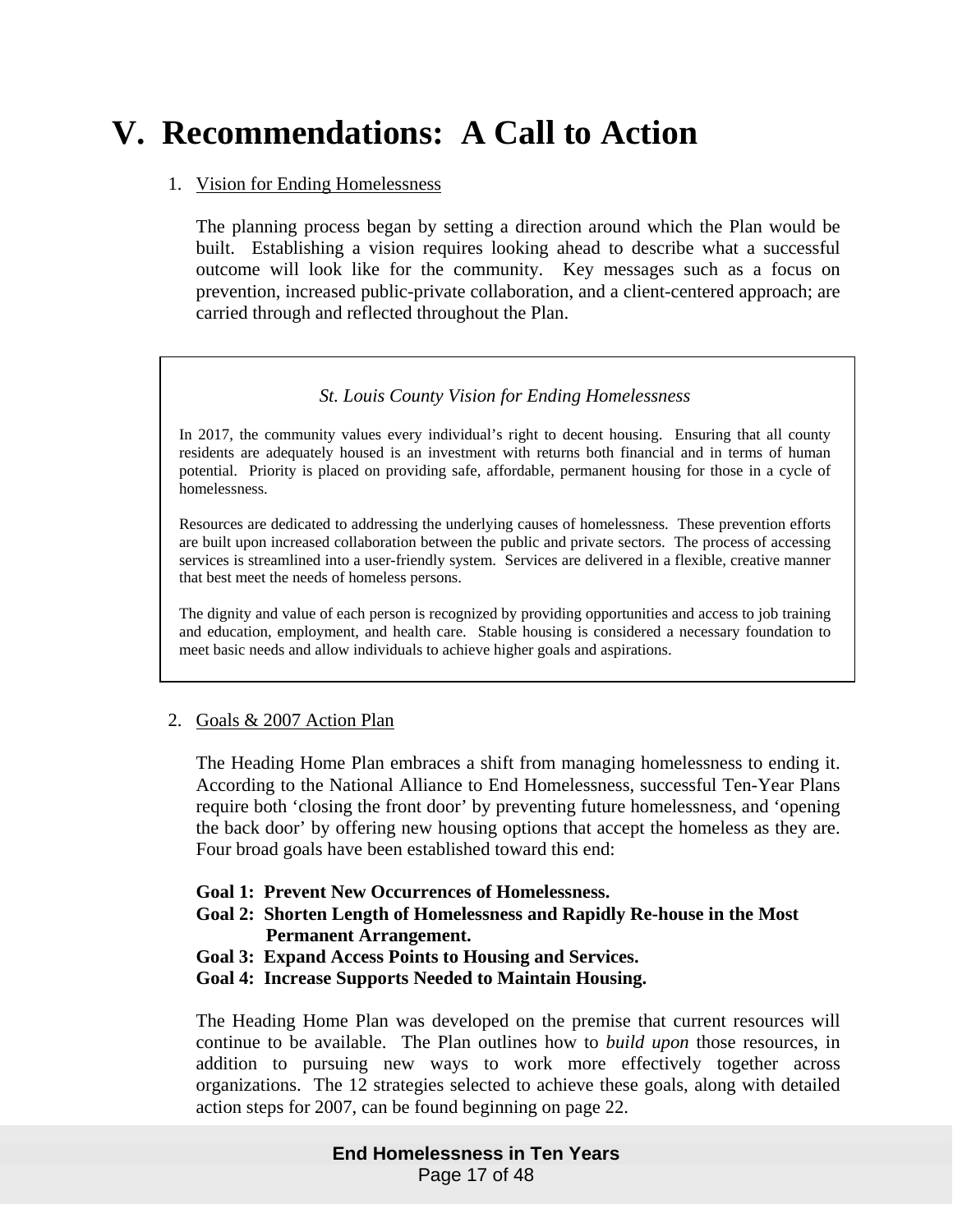## **VI. Implementation Structure & Process**

The proposed implementation structure is designed to allow for greater community participation than in the past, and to ensure a connection between establishing priorities and funding them. The Heading Home Plan is a living document. As such, it will require ongoing review of progress and the flexibility to make adjustments based on a changing environment. Action plans, therefore, will be developed annually. Evaluation and public communication processes are also included to ensure accountability to the public.



1. Implementation Structure Flow Chart

#### 2. Heading Home Implementation Team

The role of the *Heading Home Implementation Team* is to monitor progress of Ten-Year Plan implementation, to address barriers and make mid-course corrections, and to develop annual action plans. The Heading Home Plan is to be the guide for addressing homelessness in St. Louis County, and should be fully integrated with funding activities rather than standing alone. Therefore, it is further recommended that the Implementation Team assume responsibility for the SuperNOFA and FHPAP processes beginning in 2008. If possible, drawing some of the initial Implementation Team members from the CEH and EHIT committees is encouraged to provide continuity during this transition period.

Implementation will require strong, skilled leadership. The official titles of these leaders are not as important as their individual capabilities and commitment to this effort. Recruitment guidelines will be established, including that consensus building ability is an important criterion in selecting members. The selection of representatives who have veterans status or are people of color will also be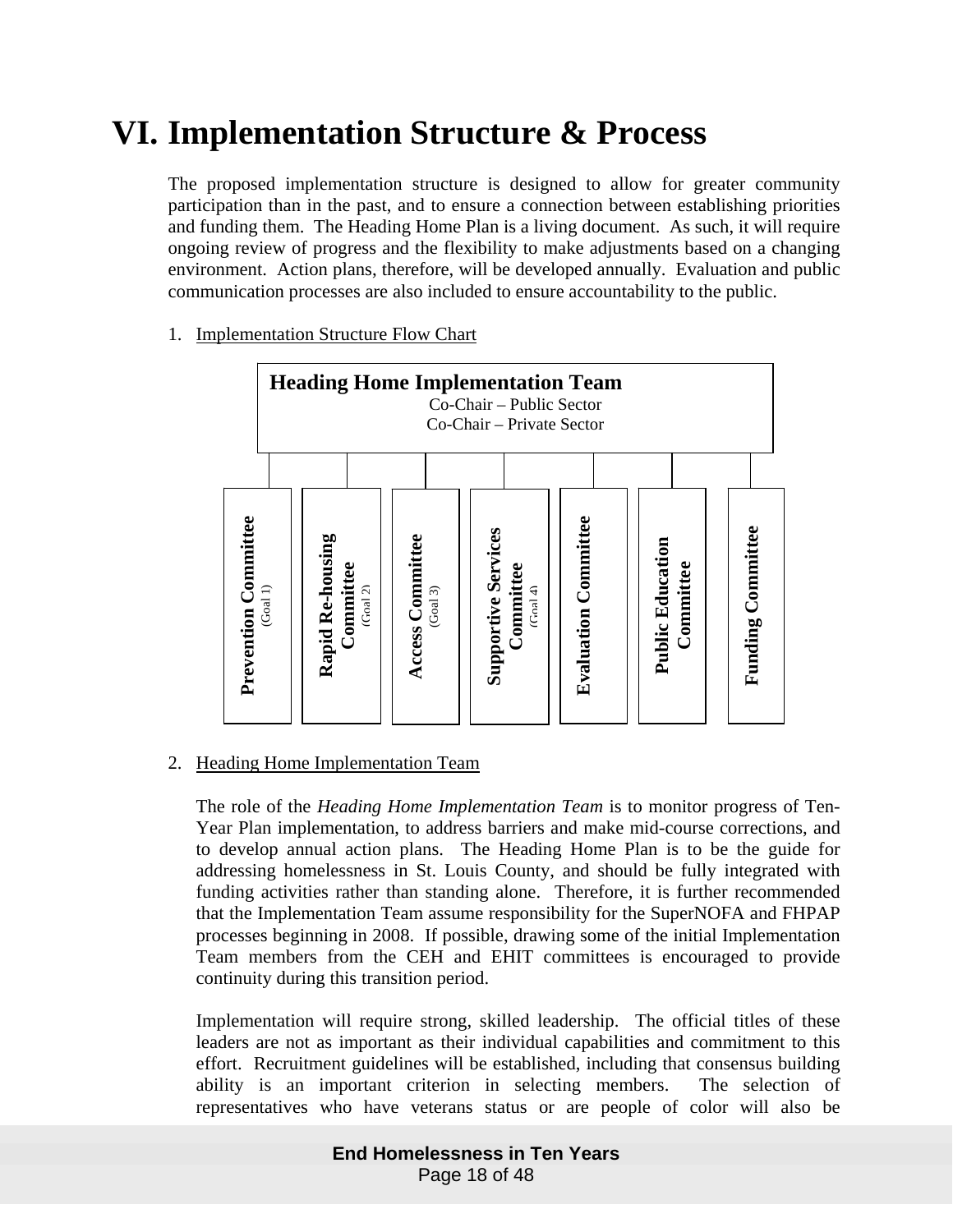encouraged. As with the initial planning team, implementation should be overseen by a group representing diverse perspectives. Based on national best practices, the following committee composition is recommended:

- County Commissioner or Appointee (1)
- Duluth City Council Member or Appointee (1)
- Rural Public Official [Mayor, Councilor] (1)
- County Department Head Appointee (1)
- City of Duluth Department Head Appointee (1)
- Duluth Business Community Representative (1)
- Rural Business Community Representative (1)
- $\blacksquare$  Tribal Representatives (Fond du Lac 1; Bois Forte 1)
- City of Duluth American Indian Commission (1)
- $\blacksquare$  NAACP Representative (1)
- Veterans Organization Representative (1)
- Rural Housing Coalition Representative  $(1)$
- **Affordable Housing Coalition Representative (1)**
- **Private Foundation/Funding Community (2)**
- $\blacksquare$  Duluth Police (1)
- Rural Law Enforcement or Corrections (1)
- Formerly Homeless Person (1)
- State Interagency Task Force on Homelessness (1)

The St. Louis County Board will request that each of the listed entities select a representative for the Implementation Team. An application process will be utilized in cases where representatives may come from a multitude of entities (e.g. rural cities and townships). The CEH will be asked to appoint a formerly homeless person.

The Implementation Team will set a quarterly meeting schedule, to commence May  $2007$ <sup>11</sup> Committee members will elect two Co-Chairs; one representing the private sector, and one representing the public sector.

3. Committees

The actual work of implementation will be undertaken through a committee structure that focuses on each goal within the Heading Home Plan. As with any complex task, this way of organizing the work will maximize opportunities for participation while dividing a large undertaking into manageable components. Coordination will take place across committees through written meeting summaries and the overall Implementation Team. It is recommended that the following working Committees be established:

- Prevention (Goal 1)
- Rapid Re-Housing (Goal 2)
- Access (Goal 3)

 $\overline{a}$  $11$  A more frequent meeting schedule will be required with the addition of funding processes in 2008.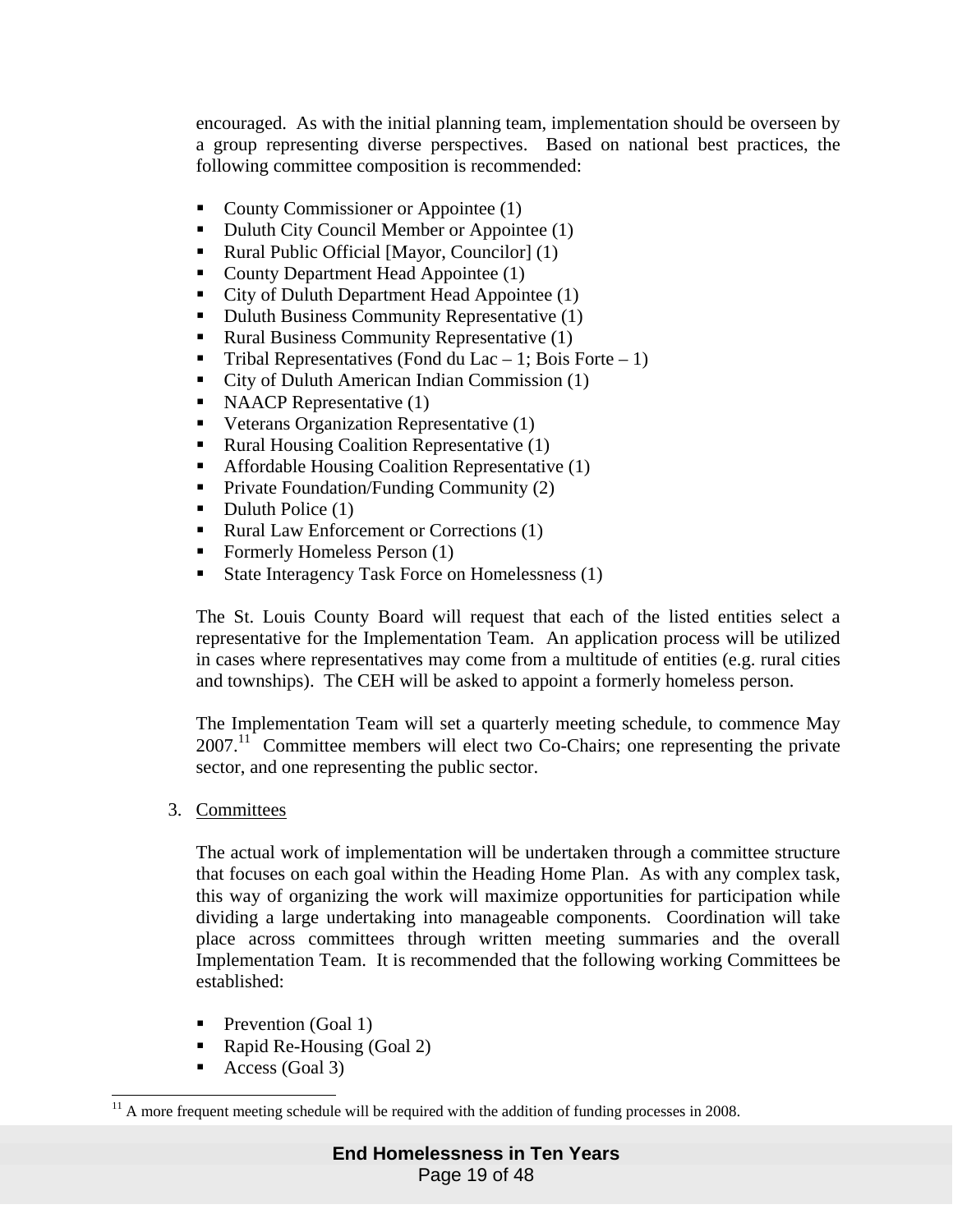- Supportive Services (Goal 4)
- **Evaluation**
- Public Education
- $\blacksquare$  Funding

Committee Chairs will be selected from the Implementation Team membership. Although other Implementation Team members may volunteer to sit on committees, *the majority of committee members will be drawn from partner organizations* – those whose work relates to the specific goal and strategies of each committee. Participation in the committees is intended as an inclusive opportunity for the community.

Each Committee will set a monthly meeting schedule. Committee Chairs will coordinate and report progress on their assigned goals to the Implementation Team on a quarterly basis.

4. Staffing Support

St. Louis County will host 1 FTE of staff support. Beginning in 2008, staffing will be jointly funded with the addition of financial contributions from the City of Duluth. Housing/Homelessness coordination staff will function as the 'glue' on homelessness efforts, and will fulfill the following roles:

- $\checkmark$  Coordinate the Continuum of Care, including SuperNOFA and FHPAP processes, and staff support to the CEH during the 2007 transition year.
- $\checkmark$  Provide staff support for the Heading Home Implementation Team and its committees.
- $\checkmark$  Develop written quarterly reports on Heading Home Plan progress, and post online.

There will be a transition period in early 2007 before this position is fully in place. During this time, the Consultant will be available to initiate transition activities such as launching the Discharge Planning Task Force.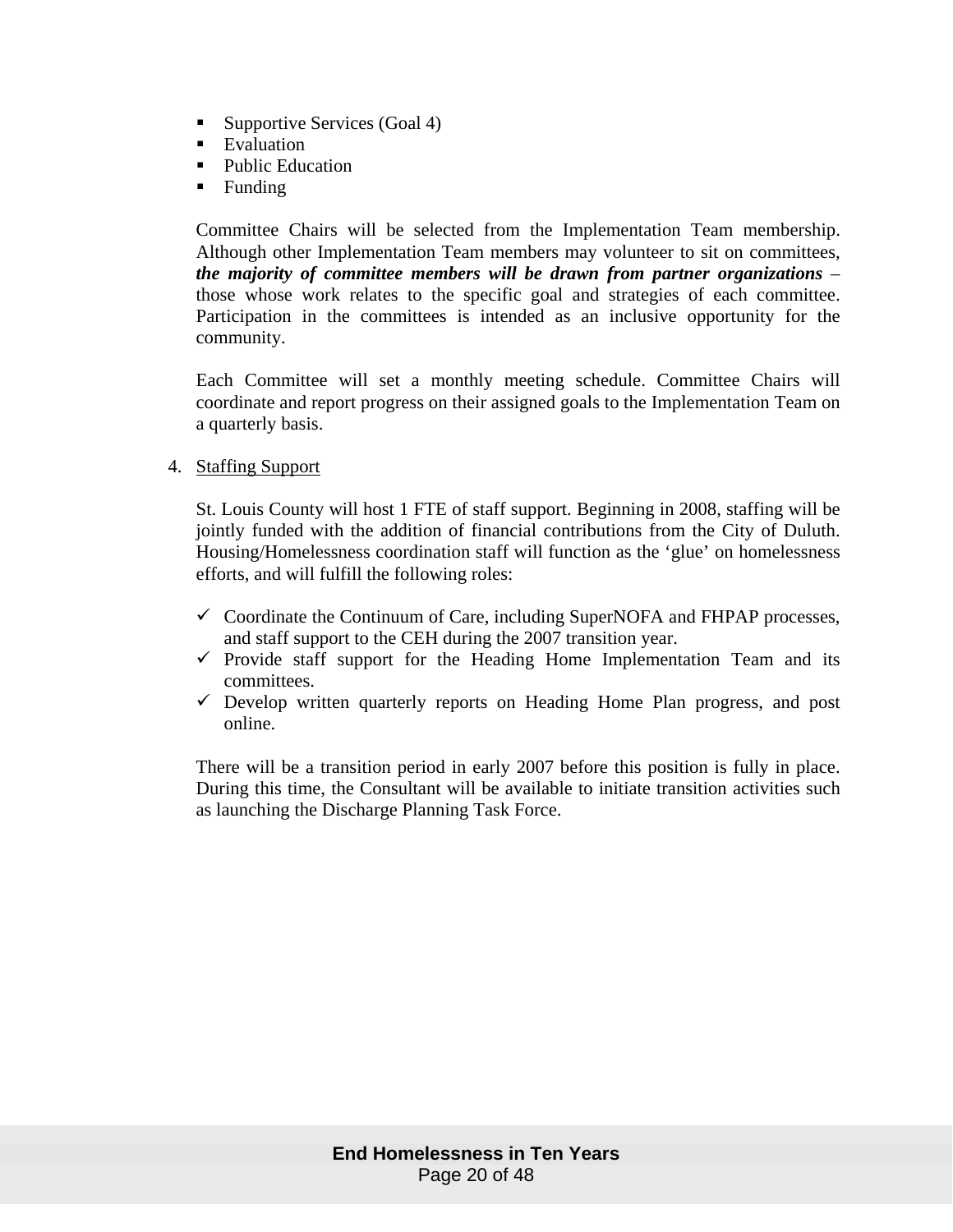## **VII. Evaluation Plan**

Lead Entity: Heading Home Evaluation Committee

The Evaluation Committee will develop a formal data collection and evaluation plan to measure impact of the Heading Home Plan. Partnership with professional research expertise will be pursued through local colleges or the University. As a starting point, key benchmarks have already been identified for each strategy within the action plan.

## **VIII. Communication/Public Education Plan**

Lead Entity: Heading Home Public Education Committee

The purpose of including a public education component is to increase public commitment to ending homelessness. Through the process of soliciting broad input, the EHIT Committee discovered that homelessness is invisible to many members of our community, including those in positions to make an impact on the issue. Most people do not realize the extent of homelessness in St. Louis County, nor are they aware of the high costs incurred in mainstream systems as a result of failing to house the homeless.

In addition, the Public Education component provides accountability. It is a mechanism for keeping stakeholders and the community-at-large informed about progress made in implementing the Heading Home Plan, and for celebrating its successes.

| <b>PUBLIC EDUCATION ACTION STEPS</b>                                                                                                                                                                                       | <b>COMPLETION</b><br><b>TIMELINE</b> |
|----------------------------------------------------------------------------------------------------------------------------------------------------------------------------------------------------------------------------|--------------------------------------|
| 1. Announce public comment period on draft Plan with press<br>release that includes achievements/successes in 2006.                                                                                                        | December 2006                        |
| 2. Press conference to 'roll-out' the final Plan once CEH, City,<br>and County approval is obtained (EHIT Co-Chairs, Mayor of<br>Duluth, MN Coalition for the Homeless).                                                   | April 2007                           |
| 3. Develop presentation and media materials with a consistent<br>message (develop a theme, motto/tag line, etc).<br>Different versions (2 minute, 10 minute, 1 hour)<br>Fact sheets, talking points, Powerpoint, radio, TV | September 2007                       |
| 4. Develop Speakers Bureau.<br>Recruit advocates, people of influence as panel speakers.<br>Provide training (consistent message, emotional<br>approach & costs, overall issue not agency-specific).                       | November 2007                        |
| Set presentation and media timeline.<br>5.                                                                                                                                                                                 | November 2007                        |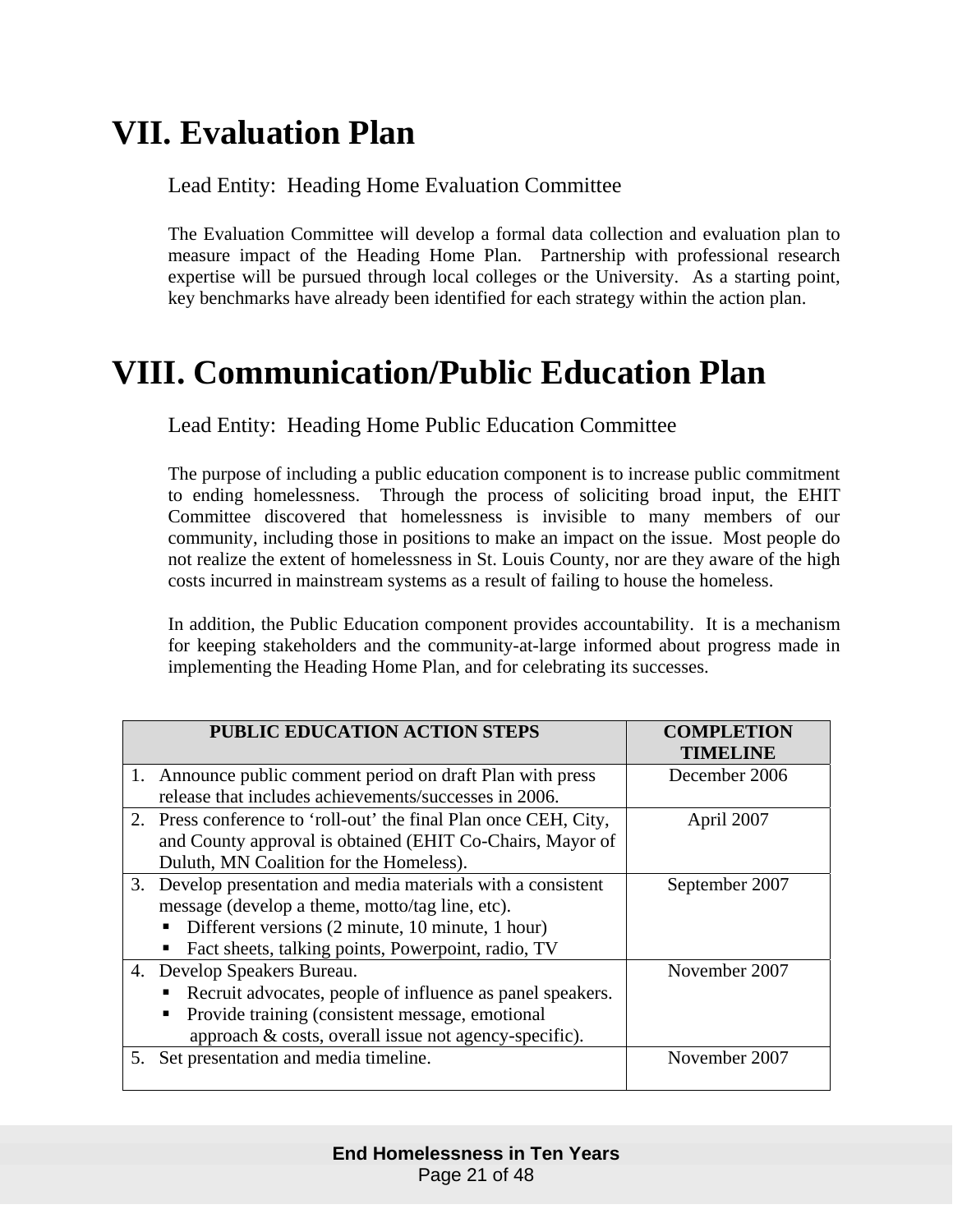| <b>PUBLIC EDUCATION ACTION STEPS</b>                                                                                                                                                                                                                                                                                                   | <b>COMPLETION</b><br><b>TIMELINE</b> |
|----------------------------------------------------------------------------------------------------------------------------------------------------------------------------------------------------------------------------------------------------------------------------------------------------------------------------------------|--------------------------------------|
| 6. Conduct presentations.<br>Seek support for Heading Home Plan (approval/<br>endorsement /resolution) by other groups and<br>organizations including Chambers of Commerce,<br>churches, cities/townships, schools, law enforcement,<br>and civic organizations.<br>• Leave presentations with a "to do" list that varies by<br>group. | Ongoing, per schedule<br>developed   |
| Maintain energy around the Heading Home Plan with public<br>celebrations of success (at least annual).                                                                                                                                                                                                                                 | December 2007                        |

## **IX. Financing the Plan**

Lead Entity: Heading Home Funding Committee

The role of the Funding Committee is to determine financial needs and strategies to fund implementation of the Heading Home Plan. The committee will include finance professionals from public, private, and philanthropic sectors knowledgeable about existing funding streams and fund development.

Fortunately, many action items will only require the in-kind effort to plan and work together in new and more effective ways. Those areas that will require additional funding include the following:

- Security deposit risk pool
- Family Homeless Prevention Assistance Program (FHPAP) expansion
- Permanent supportive  $\&$  harm reduction units (housing  $\&$  associated support services)
- $\blacksquare$  Homeless case management ratios for youths  $\&$  adults
- **Flexible fund for case management**
- **Mental health/chemical dependency outreach, assessments, and case management**
- Youth shelter service enhancements
- Project HOPE expansion
- Child care funding
- **Transportation**

 $\overline{a}$ 

An initial task of each substantive committee will be to project costs to implement strategies outlined in their respective areas. The Funding Committee will put these together into an overall budget, develop a ten-year financing plan that maximizes existing resources, and develop new funding sources to fill the remaining gaps.<sup>12</sup>

 $12$  The City of Duluth has already committed to contributing significant funds toward implementation of the Heading Home Plan strategies.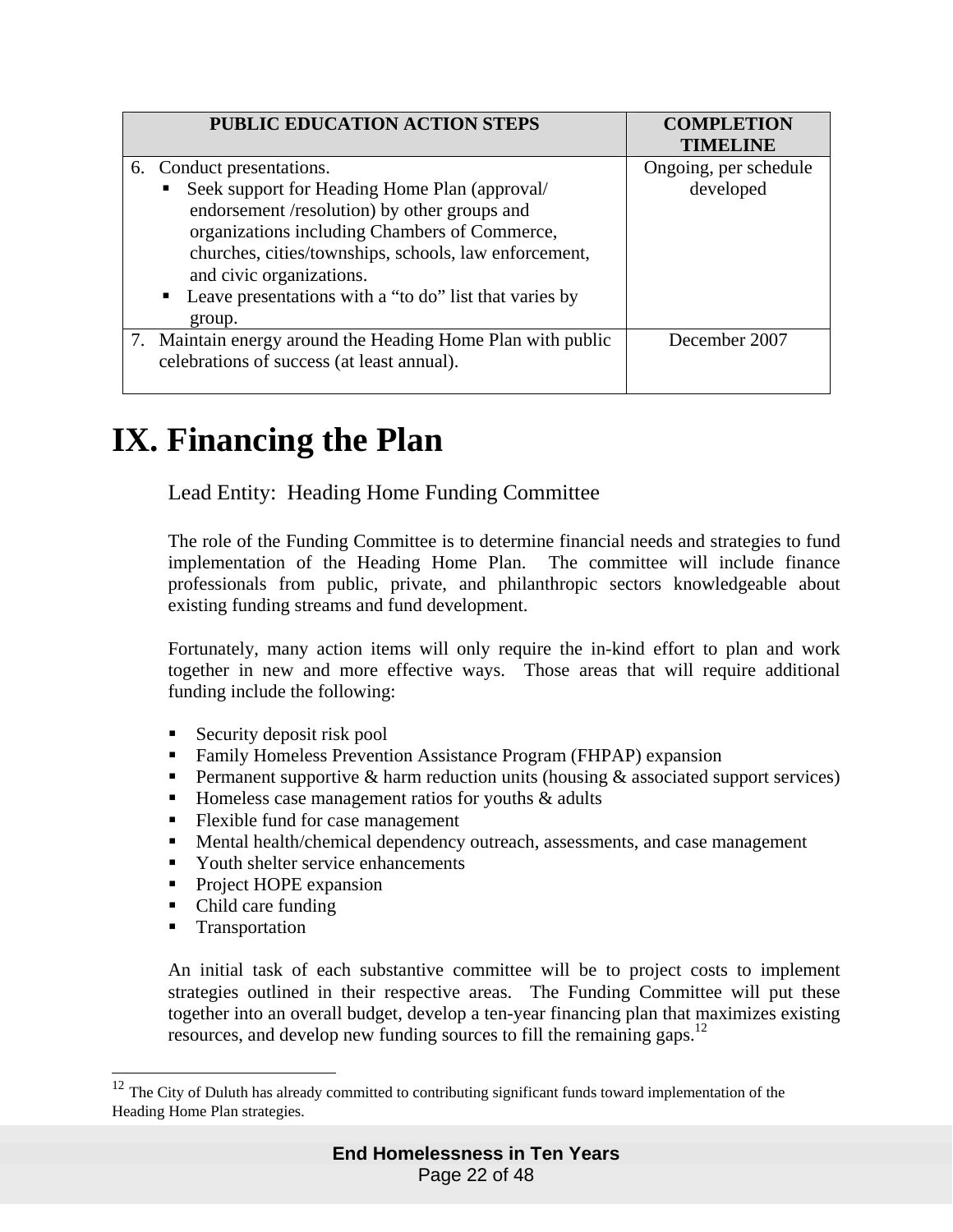## **Appendix A: Glossary of Acronyms**

| <b>ACT</b>   | <b>Assertive Community Treatment</b>           |
|--------------|------------------------------------------------|
| <b>AEOA</b>  | <b>Arrowhead Economic Opportunity Agency</b>   |
| <b>AHC</b>   | <b>Affordable Housing Coalition</b>            |
| <b>AICHO</b> | American Indian Community Housing Organization |
| <b>AJC</b>   | <b>Arrowhead Juvenile Correctional Center</b>  |
| <b>CAIR</b>  | <b>Center for American Indian Resources</b>    |
| CD           | <b>Chemical Dependency</b>                     |
| <b>CEH</b>   | <b>Committee to End Homelessness</b>           |
| <b>CHUM</b>  | Churches United in Ministry                    |
| <b>CVSO</b>  | <b>County Veterans Service Officer</b>         |
| <b>DHS</b>   | Minnesota Department of Human Services         |
| <b>DTA</b>   | <b>Duluth Transit Authority</b>                |
| <b>EHIT</b>  | End Homelessness In Ten Committee              |
| <b>EITC</b>  | <b>Earned Income Tax Credit</b>                |
| <b>FHPAP</b> | Family Homeless Prevention Assistance Program  |
| <b>GED</b>   | <b>General Equivalency Diploma</b>             |
| <b>HAC</b>   | <b>Housing Access Center</b>                   |
| <b>HDC</b>   | Human Development Center                       |
| <b>HMIS</b>  | Homeless Management Information System         |
| <b>HRA</b>   | Housing & Redevelopment Authority              |
| <b>HUD</b>   | U.S. Department of Housing & Urban Development |
| <b>LISC</b>  | <b>Local Initiatives Support Corporation</b>   |
| <b>LSS</b>   | <b>Lutheran Social Services</b>                |
| <b>MACV</b>  | Minnesota Assistance Council for Veterans      |
| <b>MFIP</b>  | Minnesota Family Investment Program            |
| MI/MH        | Mental Illness / Mental Health                 |
| <b>PSH</b>   | <b>Permanent Supportive Housing</b>            |
| <b>RHC</b>   | <b>Rural Housing Coalition</b>                 |
| <b>RMHC</b>  | Range Mental Health Center                     |
| <b>RTH</b>   | <b>Range Transitional Housing</b>              |
| <b>SLC</b>   | <b>St. Louis County</b>                        |
| <b>SSDI</b>  | <b>Social Security Disability Insurance</b>    |
| <b>SSI</b>   | <b>Supplemental Security Income</b>            |
| <b>UMD</b>   | University of Minnesota - Duluth               |
| <b>VA</b>    | U.S. Department of Veterans Affairs            |
| <b>WTHC</b>  | Women's Transitional Housing Corporation       |
| <b>YWCA</b>  | Young Women's Christian Association            |

 $\overline{a}$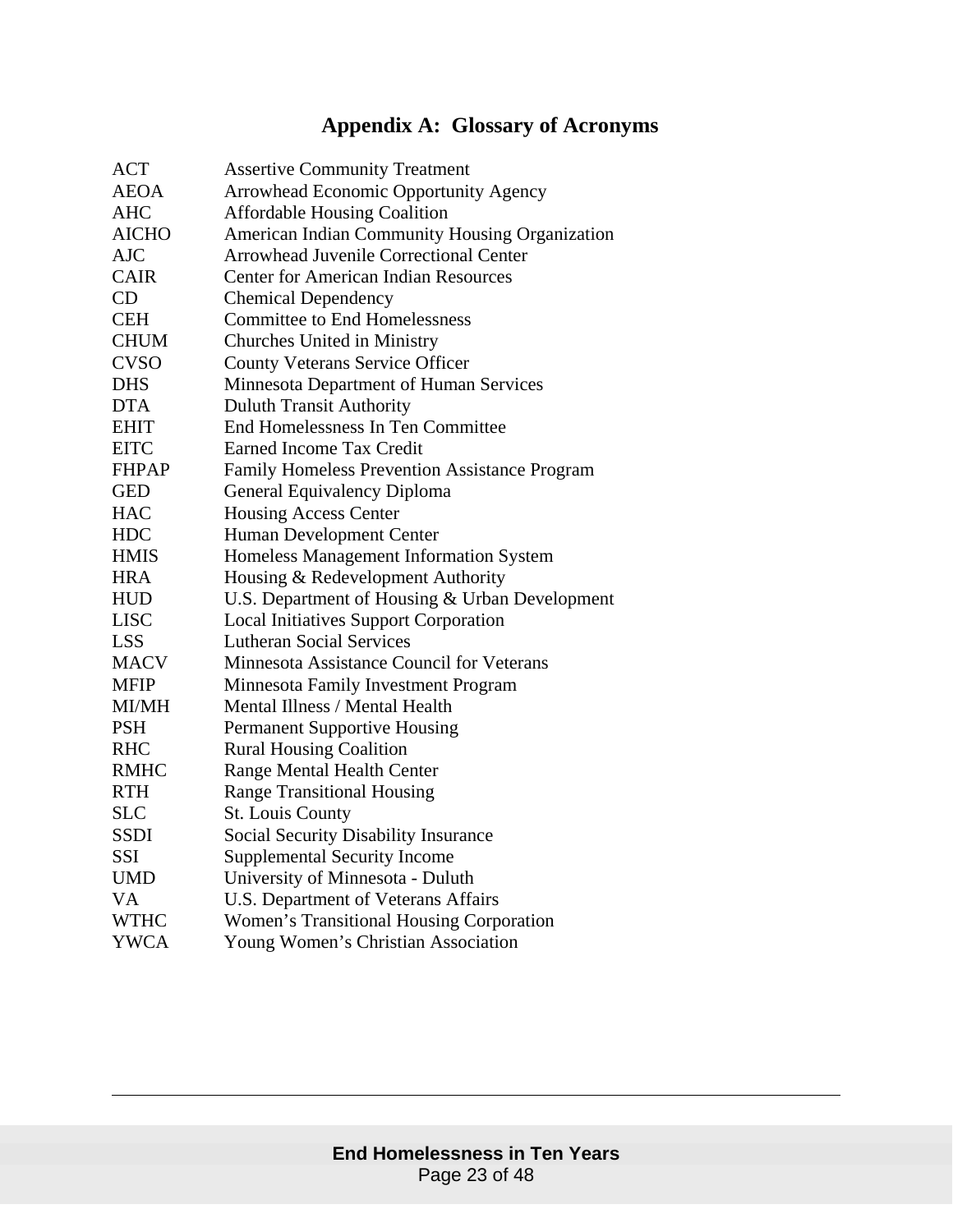### **Appendix B: Duluth Citizen's Action Committee on Homelessness – Full Committee List**

Joyce Kramer (Co-Chair) University of Minnesota - Retired

Steve O'Neil (Co-Chair) St. Louis County Commissioner

John Arola Lake Superior College

Joseph Baligalupo Citizen

Mohammed Bilal St. Mark's Church

CJ Bird American Indian Commission

Joyce Blodgett Commission on Disabilities

Theresa Bobula Boys & Girls Club

Debra Branley Duluth Housing Commission

Ryan Barnholdt United Way

Roger Brannen UMD School of Business

Gloria Brunette WDIO

Helen Carlson UMD – Retired

Nancy Cashman The Salvation Army

Sharon Connlley Center City Housing

John Day American Indian Commission

Sr. Lois Eckes McCabe Renewal Center

Rebecca Ellenson Project SOAR

Ron Franzen St. Luke's Hospital

Ann Frey Citizen

Joan Gardner-Goodno Lutheran Social Services

George Garnett Neighborhood Housing Services

Candice Geary ISD #709 Head Start

Jean Gornick Damiano Center

Sadie Green Citizen

John Heiner Human Development Center

Kathy Heltzer UMD Social Work Department

Claire Jasper Commission on Disabilities

**End Homelessness in Ten Years**  Page 24 of 48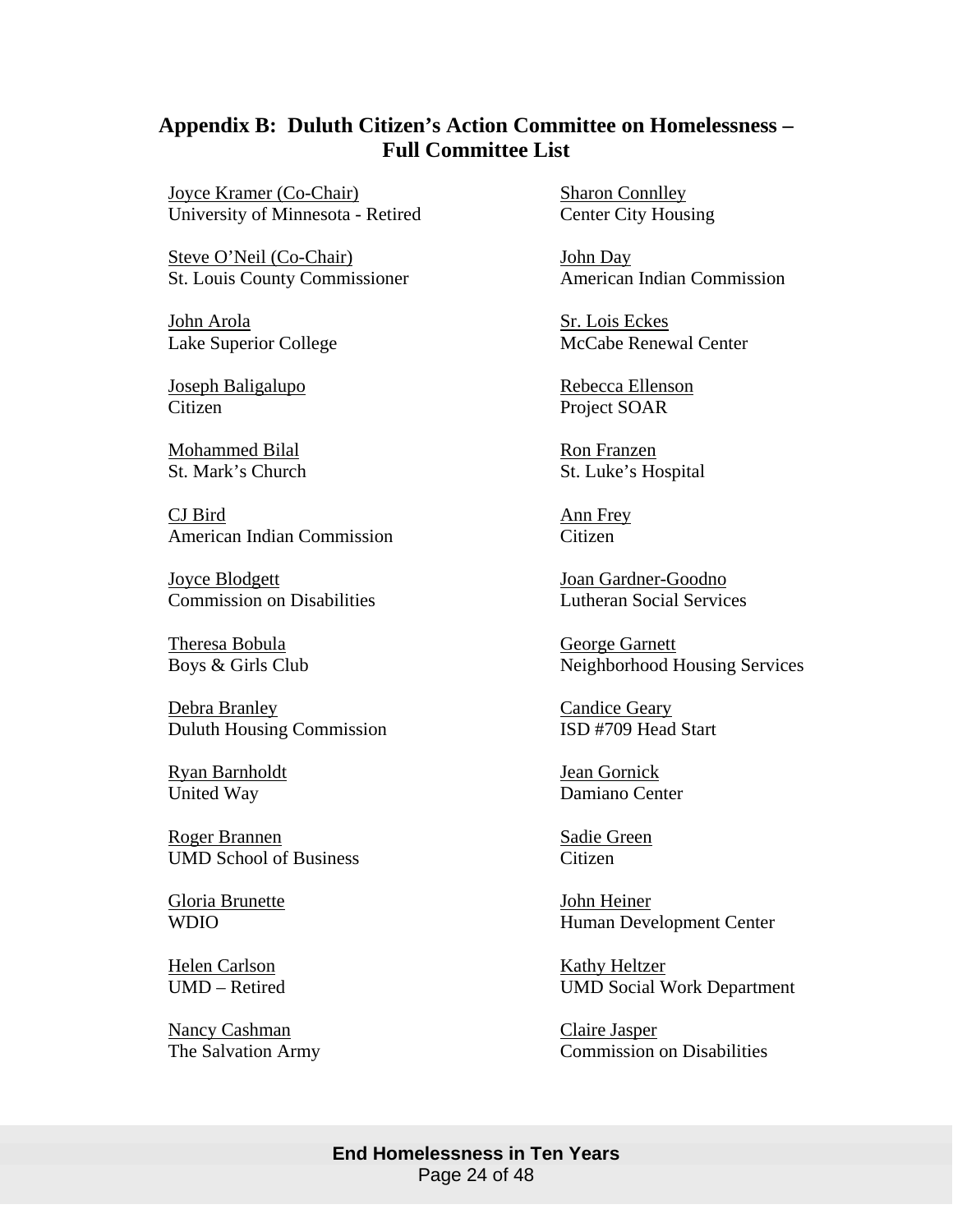Deborah Josephson St. Louis County Public Health & Human Services

Stan Kaitfors Community Action Duluth

Meg Kearns Churches United in Ministry

Durbin M. Keeney MACV-Duluth

Sharon Kemp UMD – Retired

Rachel Kincade Life House

Deyona Kirk WTHC

Rick Klun Center City Housing

Pam Kramer DULUTH LISC

Steve Larson **CHUM** 

Diane Martin Duluth Housing & Redevelopment Authority

Kimberly Ann McKay Commission on Disabilities

Kathy McQuinn St. Mary's Medical Center

Andrea Monson College of St. Scholastica

Teresa Munoz American Indian Commission Gary Olson Center for Alcohol/Drug Treatment

Peter Opack Citizen

Roberta Pascuzzi Citizen

Jenny Peterson Generations Health Care Initiatives

Pastor John Petrich St. Luke's Hospital Lisa Potswald St. Louis County Administration

Kim Randolph CHUM

Paul Ranelli UMD School of Pharmacy

Paula Reed United Way

Bridget Riversmith Commission on Disabilities

Terri Roeber Housing Access Center

Julianne Salazar Citizen

Vicki Sanville Housing 1000

Judy Sausen Loaves & Fishes

Rita Schwalbe Lake Superior Community Health **Center** 

**End Homelessness in Ten Years**  Page 25 of 48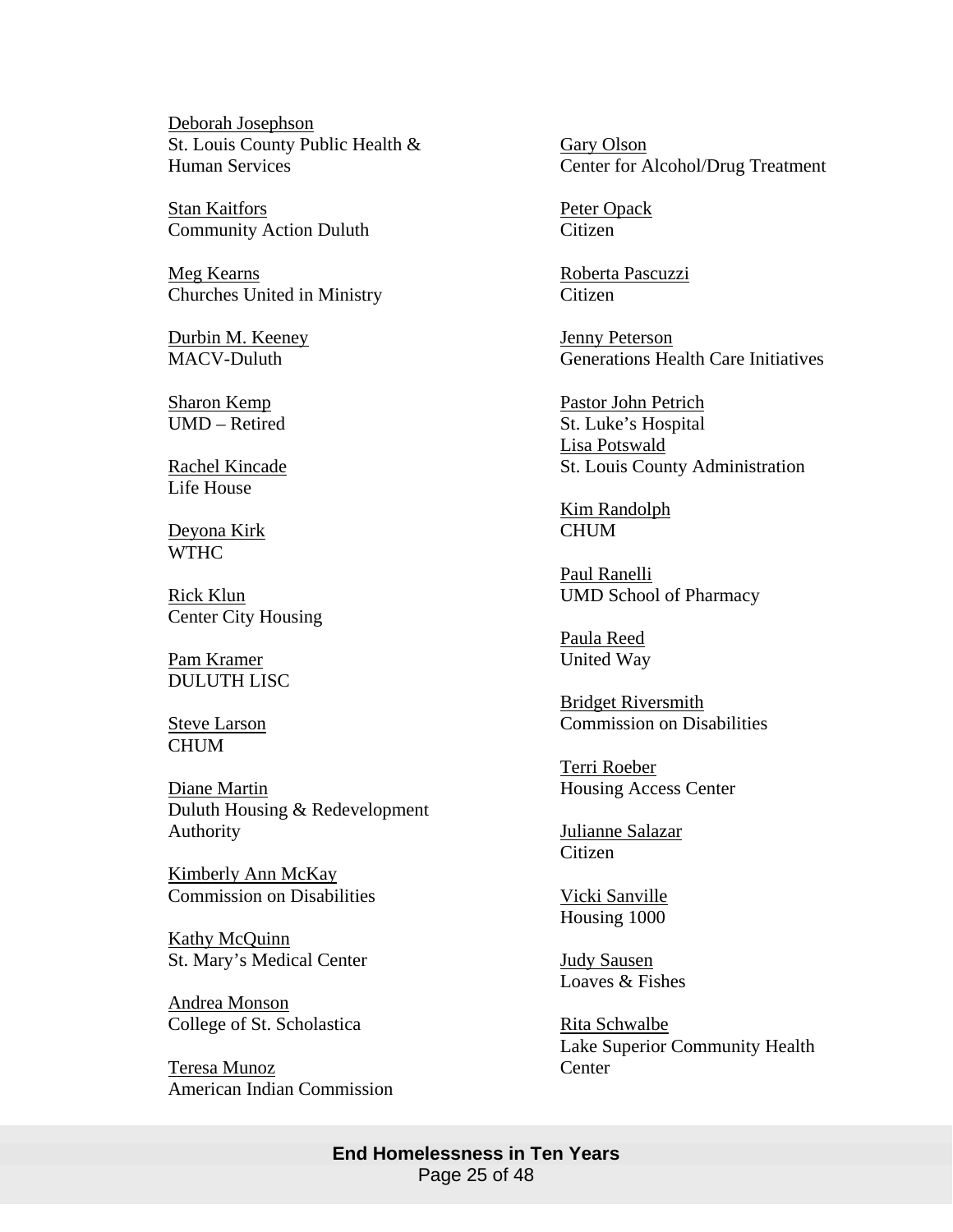Phillip Sexton Citizen

Ben Small CHUM Gabriel Project

Jim Soderberg CHUM

Liz Stich College of St. Scholastica – Retired

Pastor Derek Thomas St. Mark's Church

Erik Torch Damiano Center

Susan Utech Safe Haven Shelter

Robert Vokes DULUTH LISC

Deb Wagner Duluth Public Schools

Gloria C. Walters Trillium Services

James Uhuna-Wilds Citizen

Colleen Williams Citizen

#### *Duluth Citizen's Action Committee Staff Support:*

Char Hansen City of Duluth Community Development Division

Troy Otterson City of Duluth Community Development Division, Intern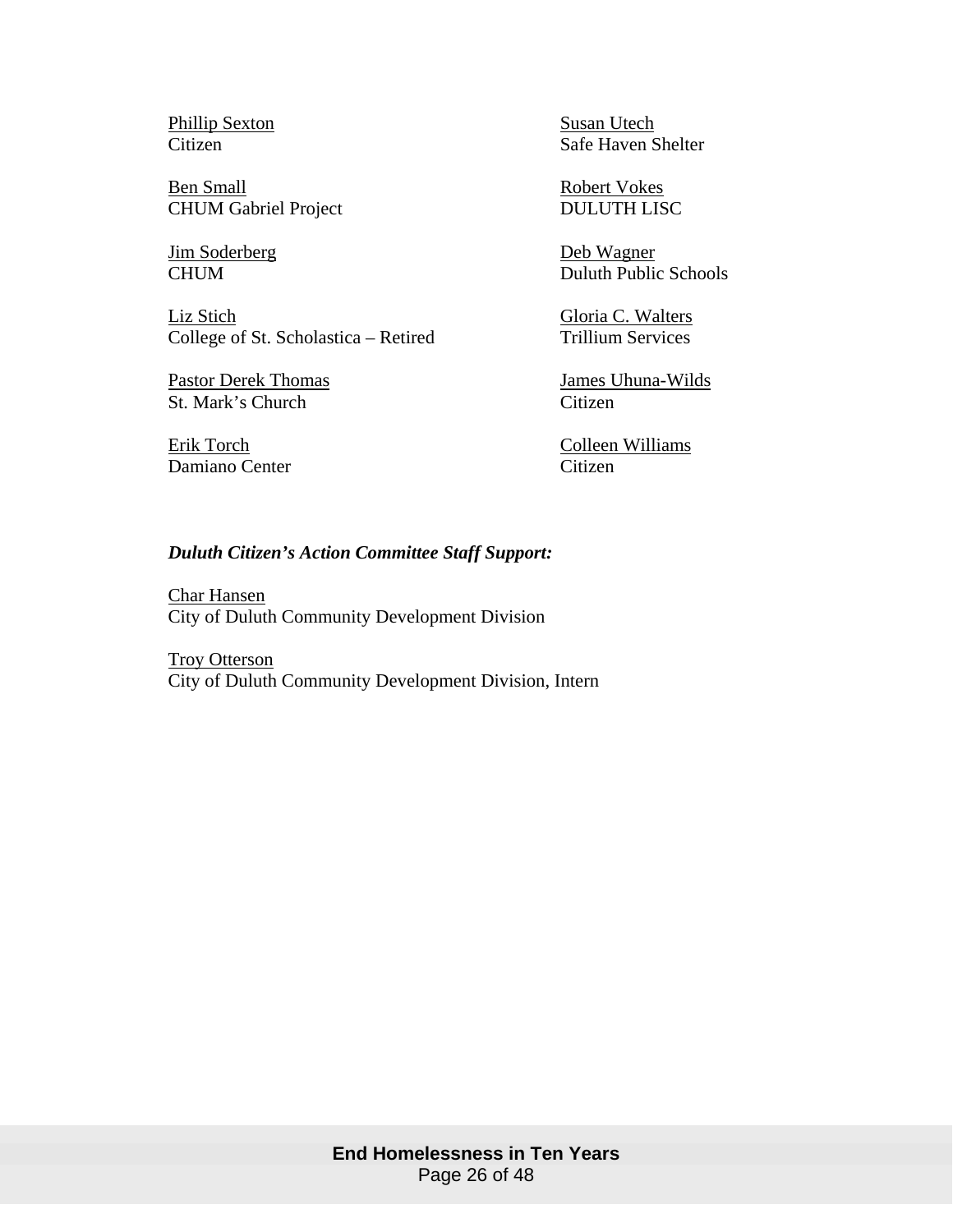# Heading Home St. Louis County 2007 Action Plans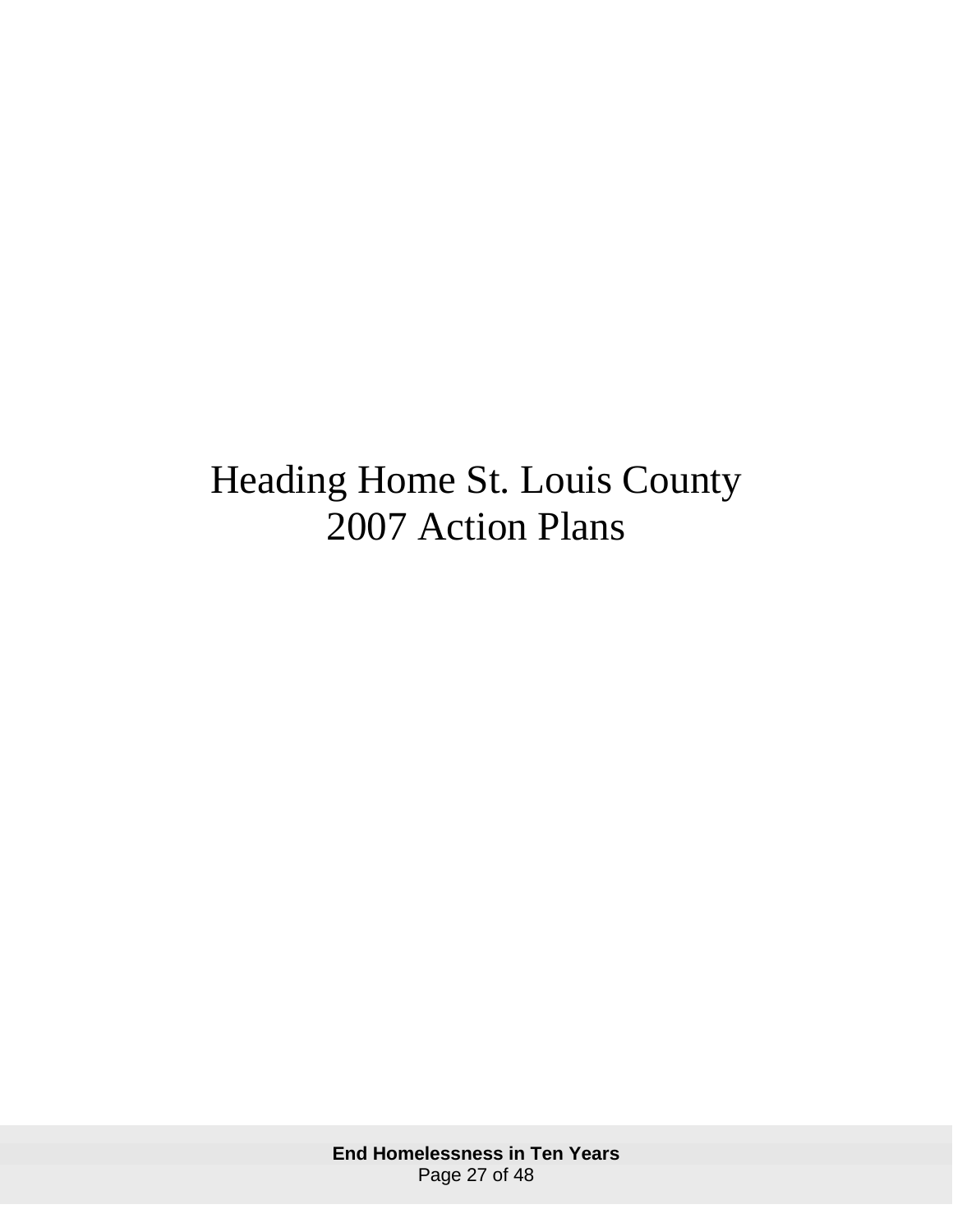GOAL 1: Prevent New Occurrences of Homelessness.

## **LEAD ENTITY: Heading Home Prevention Committee**

## **STRATEGY A – Policy Advocacy / Systems Change**

#### **Current Activities & Challenges:**

 $\checkmark$  There are policies at every level – federal, state, local, and even within our helping agencies – which can unnecessarily cause homelessness.

| <b>Strategy A: Policy Advocacy /</b>                          | Benchmarks:                                                   |                                |                                 |
|---------------------------------------------------------------|---------------------------------------------------------------|--------------------------------|---------------------------------|
| <b>Systems Change</b>                                         | Year 1                                                        | <u>Year 5</u>                  | Year 10                         |
|                                                               | Exclusionary policy provisions                                | 50% of exclusionary provisions | 100% of exclusionary provisions |
|                                                               | are identified.                                               | have been remedied.            | have been remedied.             |
| <b>ACTION STEPS</b>                                           |                                                               | <b>COMPLETION TIMELINE</b>     | <b>POTENTIAL PARTNERS</b>       |
| 1. Local housing policies:                                    |                                                               | June 2007                      | AHC / RHC                       |
|                                                               | Evaluate housing agency policies (e.g. HRA, SLC, ATTIC,       |                                |                                 |
|                                                               | private housing service providers) for provisions that may be |                                |                                 |
| creating homelessness. Including but not limited to:          |                                                               |                                |                                 |
| - Request for HRA's to reinstate/establish priority entry for |                                                               | September 2007                 |                                 |
| homeless persons.                                             |                                                               |                                |                                 |
| $\qquad \qquad -$                                             | Focus policy on dealing with perpetrators rather than         |                                |                                 |
| evicting the victims of domestic violence.                    |                                                               |                                |                                 |
| Approach individual agencies to encourage policy              |                                                               |                                |                                 |
| modification.                                                 |                                                               |                                |                                 |
| 2. Strengthen Fair Housing policy enforcement.                |                                                               | December 2007                  | Human Rights Commission,        |
|                                                               |                                                               |                                | Legal Aid, Tribes               |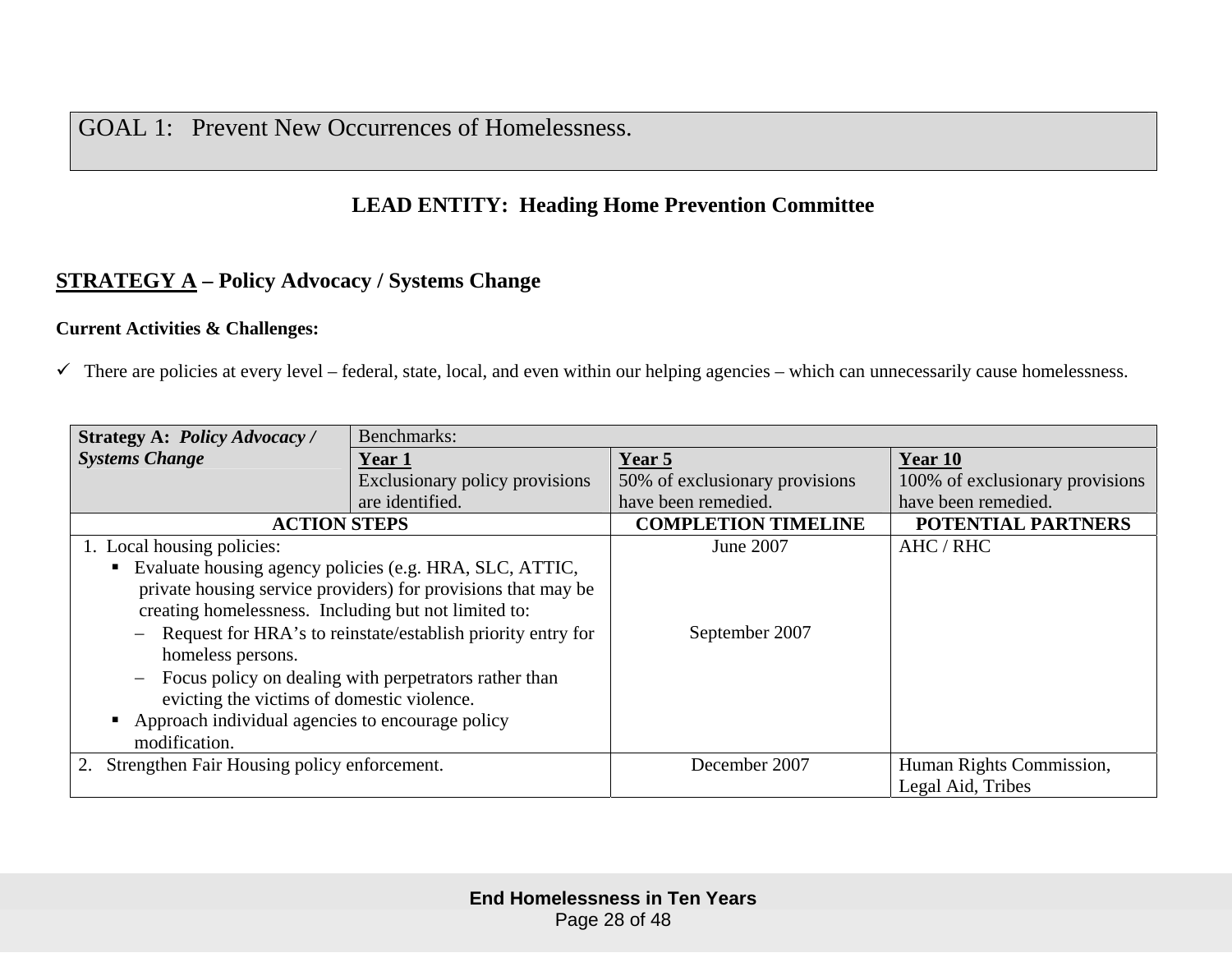| <b>Strategy A: Policy Advocacy /</b>                                              | Benchmarks:                                                  |                                |                                 |
|-----------------------------------------------------------------------------------|--------------------------------------------------------------|--------------------------------|---------------------------------|
| <b>Systems Change</b>                                                             | Year 1                                                       | Year 5                         | Year 10                         |
|                                                                                   | Exclusionary policy provisions                               | 50% of exclusionary provisions | 100% of exclusionary provisions |
|                                                                                   | are identified.                                              | have been remedied.            | have been remedied.             |
| <b>ACTION STEPS</b>                                                               |                                                              | <b>COMPLETION TIMELINE</b>     | <b>POTENTIAL PARTNERS</b>       |
| Develop annual policy platform. Coordinate efforts with other<br>3.               |                                                              | December 2007                  | Heading Home Implementation     |
| groups concerned about housing and homelessness policy.                           |                                                              |                                | Team                            |
| Examples of needed advocacy discussed by EHIT include:                            |                                                              |                                |                                 |
|                                                                                   | State-level funding for service side of permanent supportive |                                |                                 |
| housing.                                                                          |                                                              |                                |                                 |
| Additional funding for FHPAP program to serve more                                |                                                              |                                |                                 |
| households.                                                                       |                                                              |                                |                                 |
| Support of the Housing Solutions Act.                                             |                                                              |                                |                                 |
| Support continuation of the Northeast Outreach project.                           |                                                              |                                |                                 |
| Ensure preservation of existing public housing and Section 8<br>rental subsidies. |                                                              |                                |                                 |
|                                                                                   | Support new state Military and Veterans Support Package.     |                                |                                 |
|                                                                                   | Expansion of mental health crisis beds (e.g. Bridge House).  |                                |                                 |
|                                                                                   | Simplification of the federal SSI/SSDI application process.  |                                |                                 |
| Development of performance incentives for mainstream                              |                                                              |                                |                                 |
| systems (hospitals, managed care, corrections, etc.) to reduce                    |                                                              |                                |                                 |
| discharges to homelessness.                                                       |                                                              |                                |                                 |
| State TANF reserves to fund basic sliding fee child care.                         |                                                              |                                |                                 |
| Increased licensing oversight of child care programs.                             |                                                              |                                |                                 |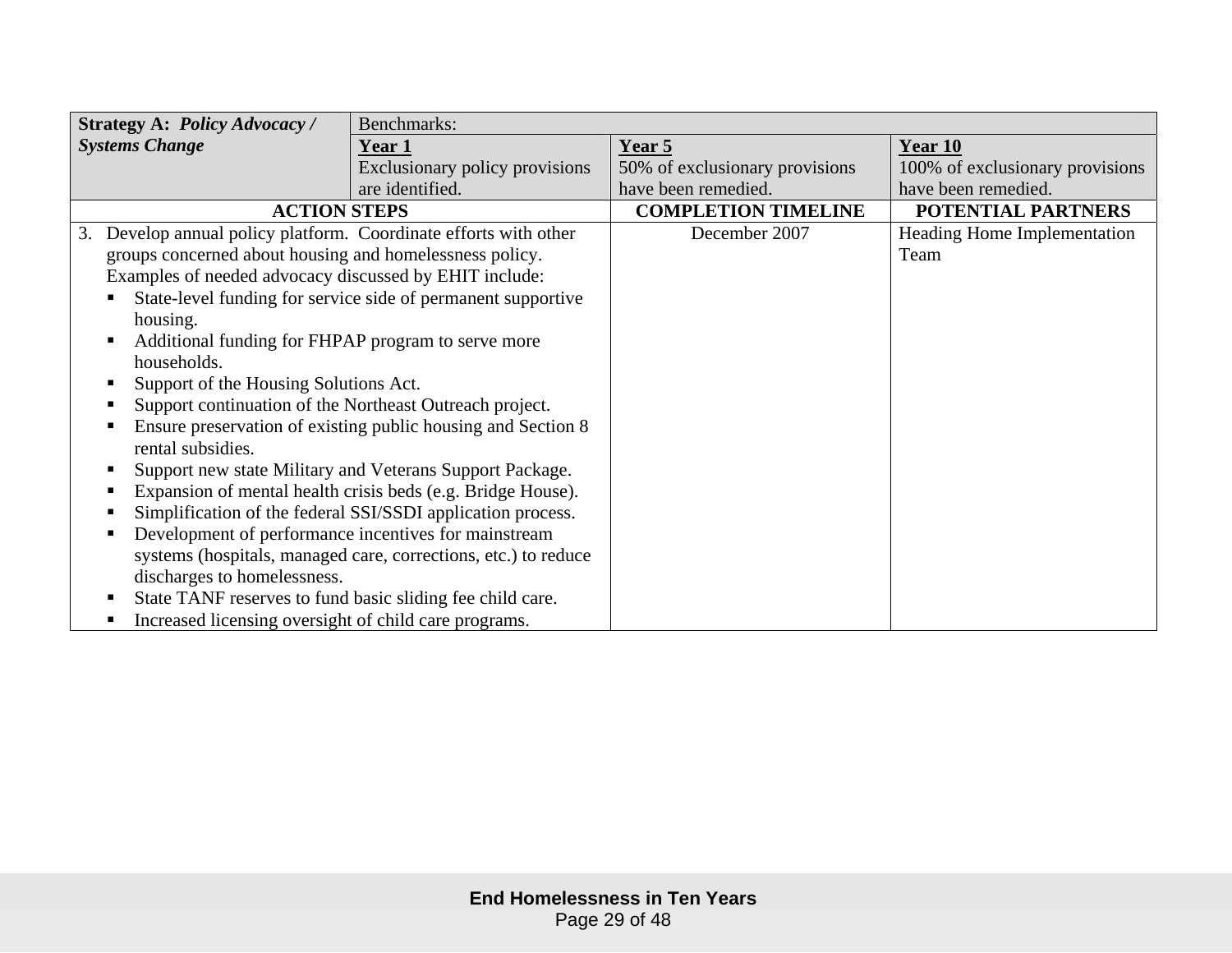## **STRATEGY B – Engaging Landlords / Eviction Prevention**

- $\checkmark$  Eviction prevention services are provided by the Housing Access Center in Duluth, and by Legal Aid in rural St. Louis County.
- $\checkmark$  It is important to engage and work with private landlords as not all housing needs can be met by nonprofit/public entities.
- $\checkmark$  Landlords are more willing to take the risk of renting to homeless clients if there is a security deposit in place.
- $\checkmark$  Although there are several sources of utility assistance, funding for security deposits is rare.

| <b>Strategy B: Engaging Landlords</b>                               | Benchmarks:                                                |                                 |                                     |
|---------------------------------------------------------------------|------------------------------------------------------------|---------------------------------|-------------------------------------|
| / Eviction Prevention                                               | Year 1                                                     | Year 5                          | Year 10                             |
|                                                                     | Reduce number of households                                | Reduce number of households     | Reduce number of households         |
|                                                                     | evicted by 5% of 2006 figures.                             | evicted by 30% of 2006 figures. | evicted by 50% of 2006 figures.     |
| <b>ACTION STEPS</b>                                                 |                                                            | <b>COMPLETION TIMELINE</b>      | <b>POTENTIAL PARTNERS</b>           |
| 1. Landlord-tenant training.                                        |                                                            | October 2007                    | Legal Aid, Housing Access           |
| Research ways to improve effectiveness.                             |                                                            |                                 | Center, HRAs                        |
| Establish requirement for all tenants who are receiving             |                                                            |                                 |                                     |
| subsidies to attend training. Offer incentives (e.g. rebate         |                                                            |                                 |                                     |
| licensing fees) for landlords to attend.                            |                                                            |                                 |                                     |
| Standard leases.<br>2.                                              |                                                            | November 2007                   | HAC, Legal Aid, Arrowhead           |
|                                                                     | Add negotiation provision through City of Duluth landlord  |                                 | <b>Apartment Owners Association</b> |
| licensing process.                                                  |                                                            |                                 |                                     |
| Approach State Bar Association and other developers of              |                                                            |                                 |                                     |
| standard leases to add negotiation provision.                       |                                                            |                                 |                                     |
| Expand utilization of landlord tax incentives to make housing<br>3. |                                                            | December 2007                   | AHC/RHC, Duluth HRA,                |
| more affordable.                                                    |                                                            |                                 | Corporation for Supportive          |
|                                                                     | Research state LIRC (Low Income Rental Classification) tax |                                 | Housing, Duluth LISC                |
| rate and potential local government options.                        |                                                            |                                 |                                     |
| Determine barriers and ways to address them.                        |                                                            |                                 |                                     |
| 4. Establish revolving \$300,000 security deposit risk pool for     |                                                            | December 2007                   | St. Louis County, The Salvation     |
| homeless persons.                                                   |                                                            |                                 | Army, AEOA, Duluth LISC,            |
|                                                                     |                                                            |                                 | Housing Access Center, Duluth       |
|                                                                     |                                                            |                                 | <b>HRA</b>                          |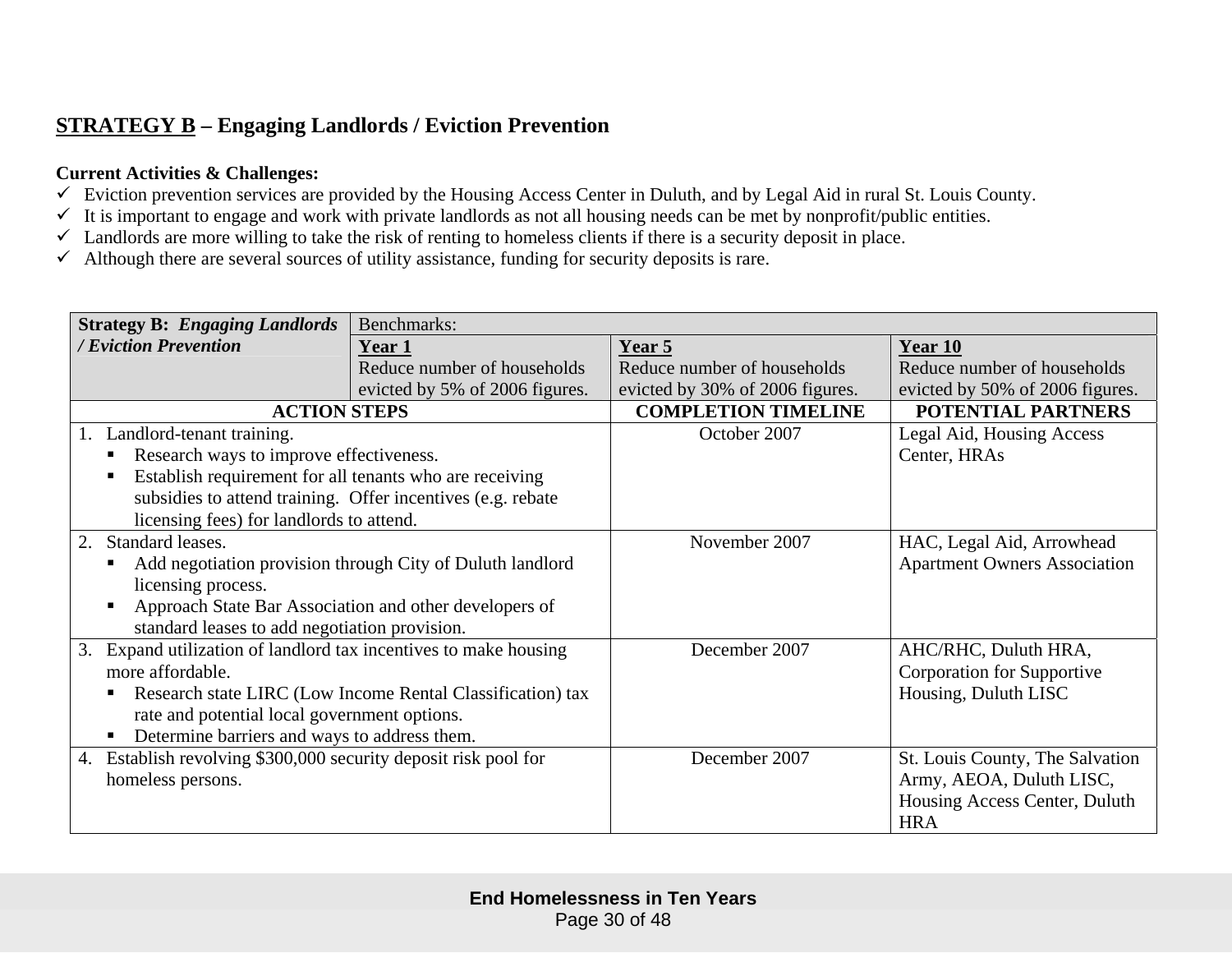### **STRATEGY C – Discharge Planning**

- $\checkmark$  Large numbers of homeless persons in St. Louis County were recently engaged with 'the system'.
- $\checkmark$  Protocols for discharge planning are lacking for many types of facilities.
- $\checkmark$  Where discharge planning requirements are in place, they may be executed poorly or ignored altogether. Discharge plans often consist of directing individuals to a homeless shelter.
- $\checkmark$  Failure in discharge planning results in recidivism which taxes the already limited capacity of discharging entities.
- $\checkmark$  SOAR Career Solutions is working with ex-offenders to make successful transitions back into the community through a comprehensive re-entry program.
- $\checkmark$  It is projected that 25% of Middle East conflict veterans will become homeless within a year of their military discharge. At this rate, the number of homeless veterans in St. Louis County will more than double.

| <b>Strategy C: Discharge Planning</b>                                | Benchmarks:                                                     |                                   |                                   |
|----------------------------------------------------------------------|-----------------------------------------------------------------|-----------------------------------|-----------------------------------|
|                                                                      | Year 1                                                          | Year 5                            | <b>Year 10</b>                    |
|                                                                      | Protocols established for youth                                 | 75 % of youths and adults         | 95 % of youths and adults         |
|                                                                      | and adult discharge planning.                                   | transitioning out of institutions | transitioning out of institutions |
|                                                                      |                                                                 | will not experience homelessness  | will not experience homelessness  |
|                                                                      |                                                                 | for a minimum of 1 year.          | for a minimum of 1 year.          |
| <b>ACTION STEPS</b>                                                  |                                                                 | <b>COMPLETION TIMELINE</b>        | <b>POTENTIAL PARTNERS</b>         |
| Develop protocols to improve discharge planning for:<br>1.           |                                                                 |                                   |                                   |
|                                                                      | Youths transitioning out of foster care, juvenile corrections,  | September 2007                    | Discharge Planning Task Force,    |
| residential treatment and child protection.                          |                                                                 |                                   | Returning Home Initiative (CSH)   |
| Adults transitioning from public institutions such as                |                                                                 | December 2007                     |                                   |
|                                                                      | correctional facilities (including federal prison camp), jails, |                                   |                                   |
| hospitals, inpatient treatment, and the military.                    |                                                                 |                                   |                                   |
| Train public and private service providers on new discharge<br>2.    |                                                                 |                                   | Discharge Planning Task Force     |
| planning protocol.                                                   |                                                                 |                                   |                                   |
| Adults                                                               |                                                                 | November 2007                     |                                   |
| Youths                                                               |                                                                 | March 2008                        |                                   |
| Implement comprehensive discharge planning for all individuals<br>3. |                                                                 |                                   |                                   |
| transitioning out of public systems.                                 |                                                                 |                                   |                                   |
| <b>Adults</b>                                                        |                                                                 | January 2008                      | All relevant institutions.        |
| Youths                                                               |                                                                 | September 2008                    |                                   |
|                                                                      |                                                                 |                                   |                                   |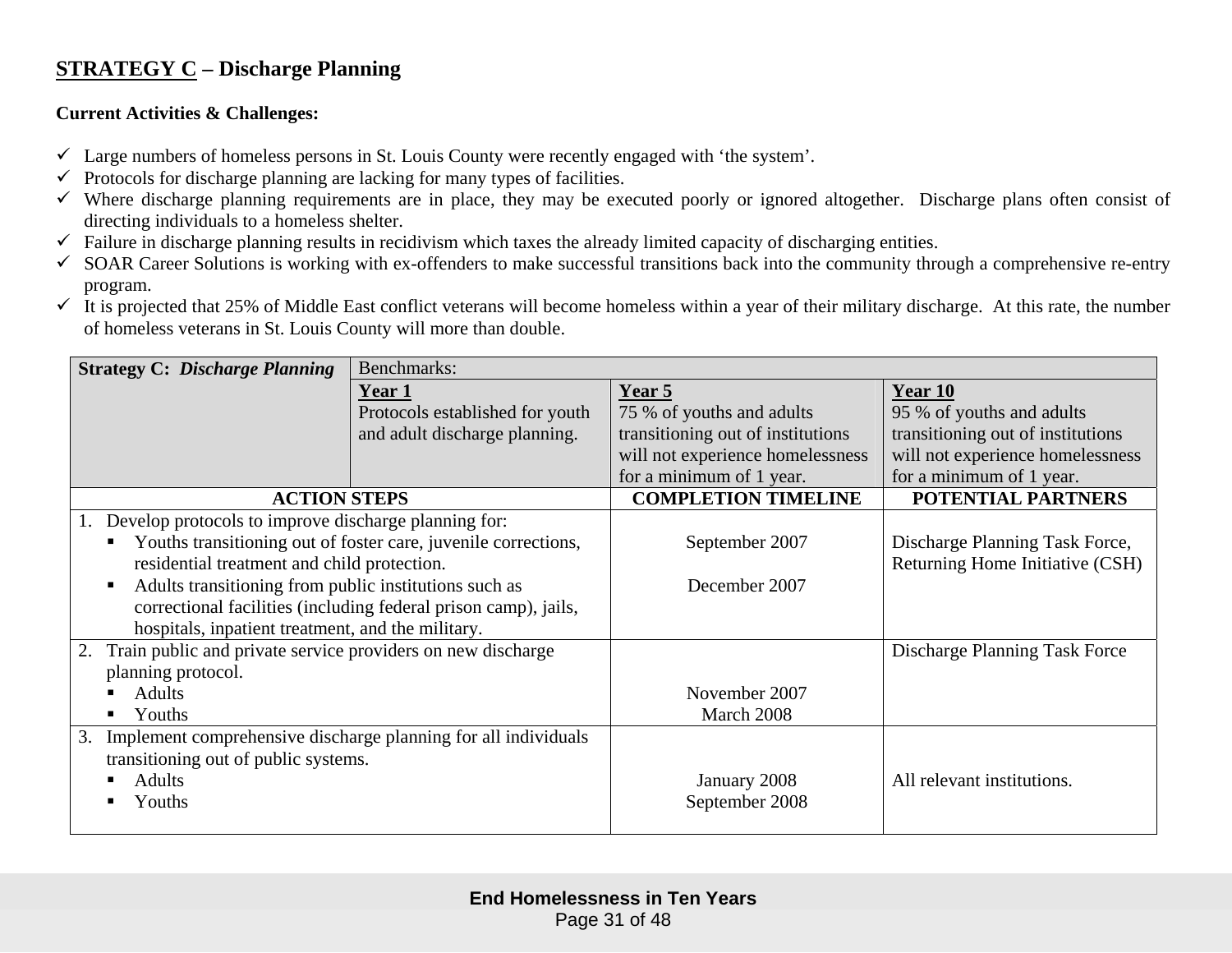### **STRATEGY D – Expand Direct Prevention Programming**

- $\checkmark$  Overall the system is geared more toward reacting to problems; we are not as proactive in prevention activities as we need to be.
- $\checkmark$  The Family Homeless Prevention Assistance Program (FHPAP) has demonstrated success in prevention. Current capacity in St. Louis County is to serve 1,400 households over a two-year period. However, services are rationed in order to stretch over the entire funding period, and turnaways often occur at the end of any given quarter. During 2005, providers reported turning away 516 eligible households due to lack of resources.
- $\checkmark$  In St. Louis County, 70 % of homeless adults had a difficult start in life (*childhood abuse or neglect, was a parent before age 18, or lived in a foster home, treatment or detention facility or other institution as a child*), and 50 % have been diagnosed with a serious mental illness. Seven in 10 homeless youth have lived in foster care, group homes, or other residential facilities. Prevention efforts targeted at children with mental health and behavioral issues are an investment in 'closing the front door' to homelessness.

| <b>Strategy D: Expand Direct</b>                                         | Benchmarks:               |                                |                                  |
|--------------------------------------------------------------------------|---------------------------|--------------------------------|----------------------------------|
| <b>Prevention Programming</b>                                            | <b>Year 1</b>             | Year 5                         | Year 10                          |
|                                                                          | Gap assessment completed. | Initiative/program in place to | Initiatives/programs in place to |
|                                                                          |                           | address gap identified as #1   | address top 3 priority gaps.     |
|                                                                          |                           | priority.                      |                                  |
| <b>ACTION STEPS</b>                                                      |                           | <b>COMPLETION TIMELINE</b>     | <b>POTENTIAL PARTNERS</b>        |
| Increase <i>annual</i> FHPAP funding by \$198,500 to serve an            |                           | June 2007                      | <b>Heading Home Funding</b>      |
| additional 500 households per year in St. Louis County.                  |                           | (2007 Legislative session)     | Committee                        |
|                                                                          |                           |                                |                                  |
| Add staff to improve staff:child/family ratios in existing school-<br>2. |                           | December 2007                  | RMHC, LSS, HDC, School           |
| based prevention programs serving children with mental health            |                           |                                | Districts, Family Services       |
| issues (e.g. ADAPT), and add such programming in Duluth                  |                           |                                | Collaboratives                   |
| schools.                                                                 |                           |                                |                                  |
|                                                                          |                           |                                |                                  |
| New Prevention Efforts.<br>3.                                            |                           |                                |                                  |
| Identify gaps in prevention for households at risk of                    |                           | December 2007                  | RHC / AHC                        |
| homelessness.                                                            |                           |                                |                                  |
| Research best practices and/or develop new model to fill                 |                           | December 2007                  |                                  |
| prevention gaps.                                                         |                           |                                |                                  |
|                                                                          |                           |                                |                                  |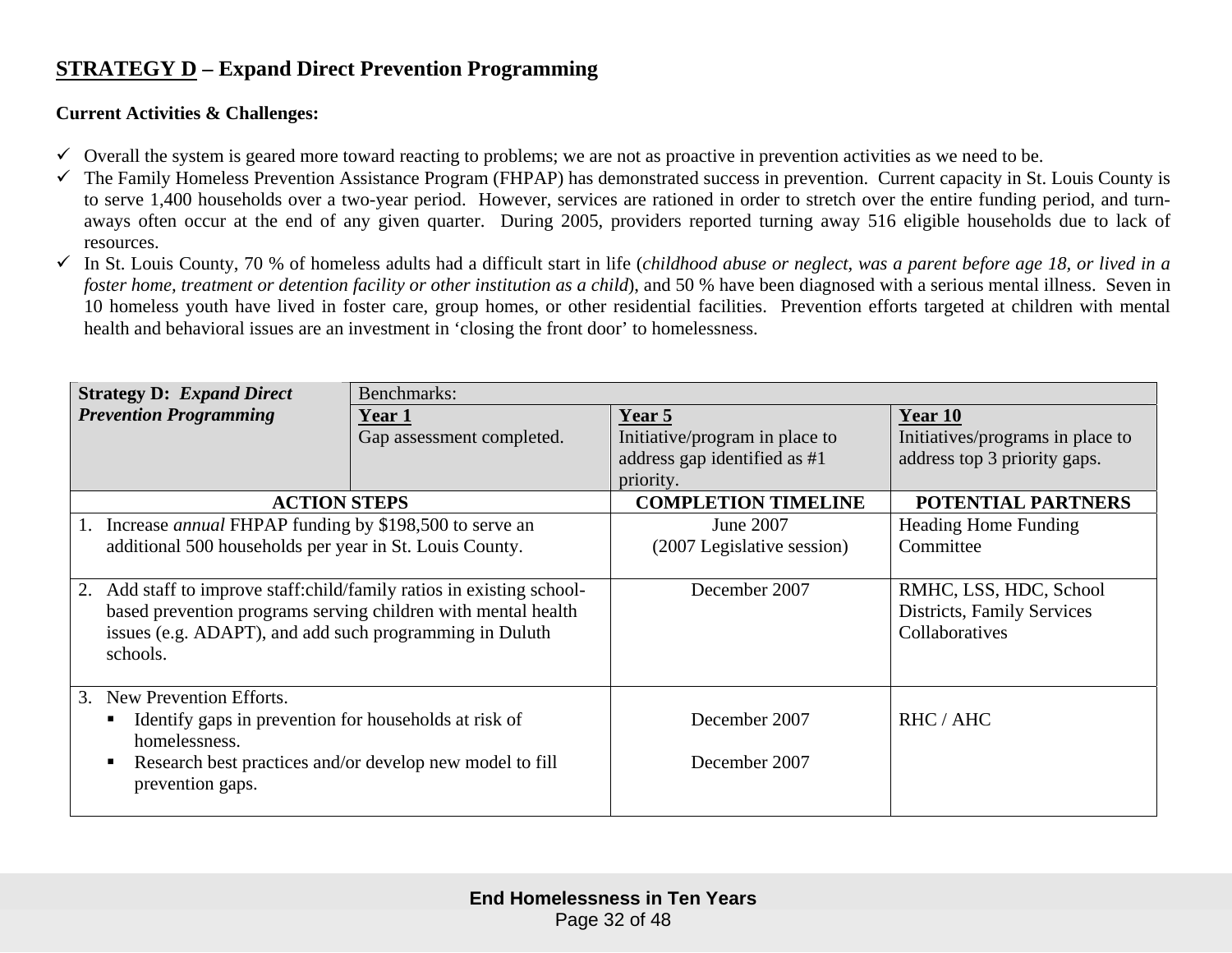GOAL 2: Shorten Length of Homelessness and Rapidly Re-house in the Most Permanent Arrangement.

## **LEAD ENTITY: Heading Home Rapid Re-Housing Committee**

## **STRATEGY E – Housing First Philosophy**

- $\checkmark$  Housing First is a philosophy that rests on two premises:
	- ٠ Re-housing should be the central goal in our work with people experiencing homelessness, and
	- By providing housing assistance and case management services before and after a family or individual is housed, we can significantly reduce the time people spend in homelessness.
- $\checkmark$  The Housing Access Center maintains an inventory of available units in Duluth. There is no inventory kept for rural parts of the county.
- $\checkmark$  Hearth Connection has provided funding to set up a free online housing inventory covering St. Louis County.

| <b>Strategy E: Housing First</b>                                     | Benchmarks:                                                     |                                 |                                    |  |
|----------------------------------------------------------------------|-----------------------------------------------------------------|---------------------------------|------------------------------------|--|
| <b>Philosophy</b>                                                    | <b>Year 1</b>                                                   | Year 5                          | Year 10                            |  |
|                                                                      | 30 % of people entering shelter                                 | 50 % of people entering shelter | 100 % of people entering shelter   |  |
|                                                                      | move to permanent housing                                       | move to permanent housing       | move to permanent housing within   |  |
|                                                                      | within 10 days.                                                 | within 10 days.                 | $10 \text{ days}.$                 |  |
| <b>ACTION STEPS</b>                                                  |                                                                 | <b>COMPLETION TIMELINE</b>      | <b>POTENTIAL PARTNERS</b>          |  |
|                                                                      | Adopt local Housing First philosophy and develop agreement that | <b>July 2007</b>                | St. Louis County, Corporation for  |  |
| focuses on the broader public good, beyond individual agency         |                                                                 |                                 | Supportive Housing & MN            |  |
| interests.                                                           |                                                                 |                                 | Coalition for the Homeless, Duluth |  |
|                                                                      |                                                                 |                                 | HRA, RHC/AHC, City of Duluth       |  |
| Develop plan for transitioning agencies/systems from current<br>2.   |                                                                 | September 2007                  | St. Louis County, Corporation for  |  |
| model to new model.                                                  |                                                                 |                                 | Supportive Housing & MN            |  |
|                                                                      |                                                                 |                                 | Coalition for the Homeless, Duluth |  |
|                                                                      |                                                                 |                                 | HRA, RHC/AHC, City of Duluth       |  |
| Provide best practices training on client-driven assessment to<br>3. |                                                                 | November 2007                   | Corporation for Supportive         |  |
| determine the most appropriate type of housing placement for         |                                                                 |                                 | Housing, Hearth Connection         |  |
| people experiencing homelessness.                                    |                                                                 |                                 |                                    |  |
| Enhance and expand free access to an inventory of available<br>4.    |                                                                 | December 2007                   | Hearth Connection, Housing Link    |  |
| housing units countywide through <i>housinglink.org.</i>             |                                                                 |                                 |                                    |  |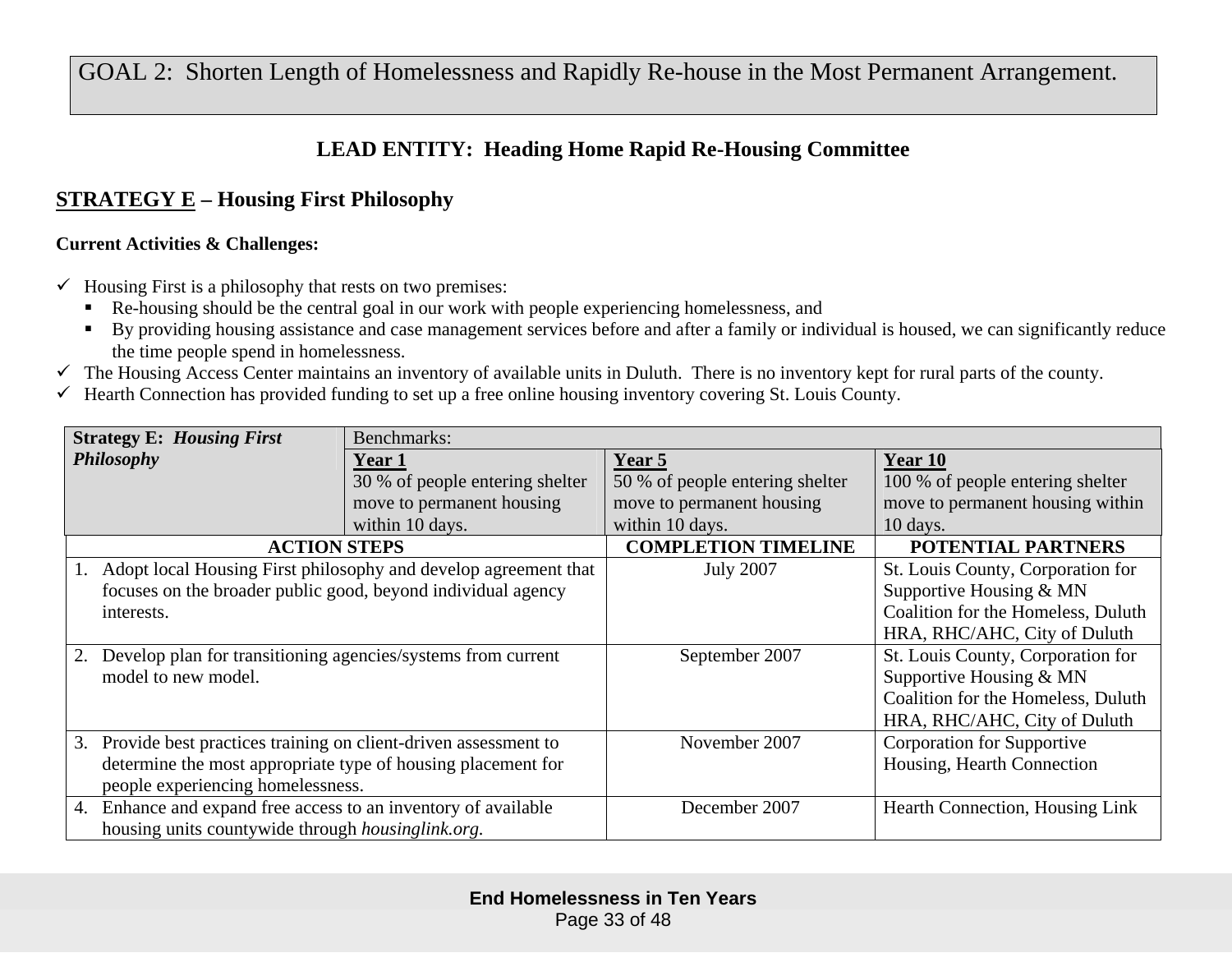## **STRATEGY F – Develop Housing Opportunities**

- $\checkmark$ There are currently 190 family and 43 individual transitional housing beds in the county.
- $\checkmark$  There are currently 76 family and 148 individual (31 for chronically homeless) permanent supportive housing beds in the county. An additional 2 family and 111 (52 chronic) PSH beds are under development.
- $\checkmark$  Harm reduction housing is just becoming available in Duluth (San Marco, Alicia's Place). There are no harm reduction options in rural parts of the county.
- $\checkmark$  A 15-unit Youth Foyer project in the City of Virginia, and two specialized supportive housing projects (for veterans and Native Americans) in Duluth are currently in the planning phase. Units currently utilized by homeless veterans will be displaced when sale of the YWCA building is completed.
- $\checkmark$  People should be helped to exit homelessness as quickly as possible through a Housing First approach. For the chronically homeless, this means permanent supportive housing (housing and services) – a solution that will save money as it reduces the use of other public systems. For families and less disabled single adults it means getting people very quickly into permanent housing and linking them with services. In cases where a family is fleeing domestic violence or the head of household has been in residential treatment or detoxification for drug or alcohol abuse illness, a transitional period may be required prior to placement in permanent housing.
- $\checkmark$  Further provider training is needed to increase consistency and accuracy of data entered into the state HMIS system.
- 9 Although most providers are entering data *into* the state HMIS system, we have been unable to access summary information *from* it. The lack of resolution to HMIS's technical problems prevents the Continuum from obtaining longitudinal and summative data that is key to accurately planning for additional housing units.
- $\checkmark$  Current estimates of unmet need for St. Louis County are based on a default formula rather than actual provider assessment of need. Given the county's disproportionately high incidence of chronically homeless, this formula tends to *under*estimate the need for additional permanent supportive housing while *over*estimating the need for additional transitional housing. The Heading Home Plan includes taking steps to improve the collection of data necessary to calculate more accurate estimates of unmet need, and it is recognized that housing development figures will thence be adjusted. In the meanwhile, the Plan takes a conservative approach by focusing new development on permanent supportive housing (some with a harm reduction model, and some without), which can meet a variety of needs without the time limits of transitional programs.
- $\checkmark$  Rather than adding more shelter capacity, the Heading Home Plan focuses effort on long-term solutions. Moving the chronically homeless into permanent supportive housing (especially low-demand units) will open up shelter space for the majority who need it only for short-term emergency use. In fact, greater availability of affordable permanent housing options will assist all homeless sub-populations to leave shelter more rapidly.
- $\checkmark$  There are limited options for women fleeing abuse in rural areas, with only three days in a Safe Home. This is not enough time to stabilize, which may lead some women to unwillingly return to their abuser due to a lack of safe, longer-term housing options locally.
- $\checkmark$  Although most providers are contributing data, problems with the HMIS have prevented the extraction of summary information. Our ability to understand local patterns of homelessness and to determine unduplicated counts over time is dependent on accessing this information.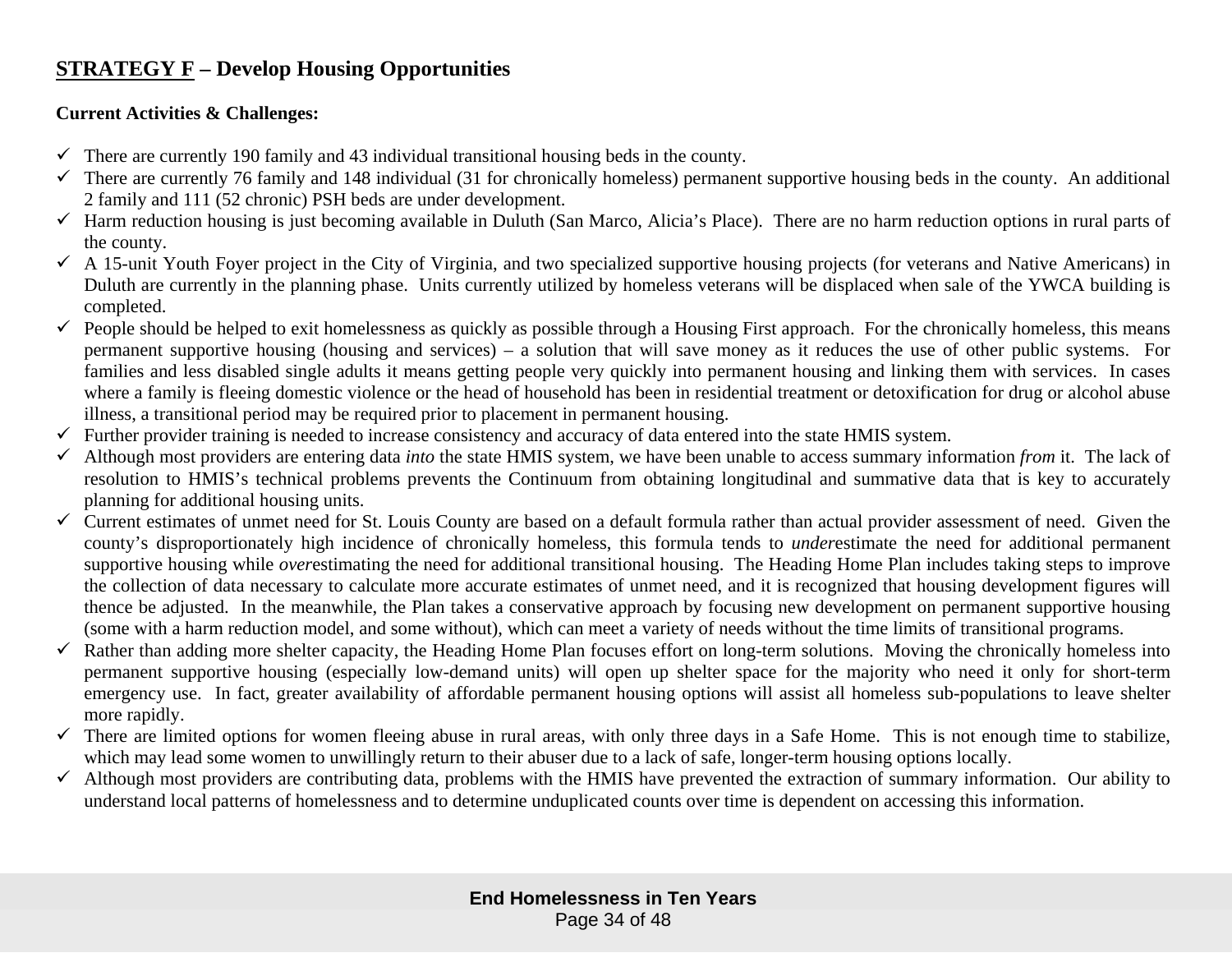| Benchmarks:<br><b>Strategy F: Develop Housing</b>                                                                                                                                                                                                                                                                                                                                                 |                                                                     |                            |                                                                                                          |
|---------------------------------------------------------------------------------------------------------------------------------------------------------------------------------------------------------------------------------------------------------------------------------------------------------------------------------------------------------------------------------------------------|---------------------------------------------------------------------|----------------------------|----------------------------------------------------------------------------------------------------------|
| <b>Opportunities</b>                                                                                                                                                                                                                                                                                                                                                                              | Year 1                                                              | Year 5                     | Year 10                                                                                                  |
|                                                                                                                                                                                                                                                                                                                                                                                                   | Assessment of additional need                                       | 50% of needed units are    | 100% of needed units are                                                                                 |
|                                                                                                                                                                                                                                                                                                                                                                                                   | completed.                                                          | developed.                 | developed.                                                                                               |
| <b>ACTION STEPS</b>                                                                                                                                                                                                                                                                                                                                                                               |                                                                     | <b>COMPLETION TIMELINE</b> | POTENTIAL PARTNERS                                                                                       |
| <b>County-wide</b>                                                                                                                                                                                                                                                                                                                                                                                |                                                                     |                            |                                                                                                          |
| Identify subsidized units scheduled to become market rate in the<br>next 10 years, and develop plans to preserve it as affordable<br>housing.                                                                                                                                                                                                                                                     |                                                                     | August 2007                | St. Louis County, Duluth HRA,<br><b>Greater MN Housing</b><br>Preservation Working Group,<br>Duluth LISC |
| 2. Improve ability to calculate true unmet need.<br>Collect provider assessment of %s of homeless clients<br>needing each type of housing.<br>Collect data about physical accessibility of units.<br>Provide additional user training to improve accuracy of HMIS<br>data entry.<br>Accessing HMIS data. Determine if systems problems can be<br>remedied. If not, develop local data collection. |                                                                     | October 2007               | <b>Heading Home Evaluation</b><br>Committee                                                              |
| 3. Identify potential sites for development of 16 units of permanent<br>supportive sober housing specifically for veterans.                                                                                                                                                                                                                                                                       |                                                                     | December 2007              | Minnesota Assistance Council<br>for Veterans - Duluth (MAC-V),<br>City of Duluth, local realtors         |
| 4. Assess number and type of youth housing units needed.                                                                                                                                                                                                                                                                                                                                          |                                                                     | December 2007              | Life House, LSS, RMHC,<br>AEOA, Arrowhead Center                                                         |
| 5. Ensure that sufficient units are designated in housing developed<br>across the continuum (thus aligning with occurrence of need<br>within the homeless population).                                                                                                                                                                                                                            | under this plan to achieve at least 17% physically accessible units | Ongoing                    | Heading Home Implementation<br>Team                                                                      |
| <b>Rural St. Louis County</b>                                                                                                                                                                                                                                                                                                                                                                     |                                                                     |                            |                                                                                                          |
| 6. Begin planning to develop 30 harm reduction units in rural St.<br>Louis County.                                                                                                                                                                                                                                                                                                                |                                                                     | November 2007              | RTH, RMHC, AEOA, St. Louis<br>County, Bois Forte                                                         |
| 7. Begin planning to develop 28 family units, and 6 individual units<br>of permanent supportive housing.                                                                                                                                                                                                                                                                                          |                                                                     | November 2007              | RTH, RMHC, AEOA, St. Louis<br>County, Bois Forte                                                         |
| 8. Begin planning to develop additional long-term options for<br>women fleeing abuse.                                                                                                                                                                                                                                                                                                             |                                                                     | November 2007              | Range Women's Advocates,<br>Sexual Assault Program, housing<br>development agencies                      |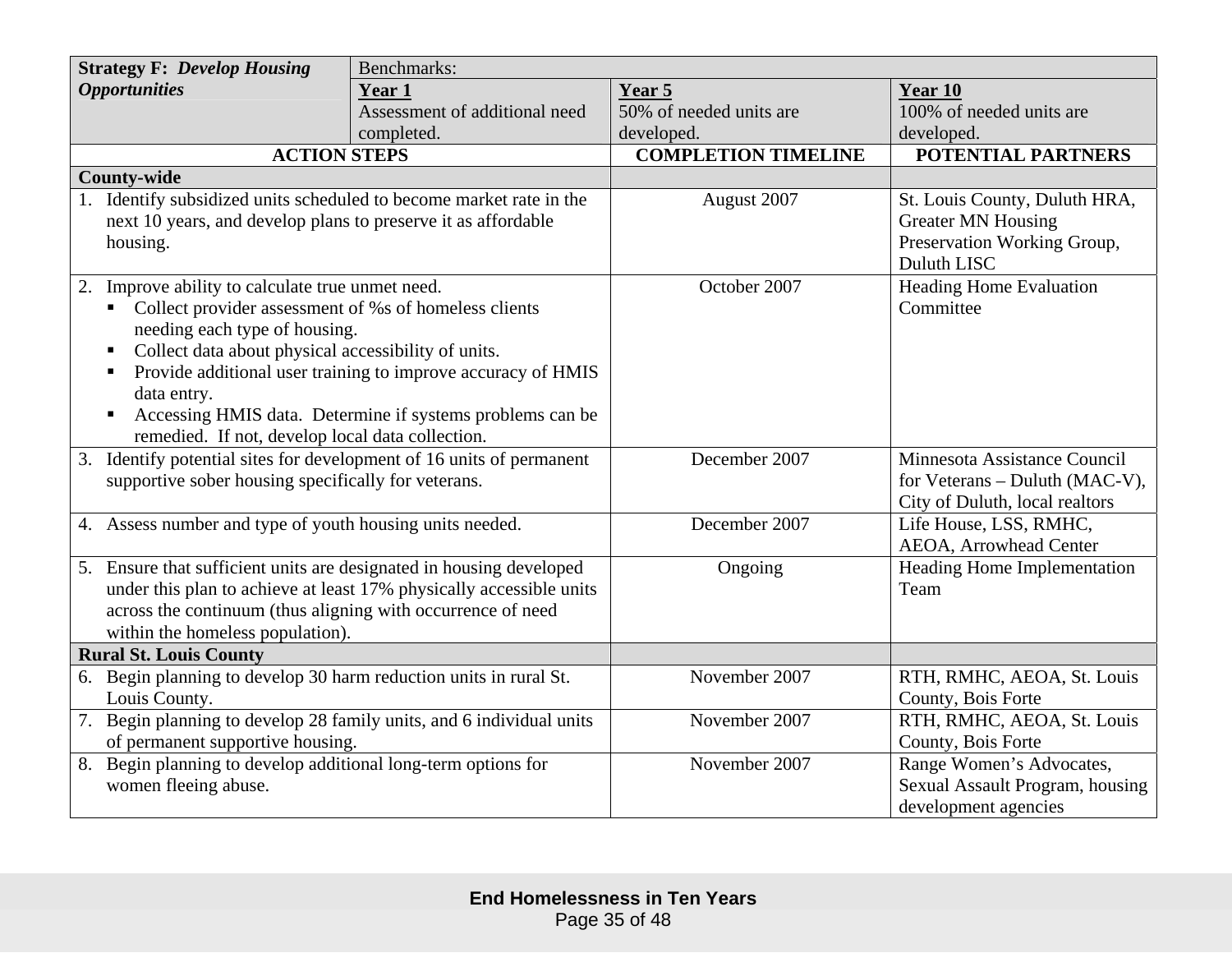| <b>Strategy F: Develop Housing</b>                                   | Benchmarks:                   |                            |                              |  |
|----------------------------------------------------------------------|-------------------------------|----------------------------|------------------------------|--|
| <b>Opportunities</b>                                                 | <b>Year 1</b>                 | Year 5                     | Year 10                      |  |
|                                                                      | Assessment of additional need | 50% of needed units are    | 100% of needed units are     |  |
|                                                                      | completed.                    | developed.                 | developed.                   |  |
| <b>ACTION STEPS</b>                                                  |                               | <b>COMPLETION TIMELINE</b> | POTENTIAL PARTNERS           |  |
| <b>Duluth</b>                                                        |                               |                            |                              |  |
| Assess additional need for harm reduction units once San Marco<br>9. |                               | November 2007              | St. Louis County, AHC,       |  |
| & Alicia's House are operational.                                    |                               |                            | Corporation for Supportive   |  |
|                                                                      |                               |                            | Housing                      |  |
| 10. Begin planning to develop 73 family units, and 15 individual     |                               | November 2007              | AHC, AICHO, Women's          |  |
| units of permanent supportive housing.                               |                               |                            | Community Development, The   |  |
|                                                                      |                               |                            | Salvation Army, Center City, |  |
|                                                                      |                               |                            | HDC, CSH, Duluth LISC        |  |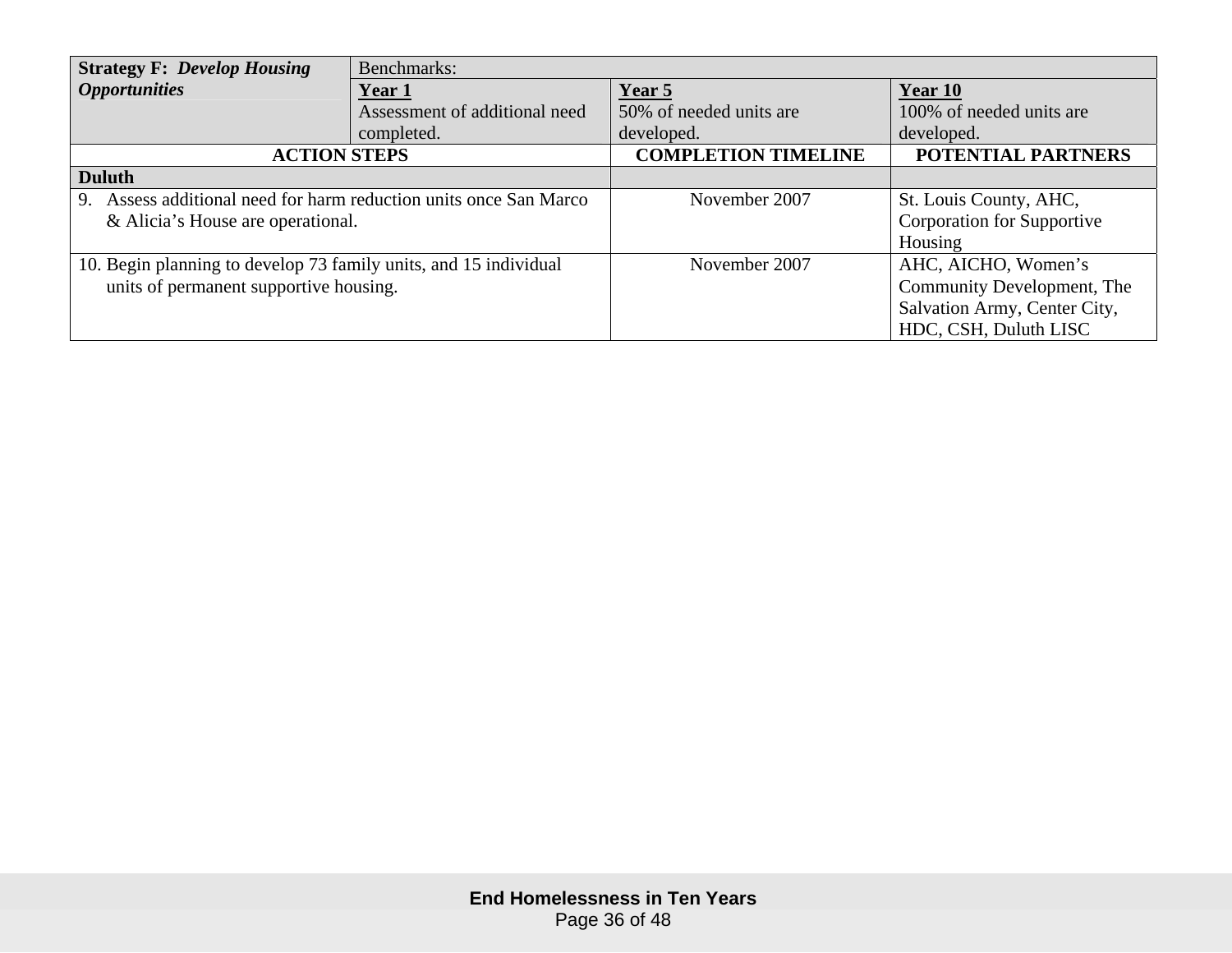GOAL 3: Expand Access Points to Housing and Services.

## **LEAD ENTITY: Heading Home Access Committee**

## **STRATEGY G – No Wrong Door Coordination**

- $\checkmark$ The community has many existing services, both public and private. They are not always coordinated.
- $\checkmark$  Each shelter has case management staff who act as service brokers, but capacity is very limited.
- $\checkmark$  The array of services needed by homeless persons are fragmented by geography and differing eligibility requirements, application forms, etc. The resulting barriers, including time lags in determining eligibility, delay homeless individuals from moving into housing more rapidly.
- $\checkmark$  A No Wrong Door approach acknowledges that it is difficult for people to ask for help. Turning people away without help, even if they don't qualify for services offered by the specific agency they have contacted, is a lost opportunity to engage them with the *right* services.

| <b>Strategy G: No Wrong Door</b>                                 | Benchmarks:                    |                            |                                 |  |
|------------------------------------------------------------------|--------------------------------|----------------------------|---------------------------------|--|
| Coordination                                                     | Year 1                         | Year 5                     | Year 10                         |  |
|                                                                  | Pilot project developed for    | Model expanded to homeless | Model expanded to all homeless. |  |
|                                                                  | chronically homeless and ready | families.                  |                                 |  |
|                                                                  | to implement Jan. 1, 2008.     |                            |                                 |  |
| <b>ACTION STEPS</b>                                              |                                | <b>COMPLETION TIMELINE</b> | <b>POTENTIAL PARTNERS</b>       |  |
| 1. Define and adopt a 'No Wrong Door' customer service           |                                | September 2007             | RHC/AHC, St. Louis County,      |  |
| philosophy. Agencies commit to providing specific resources,     |                                |                            | <b>HRAs</b>                     |  |
| referrals, and follow-up guidance for persons seeking help but   |                                |                            |                                 |  |
| who do not qualify for that agency's services.                   |                                |                            |                                 |  |
| 2. Develop a FAST TRACK pilot project to physically or virtually |                                | December 2007              | CHUM, AEOA, St. Louis           |  |
| bring key providers together to expedite access to housing and   |                                |                            | County, HRAs, MI/CD services,   |  |
| services for the chronically homeless.                           |                                |                            | City of Duluth                  |  |
| Develop consistent application forms within systems:<br>3.       |                                | December 2007              | St. Louis County                |  |
| <b>HRAs</b>                                                      |                                |                            |                                 |  |
| Ensure all homeless program application forms collect            |                                |                            |                                 |  |
| information on veterans status.                                  |                                |                            |                                 |  |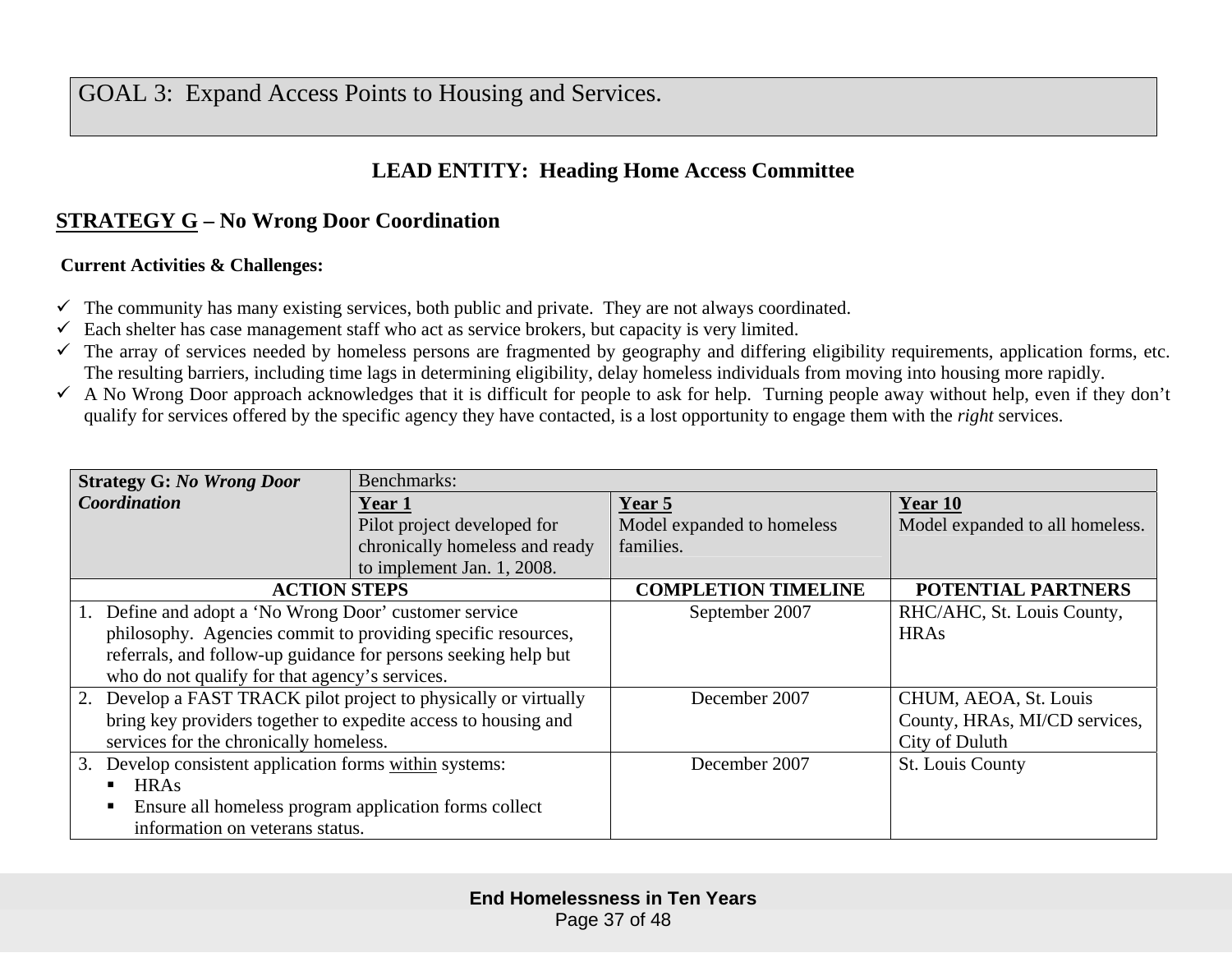## **STRATEGY H – Provide Coordinated Outreach**

- $\checkmark$  Definition of Outreach: To attempt to enroll persons not currently accessing services (MN Interagency Task Force on Homelessness, 2001).
- $\checkmark$  Homeless outreach is currently conducted in varying degrees by HDC, RMHC, Life House, CHUM, RTH, The Salvation Army (Range), LSS Street Outreach, Minnesota Assistance Council for Veterans (MACV), The Northeast Project, and Hibbing Veterans. However, outreach efforts are not currently coordinated across agencies.
- $\checkmark$  Lincoln Par, West Duluth, and areas in rural St. Louis County have little or no outreach. The County Sheriff and local police departments fill this role by default.
- $\checkmark$  CHUM and HDC are working with local law enforcement through a state funded outreach project aimed at reducing the criminalization of homelessness.

| <b>Strategy H: Provide Coordinated</b>                              | Benchmarks:                                                      |                              |                                 |
|---------------------------------------------------------------------|------------------------------------------------------------------|------------------------------|---------------------------------|
| <b>Outreach</b>                                                     | <b>Year 1</b>                                                    | Year 5                       | Year 10                         |
|                                                                     | Training on best practices in                                    | 30% decrease in arrests of   | 50% decrease in arrests of      |
|                                                                     | outreach completed.                                              | homeless persons compared to | homeless persons compared to    |
|                                                                     |                                                                  | 2006 baseline.               | 2006 baseline.                  |
| <b>ACTION STEPS</b>                                                 |                                                                  | <b>COMPLETION TIMELINE</b>   | POTENTIAL PARTNERS              |
| <b>County-wide</b>                                                  |                                                                  |                              |                                 |
| Host workshop for providers (including law enforcement) to          |                                                                  | October 2007                 | United Way, St. Louis County,   |
|                                                                     | improve collaboration and quality of homeless outreach. Adopt a  |                              | City of Duluth, Hearth          |
| set of local standards as part of the workshop. Encourage           |                                                                  |                              | Connection, Northland           |
| identification of veteran's status and automatic referral to County |                                                                  |                              | Foundation, Greater Downtown    |
| Veterans Services Officer (CVSO).                                   |                                                                  |                              | Council, Duluth LISC            |
| Provide training to law enforcement on mental/chemical health<br>2. |                                                                  | December 2007                | HDC, RMHC, law enforcement      |
|                                                                     | and available resources; encourage more diversion to appropriate |                              | 'champions'                     |
| services vs. jail time.                                             |                                                                  |                              |                                 |
| Develop coordinated system of outreach 24 / 7/365.<br>3.            |                                                                  | December 2007                | United Way, outreach providers, |
|                                                                     |                                                                  |                              | County Sheriff, local police    |
| Increase outreach services for homeless persons with mental<br>4.   |                                                                  | 2008                         | RMHC, HDC, Arrowhead            |
| and/or chemical health issues.                                      |                                                                  |                              | Center                          |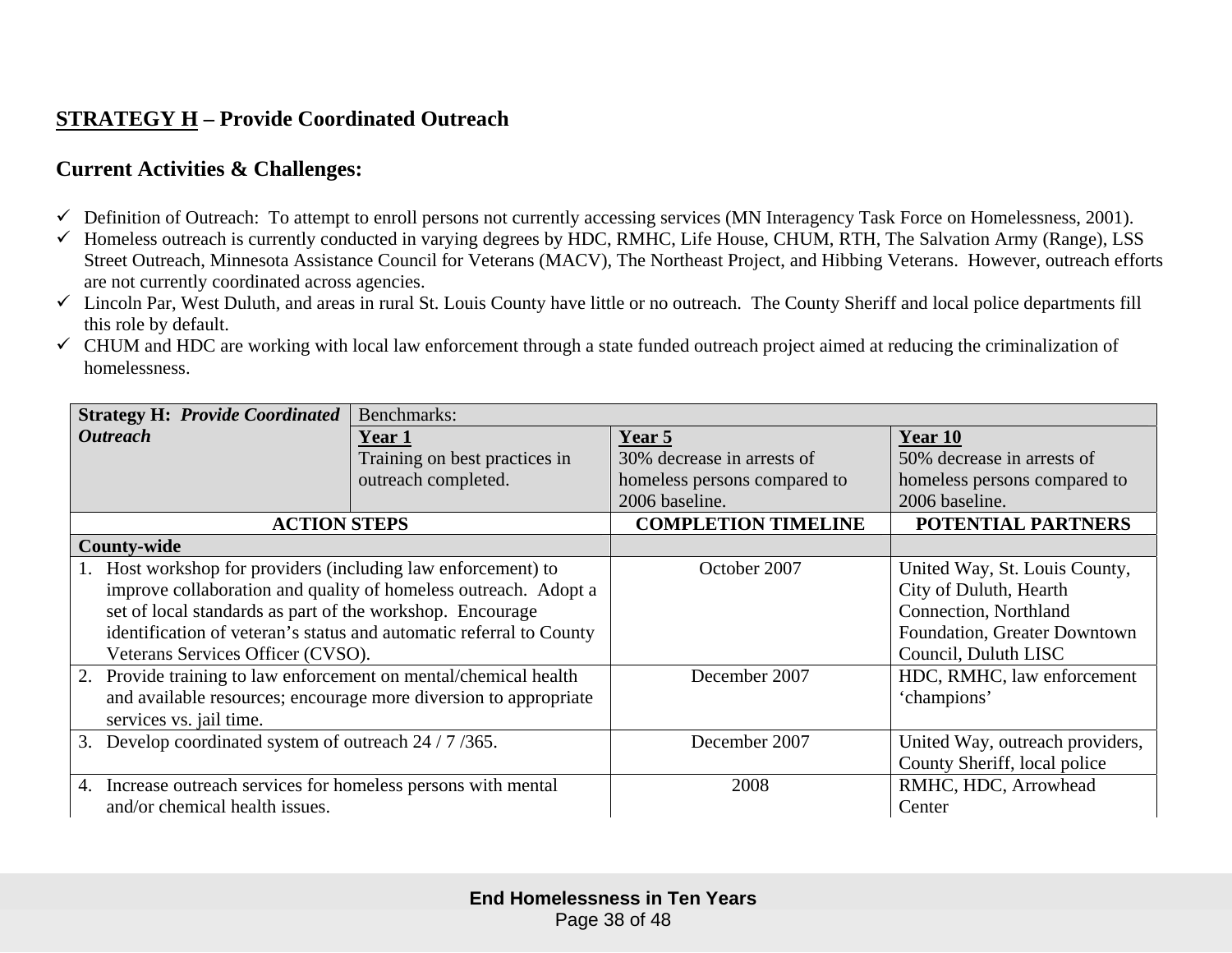| <b>Strategy H: Provide Coordinated</b>                               | Benchmarks:                                                    |                              |                               |  |
|----------------------------------------------------------------------|----------------------------------------------------------------|------------------------------|-------------------------------|--|
| <b>Outreach</b>                                                      | Year <sub>1</sub>                                              | Year 5                       | Year 10                       |  |
|                                                                      | Training on best practices in                                  | 30% decrease in arrests of   | 50% decrease in arrests of    |  |
|                                                                      | outreach completed.                                            | homeless persons compared to | homeless persons compared to  |  |
|                                                                      |                                                                | 2006 baseline.               | 2006 baseline.                |  |
| <b>ACTION STEPS</b>                                                  |                                                                | <b>COMPLETION TIMELINE</b>   | POTENTIAL PARTNERS            |  |
| <b>Rural St. Louis County</b>                                        |                                                                |                              |                               |  |
| 5. Develop, review and maintain an online list of homeless services. |                                                                | August 2007                  | United Way, Arrowhead Library |  |
|                                                                      |                                                                |                              | System, schools               |  |
| 6. Host annual Project Homeless Connect event.                       |                                                                | October 2007                 | <b>AEOA &amp; RMHC</b>        |  |
|                                                                      |                                                                |                              | <b>Develop Committee</b>      |  |
| <b>Duluth</b>                                                        |                                                                |                              |                               |  |
| 7. Develop, review and maintain an online list of homeless services. |                                                                | August 2007                  | United Way, Duluth Library,   |  |
|                                                                      |                                                                |                              | schools                       |  |
| 8.                                                                   | Host annual Project Homeless Connect event, and support annual | October 2007                 | United Way                    |  |
| Stand Down.                                                          |                                                                |                              | Committee in place            |  |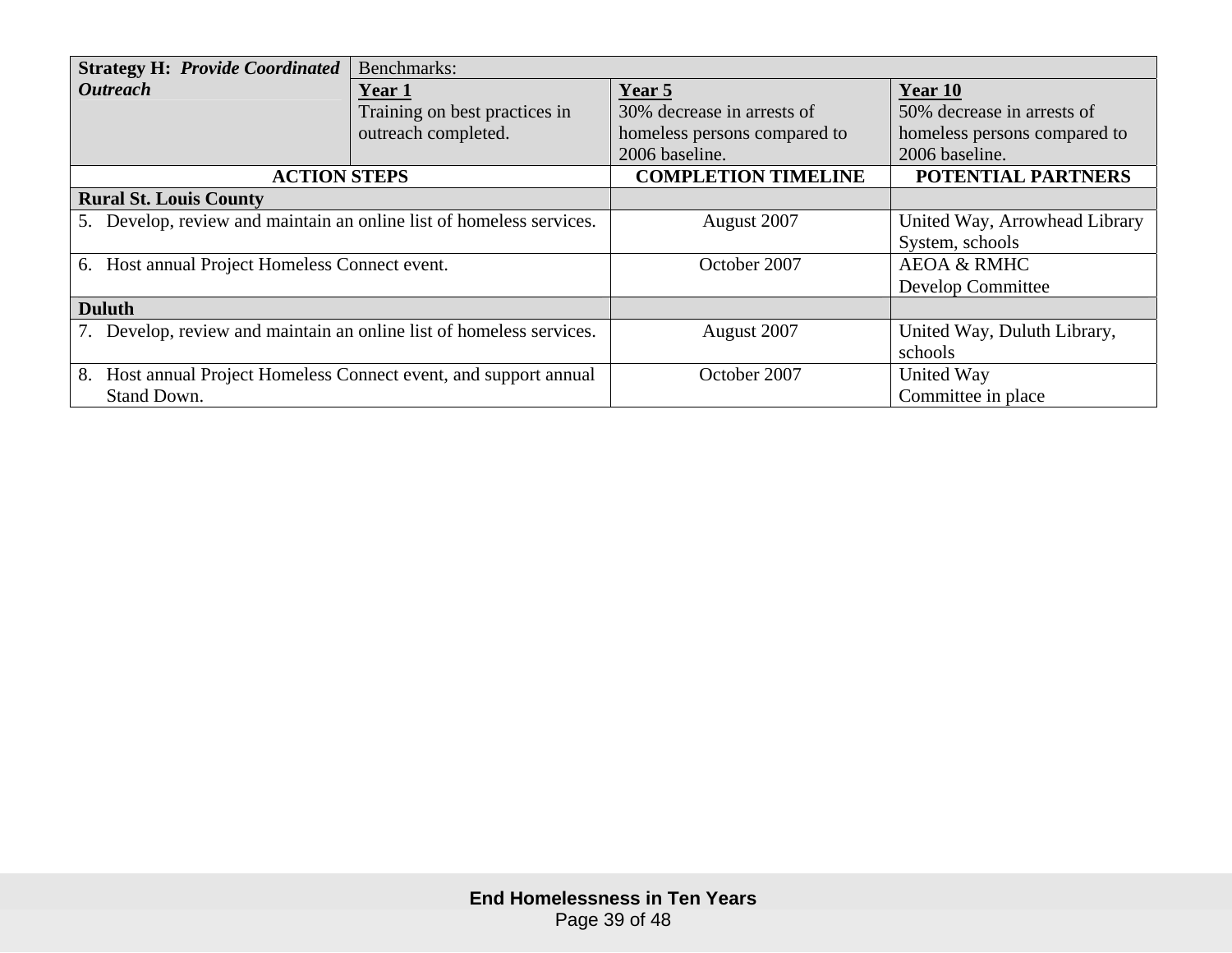## **LEAD ENTITY – Heading Home Supportive Services Committee**

## **STRATEGY I – Case Management**

### **Current Activities & Challenges:**

 $\checkmark$  Definition of Case Management (MN Interagency Task Force on Homelessness, 2001):

*Case Management must include the following activities for each household, conducted with the person receiving case management –* 

- н *Assessment – Identify, with a person, their strengths, resources, barriers, and needs in the context of their local environment.*
- Г *Plan Development – Develop an individualized service plan with specific outcomes, based on the assessment.*
- *Connection Obtain for the person the necessary services, treatments, and supports.*
- Г *Coordination – Bring together all of the service providers in order to integrate services and assure consistency of service plans.*
- Г *Monitoring – Evaluate with the person their progress and needs and adjust the plan as needed.*
- н *Personal Advocacy – Intercede on behalf of the person or group to ensure access to timely and appropriate services.*
- $\checkmark$ Case management is critical to success for a majority of the homeless population in order to *keep* them housed.
- $\checkmark$ Numerous organizations are providing homeless case management in the county, both site-based and scattered site (*see SuperNOFA project list*).
- $\checkmark$  Existing case managers in most programs are being stretched very thin (e.g. Duluth The Salvation Army has 70 households per case manager). The result is that services are not as intensive as they need to be.
- $\checkmark$  The new Northeast Project has mobile service teams for the chronically homeless in Duluth, on the Iron Range and both Reservations. This project will maintain a staff-client ratio of 1:8, but is already faced with more applicants than they can serve.
- $\checkmark$ Survey data indicate that 68% of homeless clients have a case manager, and of those, a third reported having more than one case manager.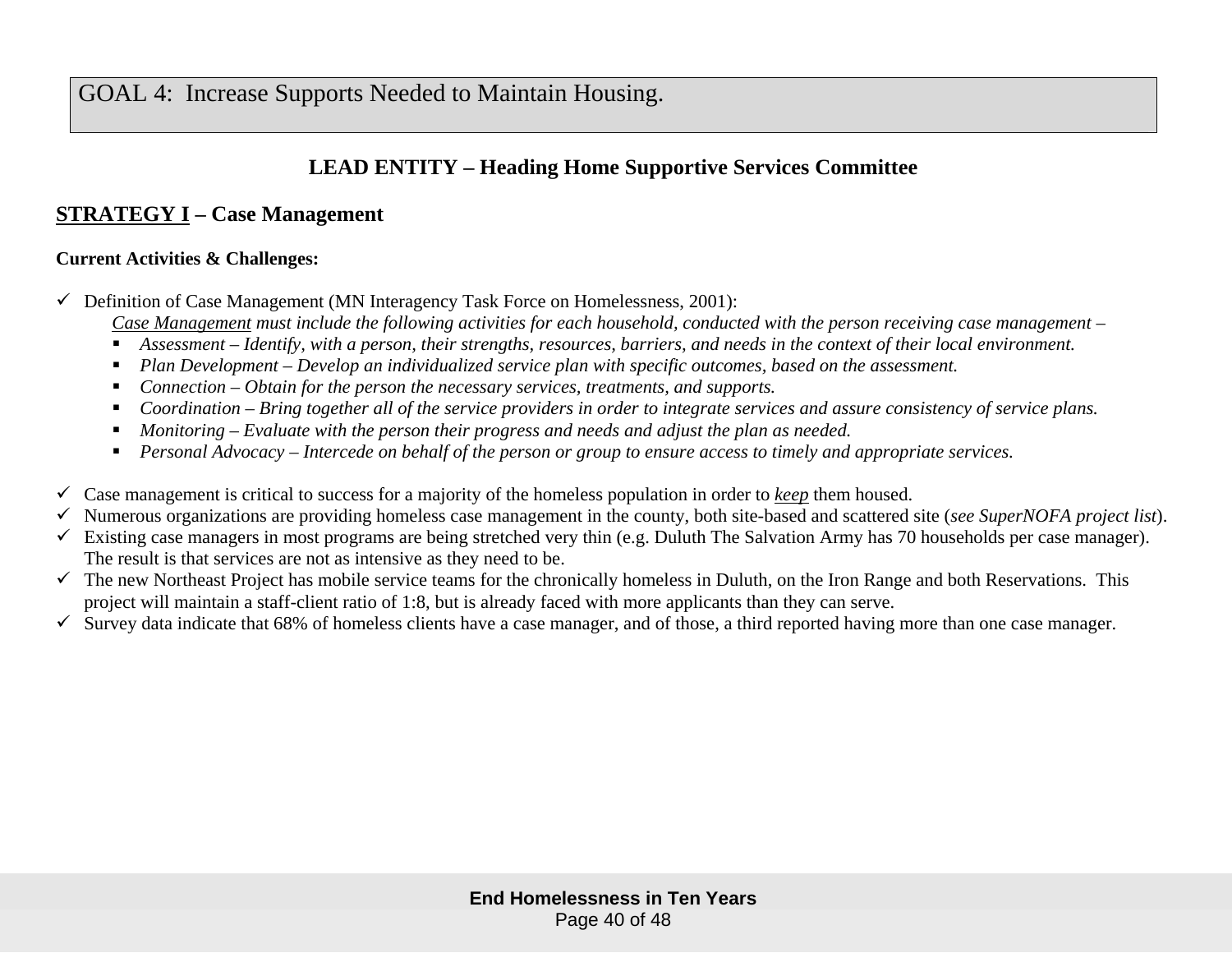|    | <b>Strategy I: Case Management</b>                                 | Benchmarks:                                                        |                            |                                  |
|----|--------------------------------------------------------------------|--------------------------------------------------------------------|----------------------------|----------------------------------|
|    |                                                                    | Year 1                                                             | Year 5                     | Year 10                          |
|    |                                                                    | Decrease average case                                              | Decrease average case      | Decrease average case            |
|    |                                                                    | management ratios to 1:35.                                         | management ratios to 1:25. | management ratios to 1:12.       |
|    | <b>ACTION STEPS</b>                                                |                                                                    | <b>COMPLETION TIMELINE</b> | <b>POTENTIAL PARTNERS</b>        |
|    | Increase capacity for homeless case management in existing         |                                                                    |                            | <b>Heading Home Supportive</b>   |
|    |                                                                    | programs (site-based & scattered-site) with a Target Ratio of 1:12 |                            | <b>Services Committee</b>        |
|    | (HUD minimum standard).                                            |                                                                    |                            |                                  |
|    | Survey providers to identify staff, ratio, geography, and          |                                                                    | <b>July 2007</b>           |                                  |
|    | specific case management services.                                 |                                                                    |                            |                                  |
|    | Analyze ratios in all programs to determine current gap.           |                                                                    | August 2007                |                                  |
|    | Develop a strategy to phase in additional case managers,           |                                                                    |                            |                                  |
|    | addressing the most severe imbalances first.                       |                                                                    |                            |                                  |
| 2. | Increase joint staffings across agencies to better coordinate case |                                                                    | September 2007             | AHC / RHC                        |
|    | management support for homeless clients.                           |                                                                    |                            |                                  |
|    | 3. Evaluate potential to add site-based case management at private |                                                                    |                            | <b>Center City Housing</b>       |
|    | SRO-type housing units (Center City, Seaway, Gardner, etc).        |                                                                    |                            | Corporation, CSH, possible       |
|    |                                                                    | Determine numbers already served through scattered site case       | October 2007               | intern project                   |
|    | management.                                                        |                                                                    |                            |                                  |
|    | Survey property managers/owners.<br>п.                             |                                                                    | October 2007               |                                  |
|    | 4. Ensure all units developed as a result of the Heading Home Plan |                                                                    |                            | Heading Home Implementation      |
|    | include case management at the benchmark level.                    |                                                                    | See Goal #2                | Team                             |
| 5. | Increase flexible funds available for emergency/housing            |                                                                    |                            | <b>Heading Home Funding</b>      |
|    |                                                                    | assistance as a tool for case managers based on client assessment. |                            | Committee                        |
|    | • Determine current gap/unmet need.                                |                                                                    | December 2007              |                                  |
| 6. | Increase culturally specific programming/services and cultural     |                                                                    |                            | Fond du Lac, AICHO, Center for   |
|    | competency within existing case management programs.               |                                                                    | 2008                       | <b>American Indian Resources</b> |
|    |                                                                    |                                                                    |                            | (CAIR), African-American         |
|    |                                                                    |                                                                    |                            | groups, colleges, St. Louis      |
|    |                                                                    |                                                                    |                            | County, Hearth Connection.       |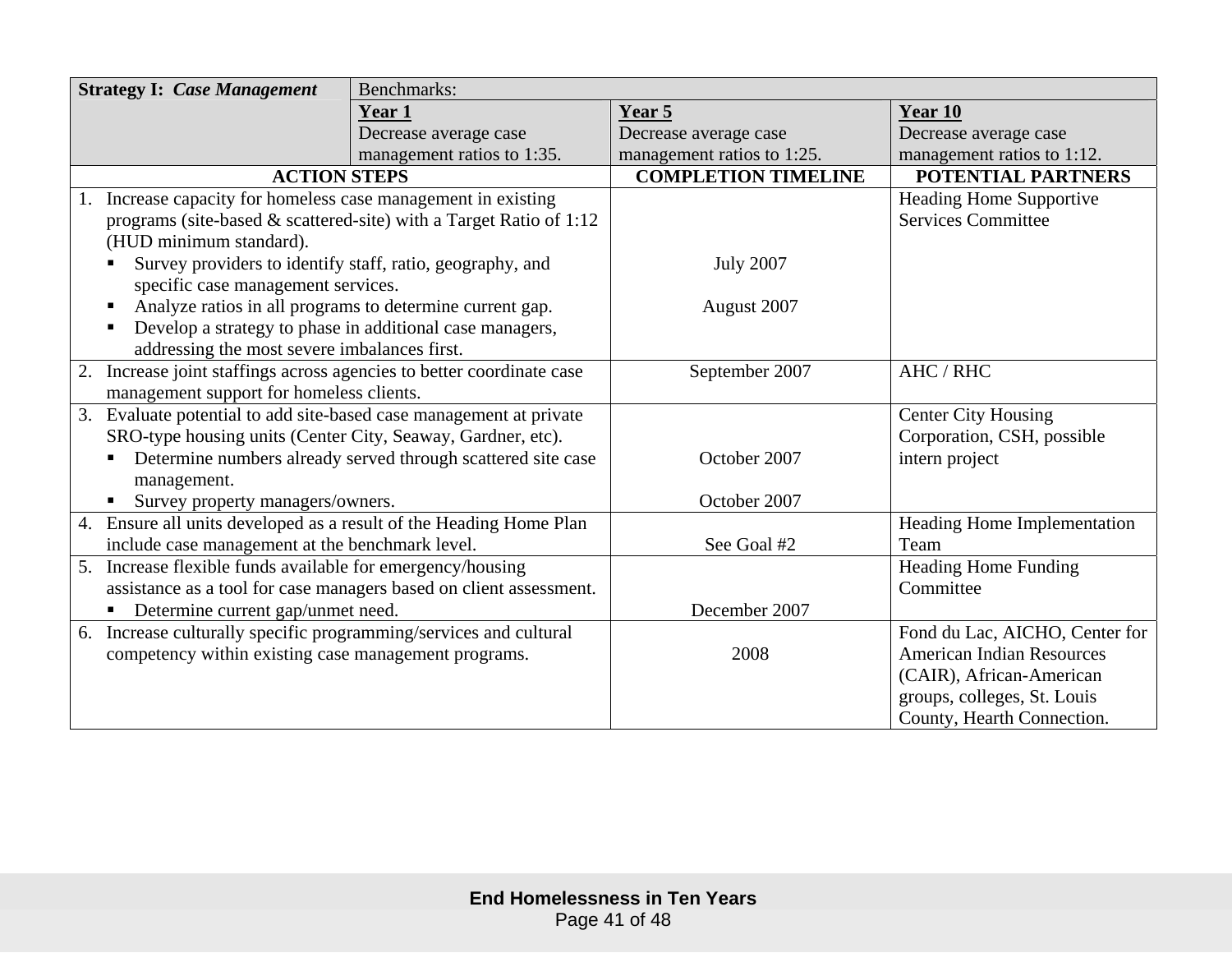## **STRATEGY J – Special Supports for Children & Youth**

- $\checkmark$  RMHC has one homeless youth worker in rural St. Louis County.
- $\checkmark$  LSS conducts street outreach to youth in Duluth; and LifeHouse has a comprehensive set of youth services including CD/MI outreach, case management, transitional and permanent supportive housing.
- $\checkmark$  YWCA Spirit Valley permanent supportive housing for young mothers.
- $\checkmark$  LSS operates Bethany Crisis shelters in Virginia and Duluth, including family reunification services for first time runaways. There is however, a need for follow-up support for families using this service. (often can not obtain mental health assessment within 15 day shelter stay limit) In addition, self-referral program is not available in rural parts of the county.
- $\checkmark$  Rural detention assessment screen for CD/MH before going to AJC
- $\checkmark$  Mental health staff on-site in all 12 rural districts (ADAPT), Hermantown (LSS). This service level is not currently available in the Duluth Schools.
- $\checkmark$  Schools have had little involvement with homelessness. The required homeless liaisons present an opportunity for greater involvement in early identification and outreach to homeless children and their families.
- $\checkmark$  Unable to meet all of the need for homeless youth case management with current resources.
- $\checkmark$  Currently lack coordination between adult/youth systems and between public/private services.
- $\checkmark$  Legislation to be considered during 2007 session to provide additional support for runaway and homeless youth.

| <b>Strategy J: Special Supports for</b>                                   | Benchmarks:                                                        |                                    |                              |
|---------------------------------------------------------------------------|--------------------------------------------------------------------|------------------------------------|------------------------------|
| <b>Children &amp; Youth</b>                                               | Year <sub>1</sub>                                                  | Year 5                             | Year 10                      |
|                                                                           | Identify gaps in supportive                                        | Resolution of top 3 priority gaps. | Resolution of top 6 priority |
|                                                                           | services for youth and prioritize.                                 |                                    | gaps.                        |
| <b>ACTION STEPS</b>                                                       |                                                                    | <b>COMPLETION TIMELINE</b>         | POTENTIAL PARTNERS           |
| <b>County-wide</b>                                                        |                                                                    |                                    |                              |
|                                                                           | Expand youth crisis shelter services, including additional follow- | June 2007                          | LSS, Law enforcement         |
| up support to youth-family reunification service for first time           |                                                                    | (2007 Legislative Session -        |                              |
| runaways.                                                                 |                                                                    | Minnesota Youth Advancement Act)   |                              |
| Coordinate and integrate county social services $\&$ nonprofit case<br>2. |                                                                    | August 2007                        | St. Louis County, Duluth     |
| managers serving youth. Understand and educate each other on              |                                                                    |                                    | Youth Agency Coalition,      |
| roles and work in partnership to resolve issues.                          |                                                                    |                                    | RMHC, LifeHouse              |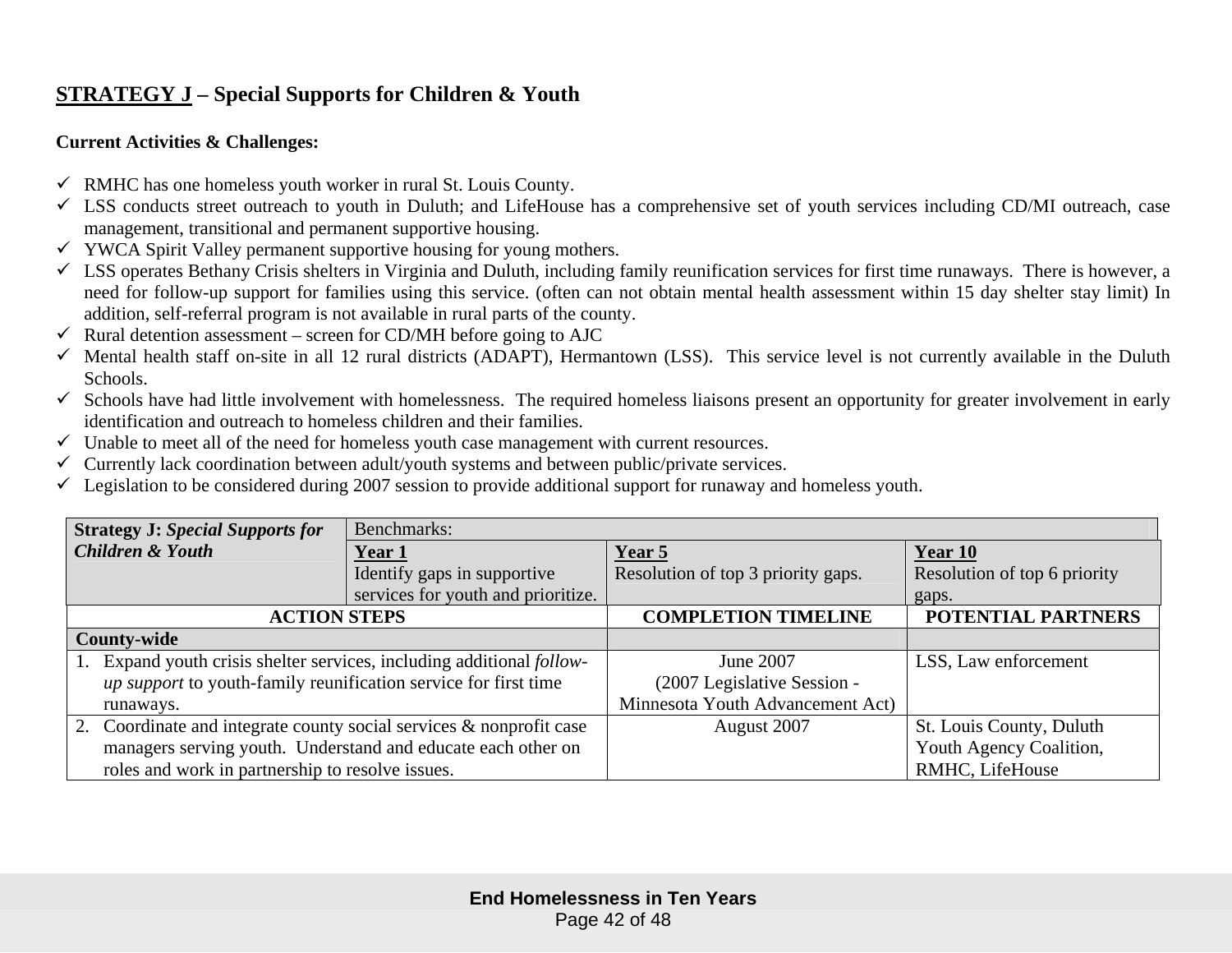| <b>Strategy J: Special Supports for</b>                            | Benchmarks:                                                           |                                    |                              |
|--------------------------------------------------------------------|-----------------------------------------------------------------------|------------------------------------|------------------------------|
| <b>Children &amp; Youth</b>                                        | Year 1                                                                | Year 5                             | Year 10                      |
|                                                                    | Identify gaps in supportive                                           | Resolution of top 3 priority gaps. | Resolution of top 6 priority |
|                                                                    | services for youth and prioritize.                                    |                                    | gaps.                        |
|                                                                    | <b>ACTION STEPS</b>                                                   | <b>COMPLETION TIMELINE</b>         | POTENTIAL PARTNERS           |
|                                                                    | 3. Provide annual training for school staff on homeless issues, early | September 2007                     | Deb Wagner (Duluth Schools), |
| identification, and outreach.                                      |                                                                       |                                    | LSS (Hermantown), RMHC       |
|                                                                    |                                                                       |                                    | (All other districts)        |
| 4.                                                                 | Engage youth serving agencies and truancy prevention programs         | November 2007                      | Head Start, Duluth Youth     |
|                                                                    | to better identify homeless children and provide case management      |                                    | Agency Coalition, RMHC,      |
|                                                                    | specifically for them. Link and coordinate youth case managers        |                                    | Schools / truancy programs,  |
|                                                                    | with agencies/staff providing case management to the homeless         |                                    | adult case management        |
| parents.                                                           |                                                                       |                                    | agencies                     |
| 5.                                                                 | Identify, prioritize, and develop a plan to address gaps in services  | December 2007                      | LifeHouse, AEOA, Duluth      |
| for 15-18 year olds (e.g. sexual exploitation, violence prevention |                                                                       |                                    | Youth Agency Coalition,      |
| education, transportation, employment, law enforcement             |                                                                       |                                    | Minnesota Youth Service      |
| connection/coordination, school connection, teen parent            |                                                                       |                                    | Association                  |
| reunification services, shelter for youth with mental health       |                                                                       |                                    |                              |
| issues).                                                           |                                                                       |                                    |                              |
| <b>Rural St. Louis County</b>                                      |                                                                       |                                    |                              |
| 6.                                                                 | Increase case management for youth to serve an additional 50          | June 2007                          | Range Mental Health Center   |
| homeless youths annually.                                          |                                                                       | (2007 Legislative Session -        |                              |
|                                                                    |                                                                       | Minnesota Youth Advancement Act)   |                              |
| <b>Duluth</b>                                                      |                                                                       |                                    |                              |
| 7.                                                                 | Increase case management for youth to serve an additional 300         | June 2007                          | LifeHouse                    |
| homeless youths annually.                                          |                                                                       | (2007 Legislative Session -        |                              |
|                                                                    |                                                                       | Minnesota Youth Advancement Act)   |                              |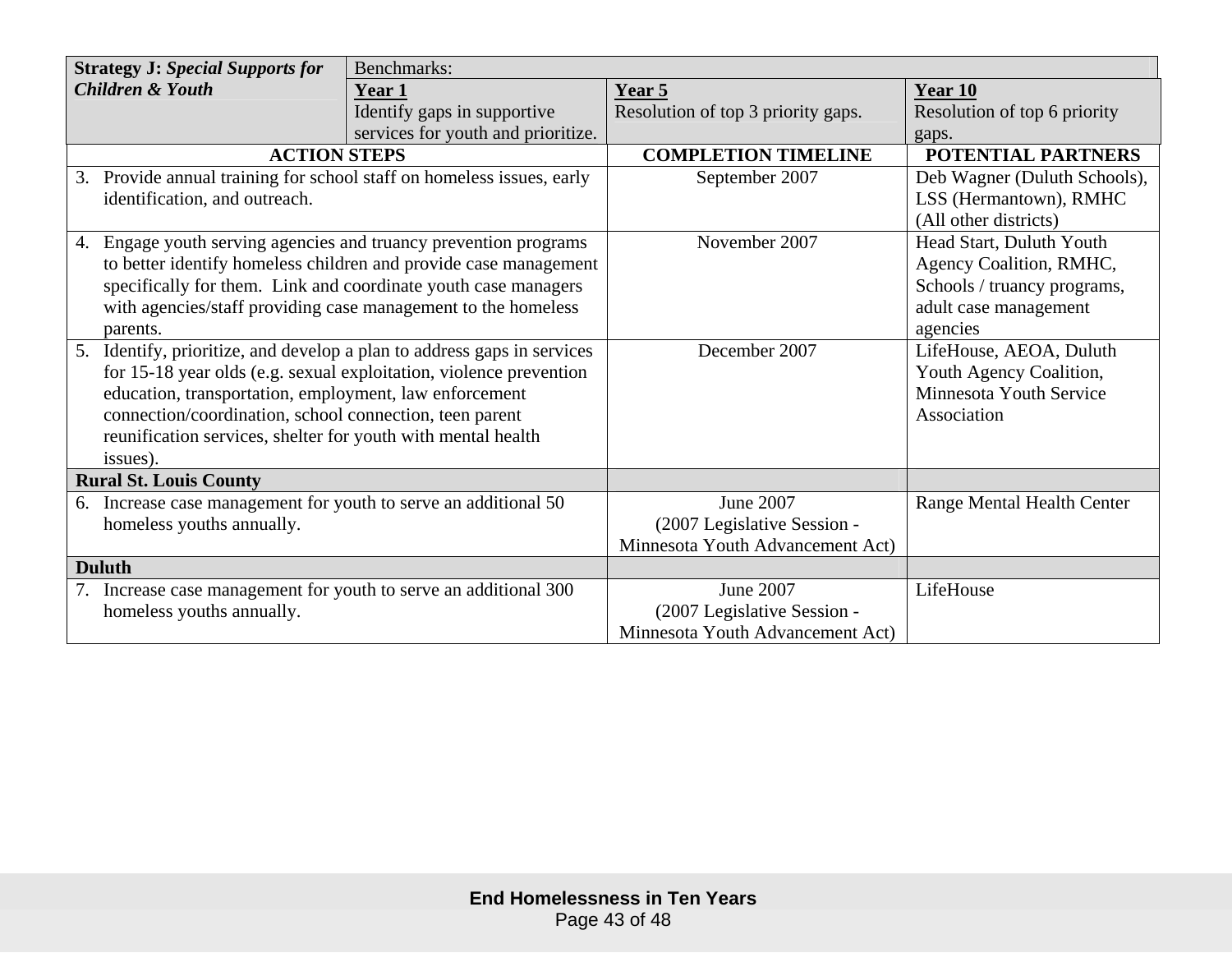## **STRATEGY K – Building Capacity for Self Support**

- $\checkmark$  The homeless have an immediate need for income from employment or other sources.
- $\checkmark$  Survey data show that homeless adults in our county have a fairly high level of education (70% have a high school diploma, GED, or greater) and the majority have been employed previously (70% within the last two years).
- $\checkmark$  Major contributors to inability to find or keep a job are inadequate "soft" or social skills, mental/chemical/physical health issues, transportation, childcare, criminal background, and lack of job-specific training.
- $\checkmark$  Project HOPE is a successful pilot project focused on employment advocacy for MFIP families in or near sanction.
- $\checkmark$  Workforce Centers some programs with follow up, but overall little case management is available during job search or on-the-job.
- $\checkmark$ There are a limited number of work experience programs available such as YES, Summer Youth, Life Cyclers, and Women in Construction.
- $\checkmark$ Career Solutions offers employment assistance for low-income and ex-offenders.
- $\checkmark$  Life House offers youth employment education with support services.
- $\checkmark$  The Salvation Army provides a financial literacy/budgeting program available countywide, and has funds for work clothing, tools, etc.

| <b>Strategy K: Build Capacity for</b>                                 | Benchmarks:                                                        |                                  |                                 |
|-----------------------------------------------------------------------|--------------------------------------------------------------------|----------------------------------|---------------------------------|
| <b>Self Support</b>                                                   | <b>Year 1</b>                                                      | Year 5                           | Year 10                         |
|                                                                       | 90% of adults leaving homeless                                     | 95% of adults leaving homeless   | 100% of adults leaving homeless |
|                                                                       | programs will have income                                          | programs will have income from   | programs will have income from  |
|                                                                       | from employment and/or other                                       | employment and/or other sources. | employment and/or other         |
|                                                                       | sources.                                                           |                                  | sources.                        |
| <b>ACTION STEPS</b>                                                   |                                                                    | <b>COMPLETION TIMELINE</b>       | <b>POTENTIAL PARTNERS</b>       |
| <b>County-wide</b>                                                    |                                                                    |                                  |                                 |
|                                                                       | Ensure that those who are eligible do apply for the federal Earned | April 2007                       | AEOA & Community Action         |
| Income Tax Credit (EITC) and state Working Family Credit.             |                                                                    |                                  | Duluth; Family Investment       |
|                                                                       |                                                                    |                                  | Center                          |
| Supervised financial management:<br>2.                                |                                                                    |                                  | St. Louis County & community    |
| Ensure that all homeless assessments include consideration of         |                                                                    | December 2007                    | providers                       |
| Representative Payee.                                                 |                                                                    |                                  |                                 |
| Develop a coordinated process for initiating Payee                    |                                                                    | 2008                             |                                 |
|                                                                       | designation and increased capacity to provide this service.        |                                  |                                 |
| Increase number of local staff trained in SSI/SSDI application<br>3.  |                                                                    | December 2007                    | <b>Hearth Connection</b>        |
| processes.                                                            |                                                                    |                                  |                                 |
| Build relationships with a network of employers willing to hire<br>4. |                                                                    | December 2007                    | Workforce Center Partners,      |
| homeless persons.                                                     |                                                                    |                                  | CHUM, Community Action          |
|                                                                       |                                                                    |                                  | Duluth, Duluth LISC, AEOA       |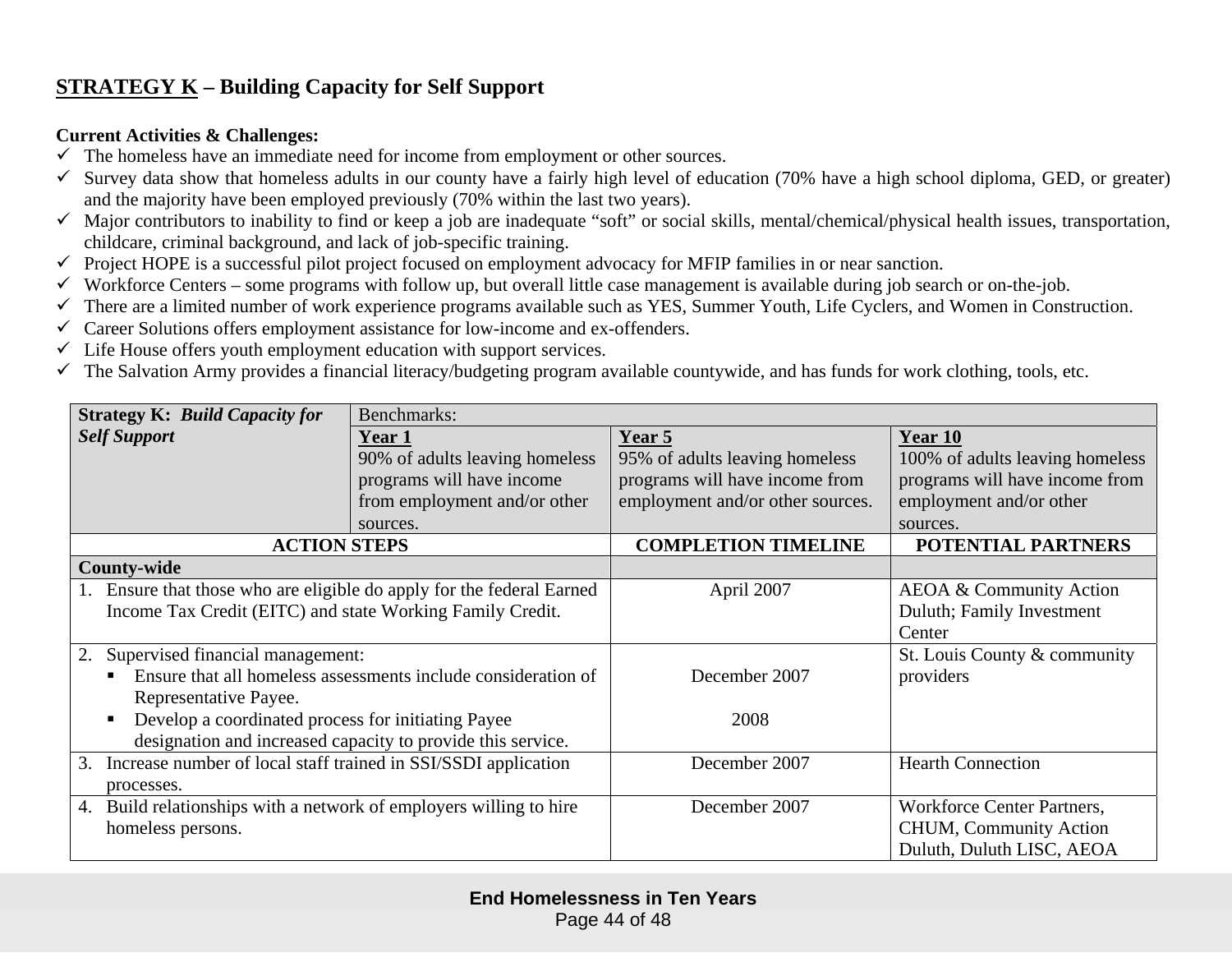| <b>Strategy K: Build Capacity for</b>                                | Benchmarks:                                                    |                                  |                                    |
|----------------------------------------------------------------------|----------------------------------------------------------------|----------------------------------|------------------------------------|
| <b>Self Support</b>                                                  | Year 1                                                         | Year 5                           | Year 10                            |
|                                                                      | 90% of adults leaving homeless                                 | 95% of adults leaving homeless   | 100% of adults leaving homeless    |
|                                                                      | programs will have income                                      | programs will have income from   | programs will have income from     |
|                                                                      | from employment and/or other                                   | employment and/or other sources. | employment and/or other            |
|                                                                      | sources.                                                       |                                  | sources.                           |
| <b>ACTION STEPS</b>                                                  |                                                                | <b>COMPLETION TIMELINE</b>       | <b>POTENTIAL PARTNERS</b>          |
| 5. Provide more intensive support from a designated "homeless"       |                                                                | 2008                             | <b>Workforce Center Partners</b>   |
| employment counselor (e.g. job coaching, case management).           |                                                                |                                  |                                    |
| Expand Project HOPE to serve more families countywide.<br>6.         |                                                                | 2008                             | Community Action Duluth,           |
|                                                                      |                                                                |                                  | <b>AEOA</b>                        |
| 7. Create additional work experience programs for the homeless to    |                                                                | 2008                             | <b>Occupational Development</b>    |
| attain "soft" employment skills.                                     |                                                                |                                  | Center, Damiano Center, AEOA,      |
|                                                                      |                                                                |                                  | Duluth Jobs & Training,            |
|                                                                      |                                                                |                                  | <b>Workforce Center Partners,</b>  |
|                                                                      |                                                                |                                  | <b>CHUM, SOAR Career Solutions</b> |
| 8. Commitment to fully fund the Basic Sliding Fee ChildCare          |                                                                | 2009                             | St. Louis County                   |
| Program.                                                             |                                                                |                                  |                                    |
| 9. Include transportation (transit passes, car repair, car purchase, |                                                                | See Strategy I                   |                                    |
| etc.), state identification cards, birth certificate copies, and     |                                                                |                                  |                                    |
|                                                                      | military discharge paperwork copies (DD214), as allowable uses |                                  |                                    |
| within case management flexible funds.                               |                                                                |                                  |                                    |
|                                                                      |                                                                |                                  |                                    |
| <b>Rural St. Louis County</b>                                        |                                                                |                                  |                                    |
| 10. Develop alternative transportation options.                      |                                                                | December 2007                    | AEOA, Workforce Center             |
|                                                                      |                                                                |                                  | Partners                           |
| <b>Duluth</b>                                                        |                                                                |                                  |                                    |
| 11. Increase capacity of public transit & routes.                    |                                                                | 2008                             | DTA, Workforce Center, St.         |
|                                                                      |                                                                |                                  | Louis County, Greater              |
|                                                                      |                                                                |                                  | Downtown Council, Community        |
|                                                                      |                                                                |                                  | Action Duluth, Duluth LISC         |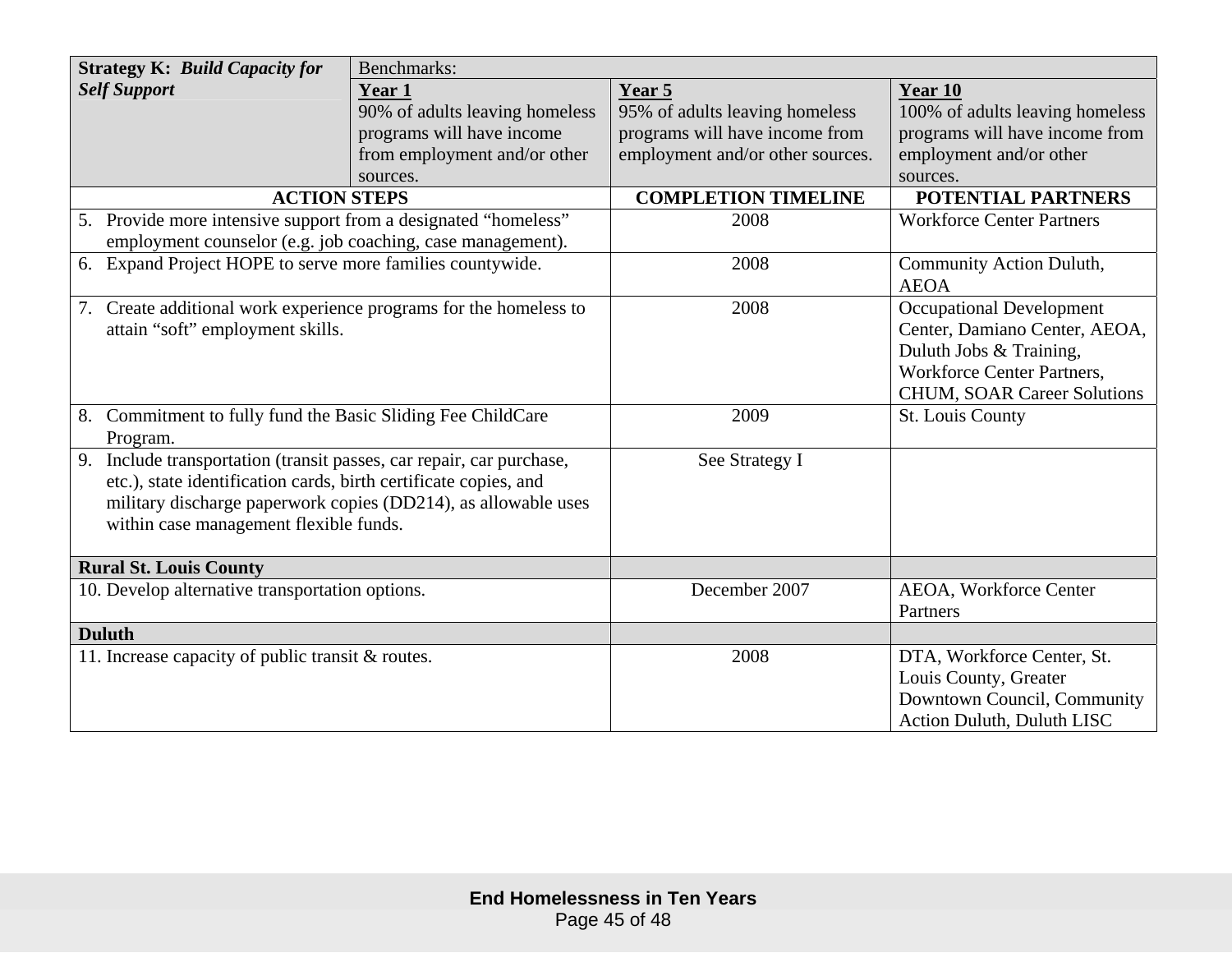## **STRATEGY L – Mental & Chemical Health Services**

- $\checkmark$  St. Louis County is served by two community mental health centers. However, clients may wait many weeks for a diagnostic assessment appointment.
- $\checkmark$  Temporary mental health crisis and respite service is provided by Bridge House in Duluth, but is limited to 12 beds.
- $\checkmark$  There is a need to build capacity to work with people who have co-occurring disorders.
- $\checkmark$  Detoxification and chemical dependency treatment services are available in the City of Duluth, and rural parts of the county.
- $\checkmark$ There are currently significant waits for Rule 25 assessment.
- $\checkmark$  All rural schools have mental health counselors on-site; some also have CD counselors.
- $\checkmark$  Assertive Community Treatment Teams are providing scattered-site services in Duluth and rural areas. The new Northeast Project also has mobile service teams in place.
- $\checkmark$  A Detention Assessment Team ensures juvenile offenders receive mental and chemical health assessment.
- $\checkmark$  A limited number of permanent supportive housing units are operated by the two community mental health centers.
- $\checkmark$ Mental and chemical health case management is provided through St. Louis County Public Health & Human Services.

| <b>Strategy L: Mental &amp; Chemical</b>                              | Benchmarks:                    |                                    |                                   |  |
|-----------------------------------------------------------------------|--------------------------------|------------------------------------|-----------------------------------|--|
| <b>Health Services</b>                                                | <b>Year 1</b>                  | Year 5                             | Year 10                           |  |
|                                                                       | Maintain at least a 6-month    | Maintain at least a 1-year average | Maintain at least a 5-year        |  |
|                                                                       | average length of stay in      | length of stay in housing for      | average length of stay in housing |  |
|                                                                       | housing for homeless with      | homeless with mental/chemical      | for homeless with                 |  |
|                                                                       | mental/chemical health issues. | health issues.                     | mental/chemical health issues.    |  |
| <b>ACTION STEPS</b>                                                   |                                | <b>COMPLETION TIMELINE</b>         | <b>POTENTIAL PARTNERS</b>         |  |
| <b>County-wide</b>                                                    |                                |                                    |                                   |  |
| Reduce time between referral and completion of mental health          |                                | September 2007                     | Human Development Center &        |  |
| diagnostic assessment for homeless youth and adults to 1 week.        |                                |                                    | <b>Range Mental Health Center</b> |  |
| (e.g. designate weekly slots for homeless)                            |                                |                                    |                                   |  |
| Expand Rule 25 eligibility assessments to other qualified<br>2.       |                                | December 2007                      | St. Louis County, Tribes          |  |
| providers to speed up the process of accessing treatment.             |                                |                                    |                                   |  |
| Increase capacity in mental/chemical health homeless case<br>3.       |                                | December 2007                      | Human Development Center &        |  |
| management for existing/new facilities and outreach services.         |                                |                                    | <b>Range Mental Health Center</b> |  |
| (Target Ratio - 1:10)                                                 |                                |                                    |                                   |  |
| Increase coordination between CD treatment and inpatient mental<br>4. |                                | December 2007                      | RMHC, HDC, Arrowhead              |  |
| health to better identify cases with dual diagnosis and develop       |                                |                                    | Center                            |  |
| more effective treatment options.                                     |                                |                                    |                                   |  |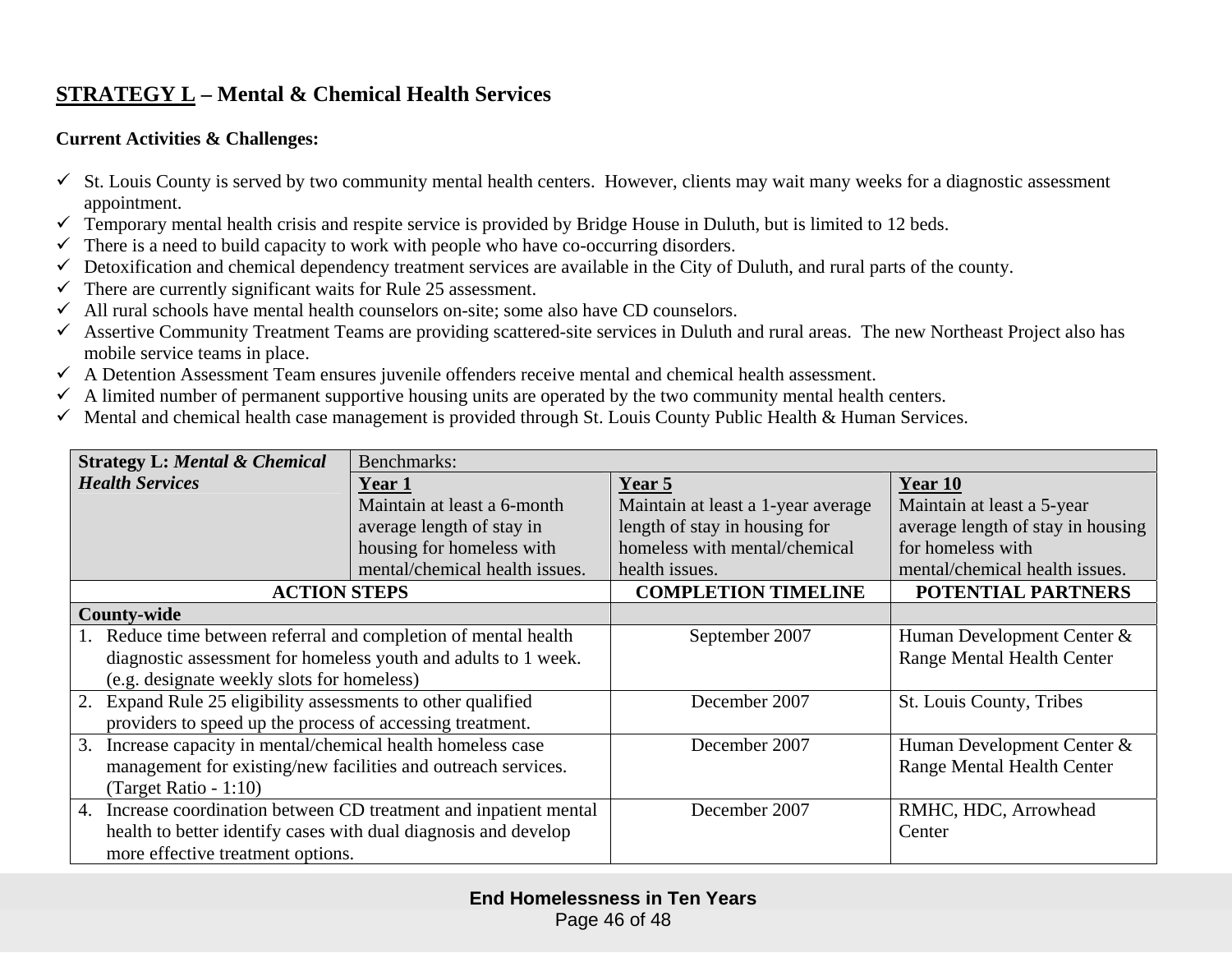| <b>Strategy L: Mental &amp; Chemical</b>                          | Benchmarks:                                                     |                                    |                                   |
|-------------------------------------------------------------------|-----------------------------------------------------------------|------------------------------------|-----------------------------------|
| <b>Health Services</b>                                            | Year 1                                                          | Year 5                             | Year 10                           |
|                                                                   | Maintain at least a 6-month                                     | Maintain at least a 1-year average | Maintain at least a 5-year        |
|                                                                   | average length of stay in                                       | length of stay in housing for      | average length of stay in housing |
|                                                                   | housing for homeless with                                       | homeless with mental/chemical      | for homeless with                 |
|                                                                   | mental/chemical health issues.                                  | health issues.                     | mental/chemical health issues.    |
| <b>ACTION STEPS</b>                                               |                                                                 | <b>COMPLETION TIMELINE</b>         | <b>POTENTIAL PARTNERS</b>         |
| 5. Increase culturally specific programming/services and cultural |                                                                 | 2008                               | Fond du Lac, AICHO, Center for    |
|                                                                   | competency within existing mental and chemical health programs. |                                    | <b>American Indian Resources</b>  |
|                                                                   |                                                                 |                                    | (CAIR), African-American          |
|                                                                   |                                                                 |                                    | groups, colleges, St. Louis       |
|                                                                   |                                                                 |                                    | County, Hearth Connection.        |